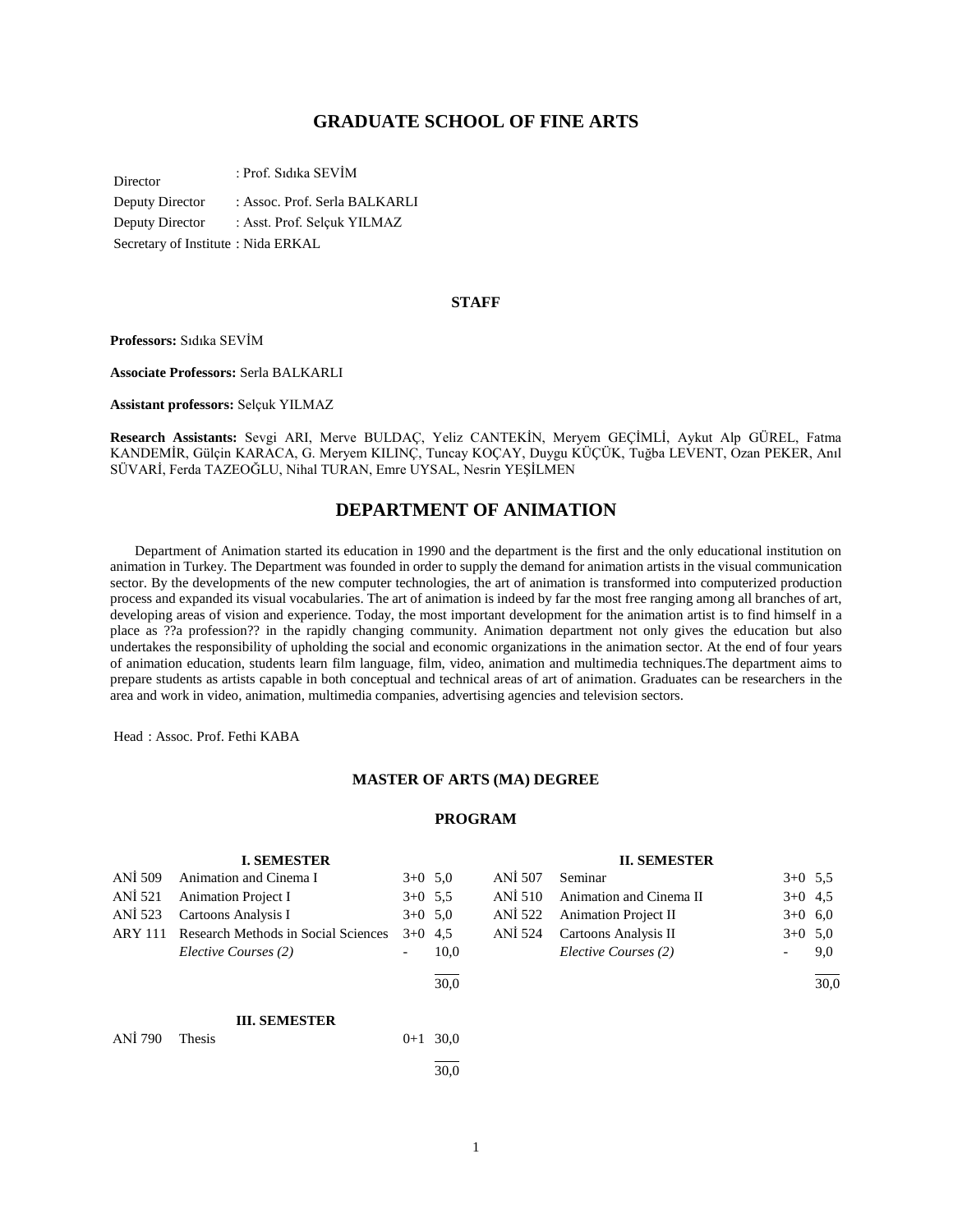## **ELECTIVE COURSES**

| ANİ 519 Video Art I                      | $3+0$ 5,0 |  |
|------------------------------------------|-----------|--|
| ANİ 520 Video Art II                     | $3+0$ 5,0 |  |
| ANİ 525 Animation Film Concept Desing I  | $3+0$ 5.0 |  |
| ANİ 526 Animation Film Concept Desing II | $3+0$ 5.0 |  |
| ETK 503 Ethics of Science                | $3+0$ 6,0 |  |
| GRA 513 Digital Illustration-I           | $3+0$ 5,0 |  |
| GRA 514 Digital Illustration-II          | $3+0$ 4.0 |  |
|                                          |           |  |

| GRA 517 Digital Video Editing-I            | $3+0$ 5.0 |  |
|--------------------------------------------|-----------|--|
| GRA 518 Digital Video Editing-II           | $3+0$ 4,0 |  |
| İCT 503 Design Theory I                    | $2+0$ 5.0 |  |
| İCT 504 Design Theory II                   | $2+0$ 4.5 |  |
| UGR 701 Research in Area of Specialization | $3+0$ 4.5 |  |
| UGR 702 Research in Area of Specialization | $3+0$ 4.5 |  |
|                                            |           |  |

## **DEPARTMENT OF CERAMIC ARTS**

The Department was established in 1985. The department is located at the Yunus Emre Campus and occupies a covered area of 5000 m2. 3 Professors, 3 Associate Professors, 7 Assistant Professors and 5 Assistants currently working in the department. The decisions related with the department are made by the department council which is composed of all faculty members of the department. The department is governed by one chairman. Ceramic Art is to educate designers in free-lance industrial ceramic designers. The department emphasises the significance of research and creativity as well as use of modern ceramic technology using the versatility of ceramic medium to its fullest extent.

Head : Prof. Emel ŞÖLENAY

## **MASTER OF ARTS (MA) DEGREE**

#### **PROGRAM**

#### **I. SEMESTER**

| ARY 111 Research Methods in Social Sciences 3+0 4,5     |           |     |
|---------------------------------------------------------|-----------|-----|
| $\text{ICT } 501$ Art Theory I                          | $2+0$ 5.0 |     |
| ICT 503 Design Theory I                                 | $2+0$ 5.0 |     |
| SER 539 Ceramic Art History on Anatolia I $2+0$ 2.0     |           |     |
| SER 545 Contemporary Art and Interpretation I $2+0$ 4,0 |           |     |
| Elective Courses (2)                                    |           | 9.5 |
|                                                         |           |     |

**III. SEMESTER** SER 790 Thesis  $0+1, 30.0$ 

> l 30,0

30,0

# **ELECTIVE COURSES**

|                | ETK 503 Ethics of Science                   | $3+0$   | 6.0 |
|----------------|---------------------------------------------|---------|-----|
| <b>SER 505</b> | Ceramic Technology I                        | $6 + 0$ | 7.5 |
| <b>SER 506</b> | Ceramic Technology II                       | $6 + 0$ | 7.0 |
|                | SER 507 Industrial Ceramic I                | $6 + 0$ | 7.5 |
| <b>SER 508</b> | Industrial Ceramic II                       | $6 + 0$ | 7.0 |
| <b>SER 509</b> | Art Ceramic I                               | $6 + 0$ | 7.5 |
| <b>SER 510</b> | Art Ceramic II                              | $6 + 0$ | 7.0 |
| <b>SER 511</b> | Design Methods on Wheel Thrown $I$ 2+0      |         | 2.0 |
| <b>SER 512</b> | Design Methods on Wheel Thrown II $2+0$ 2,0 |         |     |
|                |                                             |         |     |

| <b>SER 516</b> | Decoration Design Methods II        | $2+0$     | 2.0 |
|----------------|-------------------------------------|-----------|-----|
| <b>SER 543</b> | Industrial Ceramics Decorations and |           |     |
|                | Its Applications I                  | $6+0$ 7.5 |     |
| <b>SER 544</b> | Industrial Ceramics Decorations and |           |     |
|                | Its Applications II                 | $6+0$ 7.0 |     |
| <b>USR 701</b> | Research in Area of Specialization  | $3+0$ 4.5 |     |
| <b>USR 702</b> | Research in Area of Specialization  | $3+0$ 4.5 |     |
|                |                                     |           |     |
|                |                                     |           |     |

SER 515 Decoration Design Methods I 2+0 2,0

#### **II. SEMESTER**

|                 | ICT 502 Art Theory II                                    | $2+0$ 4.5 |     |
|-----------------|----------------------------------------------------------|-----------|-----|
| ICT 504         | Design Theory II                                         | $2+0$ 4.5 |     |
| SER 502         | Contemporary Art and Interpretation II $2+0$ 3,0         |           |     |
| SER 517 Seminar |                                                          | $3+0$ 7.5 |     |
|                 | SER 540 Ceramic Art History on Anatolia II $2+0$ 1,5     |           |     |
|                 | SER 546 Contemporary Art and Interpretation II 2+0 $3,0$ |           |     |
|                 | Elective Courses (2)                                     |           | 9.0 |

33,0

l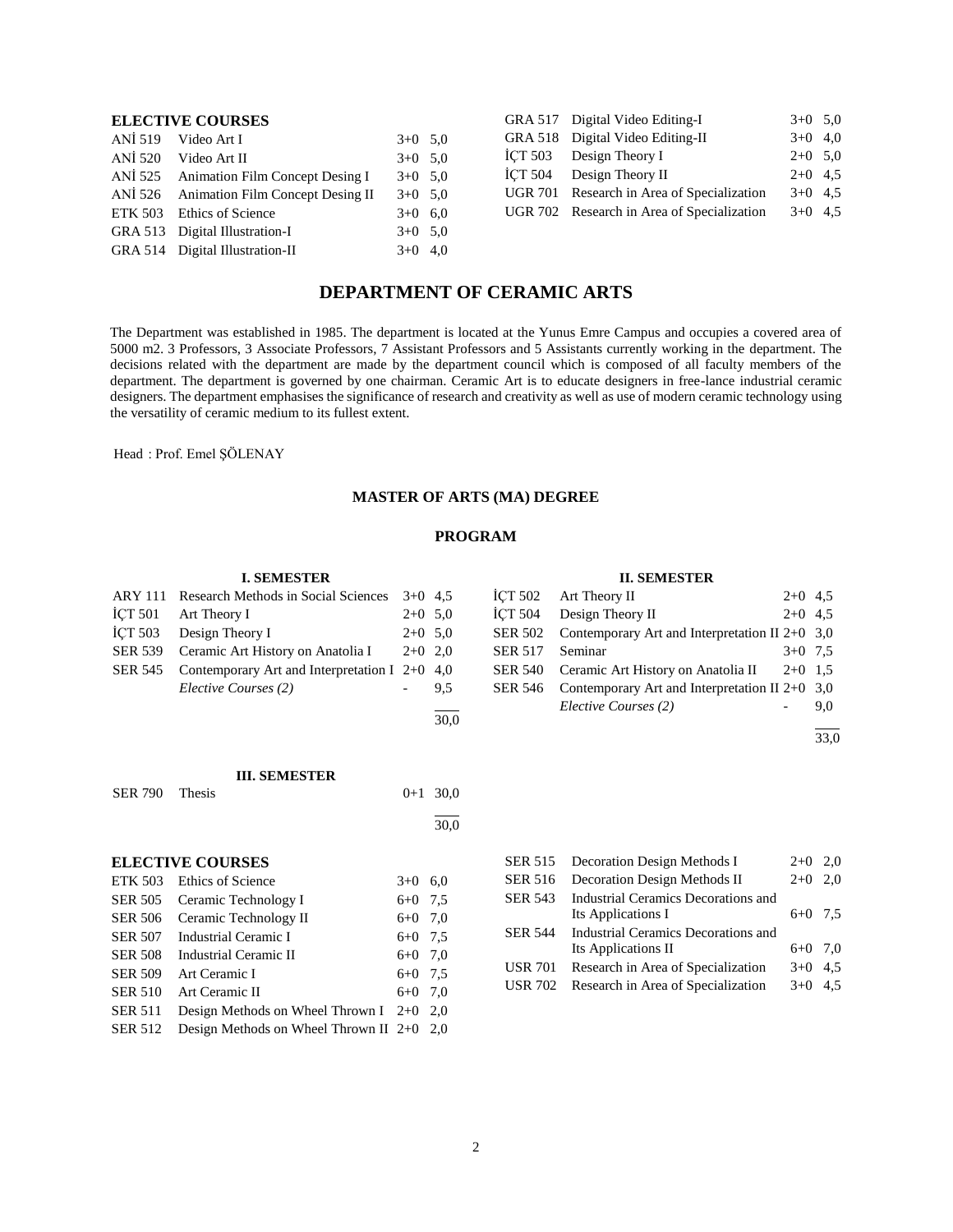## **PROFICIENCY IN ARTS**

## **PROGRAM**

|                | <b>I. SEMESTER</b>                              |           |      |                | <b>II. SEMESTER</b>                              |           |           |
|----------------|-------------------------------------------------|-----------|------|----------------|--------------------------------------------------|-----------|-----------|
| <b>RSM 601</b> | Analyzing of Art Works I                        | $2+0$ 6.0 |      | <b>RSM 602</b> | Analyzing of Art Works II                        | $2+0$ 6,0 |           |
| <b>SER 603</b> | Contemporary Art and Interpretation I $2+0$ 6,0 |           |      | <b>SER 604</b> | Contemporary Art and Interpretation II $2+0$ 6,0 |           |           |
| <b>SER 615</b> | Theoretical Project Research I                  | $2+0$ 6.0 |      | <b>SER 616</b> | Theoretical Project Research II                  | $2+0$ 6,0 |           |
|                | Elective Courses (2)                            |           | 12,0 |                | Elective Courses (2)                             |           | 12,0      |
|                |                                                 |           | 30,0 |                |                                                  |           | 30,0      |
|                | <b>III. SEMESTER</b>                            |           |      |                | <b>IV. SEMESTER</b>                              |           |           |
| <b>SER 890</b> | Thesis                                          | $0 + 1$   | 30,0 | <b>SER 890</b> | Thesis                                           | $0 + 1$   | 30,0      |
|                |                                                 |           | 30,0 |                |                                                  |           | 30,0      |
|                | <b>ELECTIVE COURSES</b>                         |           |      | <b>SER 617</b> | Artistic Ceramic Design Project I                |           | $6+0$ 6,0 |
| <b>ETK 503</b> | Ethics of Science                               | $3+0$ 6,0 |      | <b>SER 618</b> | Artistic Ceramic Design Project II               |           | $6+0$ 6,0 |
| <b>SER 611</b> | Ceramic Technology I                            | $6+0$ 6.0 |      | <b>SER 619</b> | Industrial Ceramic Design Project I              |           | $6+0$ 6,0 |
| <b>SER 612</b> | Ceramic Technology II                           | $6+0$ 6.0 |      | <b>SER 620</b> | Artistic Ceramic Design Project II               |           | $6+0$ 6,0 |
| <b>SER 613</b> | Contemporary Ceramic History I                  | $2+0$ 6,0 |      | <b>USR 901</b> | Research in Area of Specialization               |           | $5+0$ 7,5 |
| <b>SER 614</b> | Contemporary Ceramics History II                | $2+0$ 6,0 |      | <b>USR 902</b> | Research in Area of Specialization               | $5 + 0$   | 7,5       |

## **DEPARTMENT OF GRAPHIC ARTS**

 Institute of Social Sciences aims to graduate creative designers who are able to solve any kind of visual communication problem and who have the proficiency to use the contemporary facilities efficiently. For their projects, students are allowed to use well maintained studios, such as, a printmaking studio, a state of art computer lab-facilitated by the latest software and hardware- a silkscreen studio, an offset lithography printing house, a photography studio with the dark rooms in its own constitution. Today the progress in the communication technology has brought up countries and cultures closer to one another. This development put emphasis on communication and advertisement. Institute of Social Sciences trains students to use the computer and WEB in the most efficient way. Institute of Social Sciences identifies and trains the students in design and production process by using contemporary techniques. The program aims to teach and train in theory, application and conceptual problem solving. The students go through the process from conceptual design stage to finished printed material. Students are encouraged to be involved in sponsored projects. These experiences make students learn how to deal with real-life problems related to their careers. Furthermore, students'' participation in the design competitions are encouraged and supported by the school. As a result of this stimulating environment, many students of the department have won numerous awards in different design fields, such as posters, magazine covers, packaging design, photography and printmaking, both in the country and abroad. Graduates can be researchers in their field; they also can work in many commercial institutions like advertisement agencies, publication institutions, graphic design studios, digital production companies, design departments of television and broadcasting industry.

Head : Prof. T. Fikret UÇAR

#### **MASTER OF ARTS (MA) DEGREE**

#### **PROGRAM**

#### **I. SEMESTER** GRA 501 Type and Typographic Design-I  $3+0$  7,0 GRA 505 Advertising Design Project-I 3+0 6,0 GRA 519 Multidisciplinary Graphic Design Projects I  $3+0$  7,0 *Elective Courses (2)* - 10,0 l 30,0 **II. SEMESTER** GRA 502 Type and Typographic Design II  $3+0$  7,0 GRA 506 Advertising Design Project-II 3+0 4,5 GRA 507 Seminar 3+0 5,5 GRA 520 Multidisciplinary Graphic Design Projects II  $3+0.5,0$ *Elective Courses (2)* - 8,0

l 30,0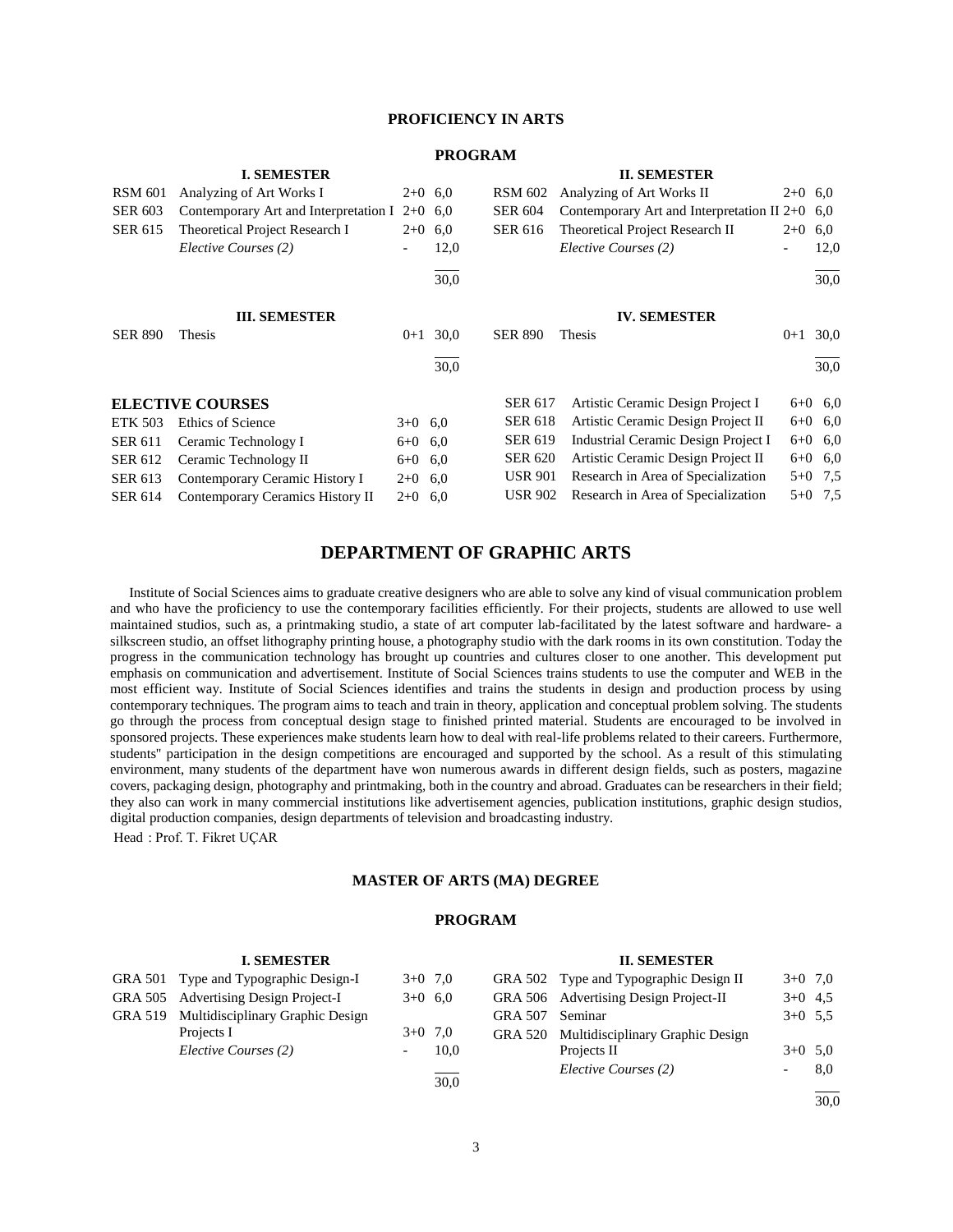## **III. SEMESTER**

GRA 790 Thesis  $0+1$  30,0

l 30,0

## **ELECTIVE COURSES**

| ETK 503 Ethics of Science            | $3+0$ 6,0 |  |
|--------------------------------------|-----------|--|
| GRA 513 Digital Illustration-I       | $3+0$ 5,0 |  |
| GRA 514 Digital Illustration-II      | $3+0$ 4,0 |  |
| GRA 515 Corporate Identity Design-I  | $3+0$ 5,0 |  |
| GRA 516 Corporate Identity Design-II | $3+0$ 4,0 |  |
| GRA 517 Digital Video Editing-I      | $3+0$ 5,0 |  |
| GRA 518 Digital Video Editing-II     | $3+0$ 4,0 |  |

|  | GRA 523 Graphic Printmaking I              | $3+0$ 5,0 |  |
|--|--------------------------------------------|-----------|--|
|  | GRA 524 Graphic Printmaking II             | $3+0$ 4,0 |  |
|  | GRA 525 Calligraphy                        | $3+0$ 5,0 |  |
|  | GRA 527 Environmental Graphic Design       | $3+0$ 5,0 |  |
|  | GRA 529 New Media Art                      | $3+0$ 5,0 |  |
|  | UGR 701 Research in Area of Specialization | $3+0$ 4.5 |  |
|  | UGR 702 Research in Area of Specialization | $3+0$ 4.5 |  |
|  |                                            |           |  |

#### **PROFICIENCY IN ARTS**

## **PROGRAM**

|                | <b>I. SEMESTER</b>                  |           |      |                | <b>II. SEMESTER</b>                   |           |           |
|----------------|-------------------------------------|-----------|------|----------------|---------------------------------------|-----------|-----------|
| <b>ARY 111</b> | Research Methods in Social Sciences | $3+0$ 4,5 |      | ARY 521        | <b>Qualitative Research Methods</b>   | $3+0$ 7.5 |           |
| GRA 601        | Experimental Graphic Project I      | $3+0$ 5.5 |      | GRA 602        | Experimental Graphic Project II       | $3+0$ 4,5 |           |
| <b>GRA 603</b> | Research Project I                  | $3+0$ 5.5 |      | <b>GRA 604</b> | Research Project II                   | $3+0$ 4,5 |           |
| <b>GRA 605</b> | Experimental Typography I           | $3+0$ 5,5 |      | <b>GRA 606</b> | Experimental Typography II            | $3+0$     | 4,5       |
|                | Elective Courses (2)                |           | 9,0  |                | Elective Courses (2)                  |           | 9,0       |
|                |                                     |           | 30,0 |                |                                       |           | 30,0      |
|                | <b>III. SEMESTER</b>                |           |      |                | <b>IV. SEMESTER</b>                   |           |           |
| <b>GRA 890</b> | Thesis                              | $0+1$     | 30.0 | <b>GRA 890</b> | Thesis                                | $0 + 1$   | 30,0      |
|                |                                     |           | 30,0 |                |                                       |           | 30,0      |
|                | <b>ELECTIVE COURSES</b>             |           |      | GRA 611        | Presentation and Introduction Graphic |           |           |
| <b>ETK 503</b> | Ethics of Science                   | $3+0$ 6.0 |      |                |                                       |           | $3+0$ 4.5 |
| <b>GRA 607</b> | Art Book I                          | $3+0$ 4,5 |      | GRA 612        | Presentation and Introduction Graphic |           |           |
| <b>GRA 608</b> | Art Book II                         | $3+0$ 4,5 |      |                | $_{\rm II}$                           |           | $3+0$ 4,5 |
| <b>GRA 609</b> | Web Design I                        | $3+0$ 4,5 |      | <b>UGR 901</b> | Research in Area of Specialization    |           | $5+0$ 7,5 |
| GRA 610        | Web Design II                       | $3+0$ 4,5 |      | <b>UGR 902</b> | Research in Area of Specialization    | $5 + 0$   | 7,5       |

## **DEPARTMENT OF INTERIOR DESIGN**

 One of the aims of civilization and contemporary culture is to create the environment where Physical and psychological needs of a human being can be answered. It is obvious that requirements and expectations of contemporary human being will be provided by the developing technology. As a result, Department of Interior Design was founded in the year of 1991 in order to give a contemporary and creative interior design education. Programs have been organized for this aim practical, theoretical, conceptual courses related to each other are thought as a whole. In Interior Design Project and Furniture Design courses include analyses and solutions of different design problems and conceptual projects. These courses provide a creative discussion atmosphere and motivate students to participate.

Head : Prof. Dr. Meral NALÇAKAN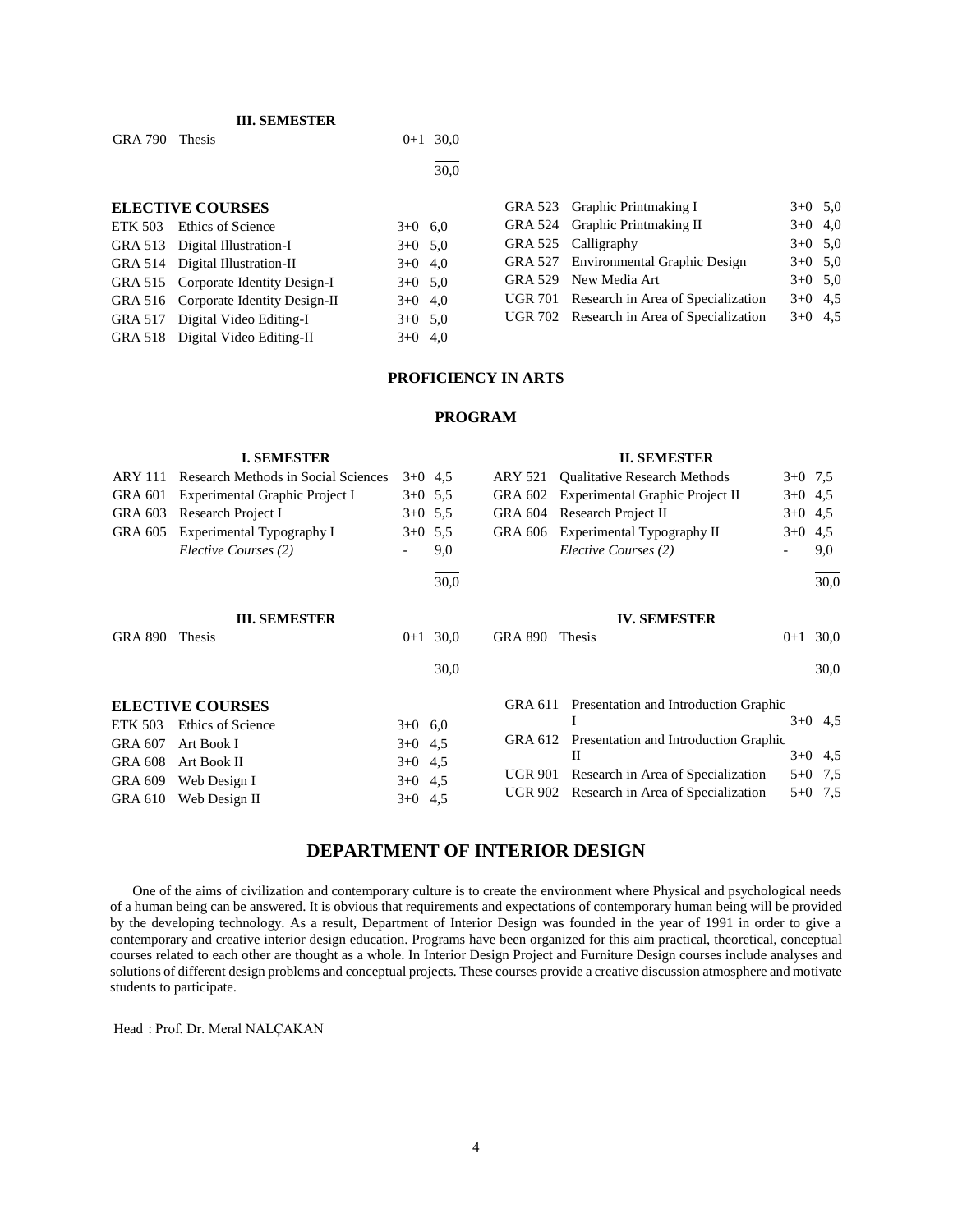## **MASTER OF ARTS (MA) DEGREE**

## **PROGRAM**

|                    | <b>I. SEMESTER</b>                  |           |           |                    | <b>II. SEMESTER</b>                  |           |           |
|--------------------|-------------------------------------|-----------|-----------|--------------------|--------------------------------------|-----------|-----------|
| <b>ARY 111</b>     | Research Methods in Social Sciences |           | $3+0$ 4.5 | <b>ICT 508</b>     | Seminar                              | $3+0$ 5.0 |           |
| ICT <sub>513</sub> | Design Studio I                     |           | $3+0$ 5.5 | ICT $514$          | Design Studio II                     | $3+0$     | 5.5       |
|                    | Elective Courses (4)                |           | 20,0      |                    | Elective Courses (4)                 |           | 19.5      |
|                    |                                     |           | 30,0      |                    |                                      |           | 30,0      |
|                    | <b>III. SEMESTER</b>                |           |           |                    |                                      |           |           |
| <b>ICT 790</b>     | Thesis                              | $0 + 1$   | 30,0      |                    |                                      |           |           |
|                    |                                     |           | 30,0      |                    |                                      |           |           |
|                    | <b>ELECTIVE COURSES</b>             |           |           | ICT <sub>517</sub> | <b>Professional Ethics</b>           |           | $3+0$ 5.5 |
| <b>ETK 503</b>     | Ethics of Science                   | $3+0$ 6,0 |           | <b>ICT 518</b>     | Continuity in Interior and           |           |           |
| <b>ICT 501</b>     | Art Theory I                        | $2+0$ 5.0 |           |                    | Environmental Design                 |           | $3+0$ 5,0 |
| ICT 502            | Art Theory II                       | $2+0$ 4.5 |           | <b>ICT 519</b>     | Phychology and Space                 |           | $3+0$ 5,0 |
| <b>ICT 503</b>     | Design Theory I                     | $2+0$ 5,0 |           | ICT 521            | 20th Century Interior Design History |           | $3+0$ 5,0 |
| <b>ICT 504</b>     | Design Theory II                    | $2+0$ 4.5 |           | <b>ICT 523</b>     | <b>Computational Design</b>          |           | $3+0$ 6,0 |
| ICT 507            | Furniture design and Conceptual     |           |           | <b>UİÇ 701</b>     | Research in Area of Specialization   |           | $3+0$ 4.5 |
|                    | Approaches                          | $3+0$ 4.5 |           | <b>UIC 702</b>     | Research in Area of Specialization   |           | $3+0$ 4,5 |
|                    |                                     |           |           |                    |                                      |           |           |

## **PROFICIENCY IN ARTS**

|                | <b>I. SEMESTER</b>                         |           |           |                | <b>II. SEMESTER</b>                |           |           |
|----------------|--------------------------------------------|-----------|-----------|----------------|------------------------------------|-----------|-----------|
| ICT 601        | Design Researches Workshop I               |           | $3+0$ 6.0 | <b>ICT 602</b> | Design Researches Workshop II      | $3+0$ 6,0 |           |
|                | Elective Courses (4)                       |           | 24,0      |                | Elective Courses (4)               |           | 24,0      |
|                |                                            |           | 30,0      |                |                                    |           | 30,0      |
|                | <b>III. SEMESTER</b>                       |           |           |                | <b>IV. SEMESTER</b>                |           |           |
| <b>ICT 890</b> | Thesis                                     | $0 + 1$   | 30,0      | <b>ICT 890</b> | Thesis                             | $0 + 1$   | 30,0      |
|                |                                            |           | 30,0      |                |                                    |           | 30,0      |
|                | <b>ELECTIVE COURSES</b>                    |           |           | <b>ICT 609</b> | Analytical Approach on Interior    |           |           |
| <b>ETK 500</b> | Ethics of Science                          | $2+0$ 5.0 |           |                | Design                             |           | $3+0$ 6,0 |
| <b>ETK 503</b> | Ethics of Science                          | $3+0$ 6.0 |           | <b>RSM 601</b> | Analyzing of Art Works I           |           | $2+0$ 6,0 |
| ICT 603        | Spatial Relationships and Interfaces       | $3+0$ 6.0 |           | <b>RSM 602</b> | Analyzing of Art Works II          |           | $2+0$ 6,0 |
| ICT 605        | Globalisation, Identity and Design         | $3+0$ 6.0 |           | UIÇ 901        | Research in Area of Specialization |           | $5+0$ 7,5 |
| <b>ICT 606</b> | Aesthetic Criticism on Interior Design 3+0 |           | 6.0       | UIÇ 902        | Research in Area of Specialization | $5 + 0$   | 7,5       |
| ICT 607        | Earthquake Security and Space              |           |           |                |                                    |           |           |
|                | Design                                     | $3+0$ 6.0 |           |                |                                    |           |           |
| ICT 608        | Boundaries of the House During First       |           |           |                |                                    |           |           |
|                | Half of the 20th Century                   | $3+0$ 6,0 |           |                |                                    |           |           |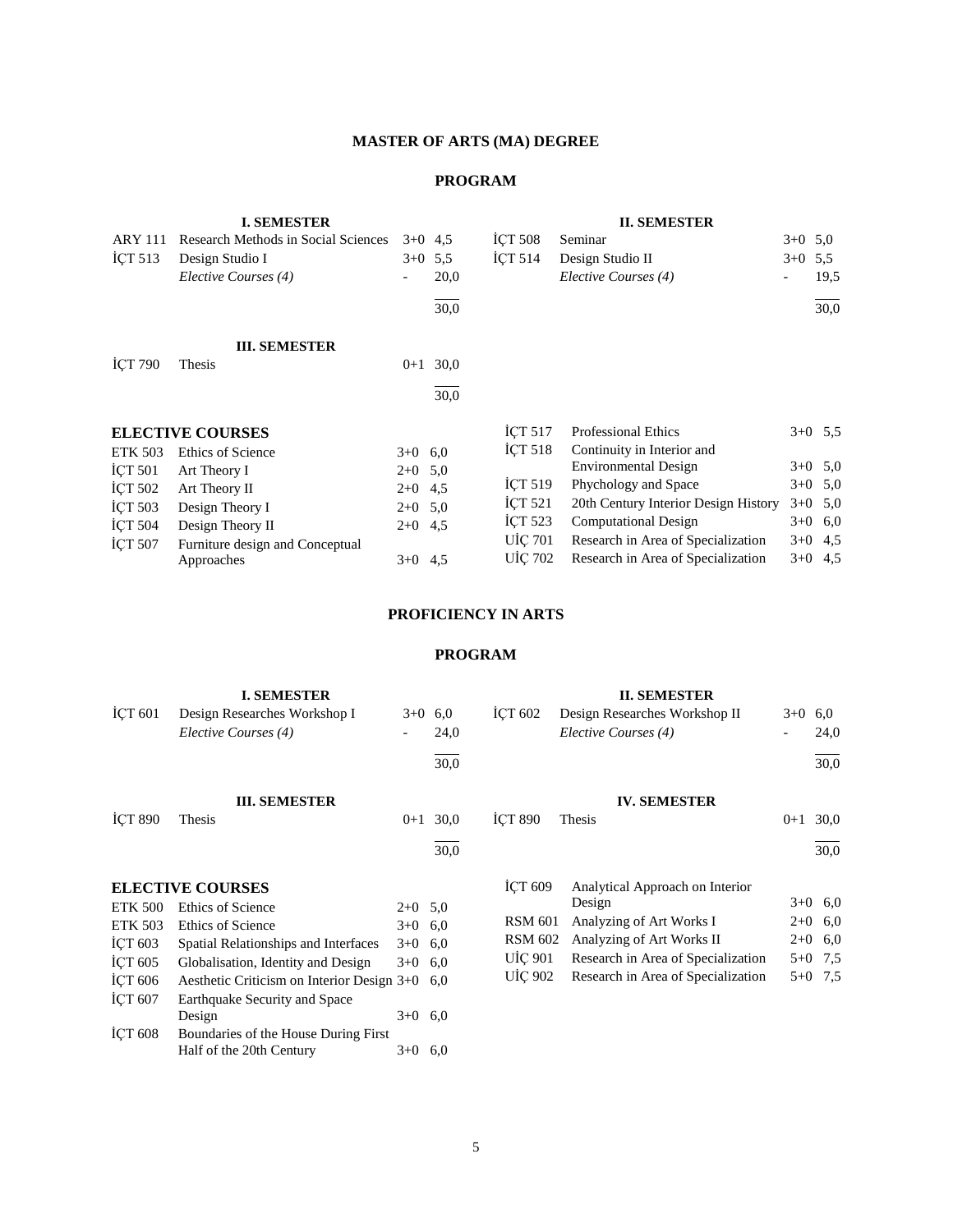## **DEPARTMENT OF MUSIC**

 The departments most important goal is to educate students in the branch of instrument they choose. Youth orchestra consists of music department students and chamber orchestra which includes lectures and performing regular concerts. Information About the Department The Music department was founded in 1986 and offers ınstruction and education in theYunus Emre campus with an area of 1300 square meters. In the department there are four Proffessors, two Assisstant Proffessors, six Doctors, nineteen Lecturers, four Researchers and seventeen Instructors. Educational instruction and research studies are organized by the chief of the department with the advice of the section comitee. Most of the students who graduate are able to obtain jobs in orchestras and music schools in various cities.

Head : Prof. Gülen EGE

#### **MASTER OF ARTS (MA) DEGREE**

#### **DEPARTMENT OF PIANO**

#### **PROGRAM**

#### **I. SEMESTER** MÜZ 501 Instrument Technique and Repertoire I 2+1 10,0 MÜZ 525 Chamber Music Repertoire I 2+1 10,0 *Elective Courses (2)* - 10,0  $\overline{a}$ 30,0 **II. SEMESTER** ARY 111 Research Methods in Social Sciences 3+0 4,5 MÜZ 502 Instrument Technique and Repertoire I 2+1 6,0 MÜZ 518 Seminar 3+0 3.5 MÜZ 526 Chamber Music Repertoire II 2+1 6,0 *Elective Courses (2)* - 10,0 l 30,0 **III. SEMESTER** MÜZ 790 Thesis 0+1 30,0 l 30,0

| <b>ELECTIVE COURSES</b> |  |  |
|-------------------------|--|--|
| $PPTLZ = 0.2$           |  |  |

| ETK 503 Ethics of Science             | $3+0$ 6.0 |  |
|---------------------------------------|-----------|--|
| İCT 501 Art Theory I                  | $2+0$ 5.0 |  |
| MÜZ 513 Advanced Piano Literature I   | $2+0$ 5.0 |  |
| MÜZ 514 Advanced Piano Literature II  | $2+0$ 5.0 |  |
| MÜZ 529 Contemporary Music Analysis I | $2+0$ 5.0 |  |

|  | MÜZ 530 Contemporary Music Analysis II     | $2+0$ 5.0 |  |
|--|--------------------------------------------|-----------|--|
|  | MÜZ 531 The Analysis of Musical Texts      | $3+0$ 5.0 |  |
|  | MÜZ 532 Aesthetic of Music                 | $2+0$ 5,0 |  |
|  | UMZ 701 Research in Area of Specialization | $3+0$ 4.5 |  |
|  | UMZ 702 Research in Area of Specialization | $3+0$ 4.5 |  |

## **DEPARTMENT OF STRING INSTRUMENTS**

#### **PROGRAM**

#### **I. SEMESTER**

| $M\ddot{U}Z$ 501 Instrument Technique and Repertoire I 2+1 10,0 |            |
|-----------------------------------------------------------------|------------|
| MÜZ 525 Chamber Music Repertoire I                              | $2+1$ 10,0 |
| Elective Courses (2)                                            | 10.0       |
|                                                                 | 30.0       |

#### **II. SEMESTER**

|                 | ARY 111 Research Methods in Social Sciences 3+0 4,5     |           |      |
|-----------------|---------------------------------------------------------|-----------|------|
|                 | MÜZ 502 Instrument Technique and Repertoire I $2+1$ 6,0 |           |      |
| MÜZ 518 Seminar |                                                         | $3+0$ 3.5 |      |
|                 | MÜZ 526 Chamber Music Repertoire II                     | $2+1$ 6.0 |      |
|                 | Elective Courses (2)                                    |           | 10.0 |

l 30,0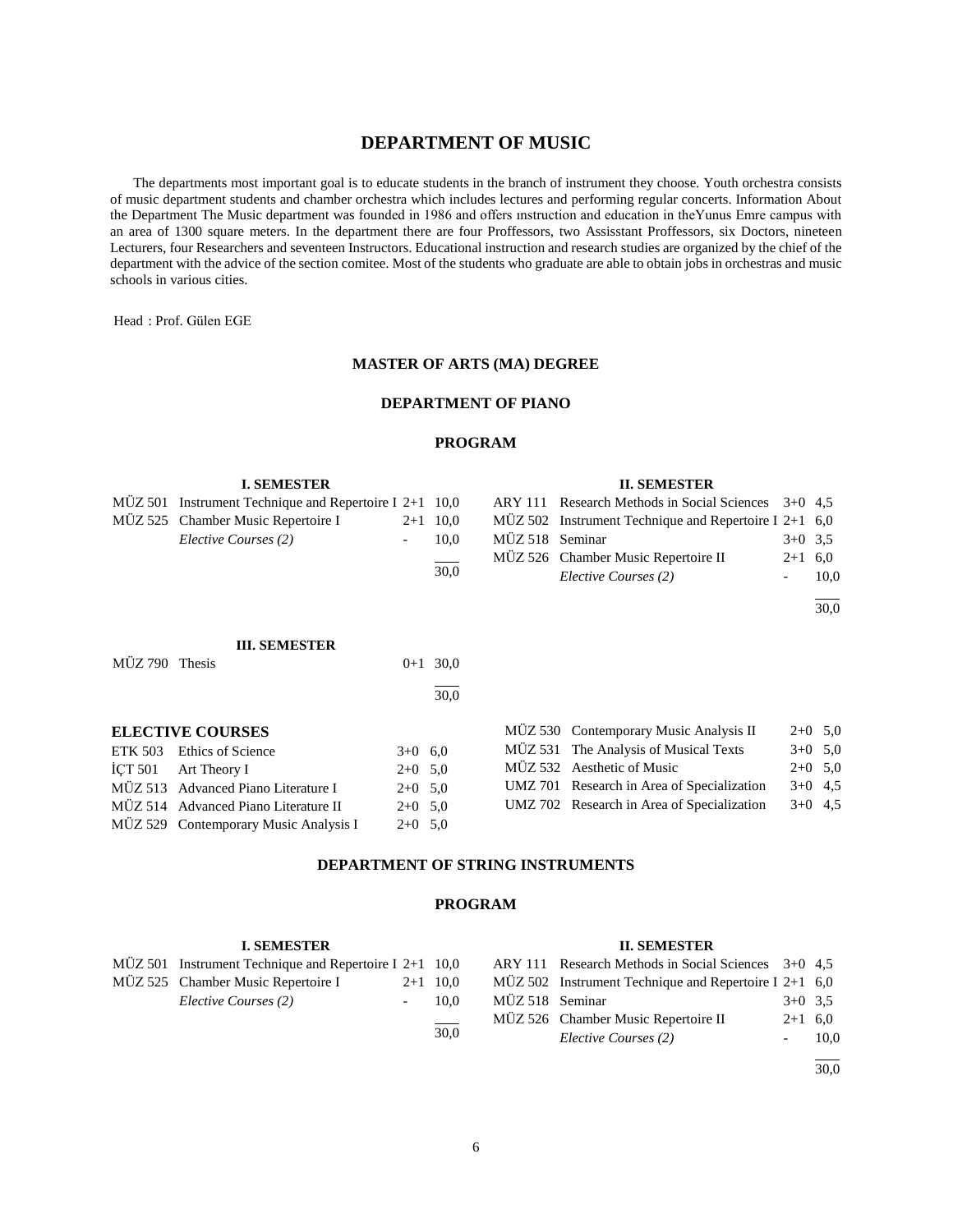|                | <b>III. SEMESTER</b>                    |           |      |                     |       |
|----------------|-----------------------------------------|-----------|------|---------------------|-------|
| MÜZ 790 Thesis |                                         | $0 + 1$   | 30,0 |                     |       |
|                |                                         |           | 30,0 |                     |       |
|                | <b>ELECTIVE COURSES</b>                 |           |      | $M\ddot{U}Z 531$ Th |       |
|                | ETK 503 Ethics of Science               | $3+0$ 6.0 |      | MÜZ 532 A           |       |
|                | İÇT 501 Art Theory I                    | $2+0$ 5.0 |      | MÜZ 533 A           |       |
|                | MÜZ 515 Applied Instrument Education I  | $2+0$ 5.0 |      | $M\ddot{U}Z 534 A$  |       |
|                | MÜZ 516 Applied Instrument Education II | $2+0$ 5.0 |      | MÜZ 535 A           |       |
|                | MÜZ 527 Accompaniment Repertoire I      | $2+0$ 5.0 |      | $M\ddot{U}Z 536$ A  |       |
|                | MÜZ 528 Accompaniment Repertoire II     | $2+0$ 5.0 |      | <b>UMZ 701</b>      | $R_6$ |
|                | MÜZ 529 Contemporary Music Analysis I   | $2+0$ 5.0 |      | <b>UMZ 702 Re</b>   |       |
|                | MÜZ 530 Contemporary Music Analysis II  | $2+0$ 5.0 |      |                     |       |

| MÜZ 531 The Analysis of Musical Texts      | $3+0$ 5.0 |  |
|--------------------------------------------|-----------|--|
| MÜZ 532 Aesthetic of Music                 | $2+0$ 5,0 |  |
| MÜZ 533 Accompaniment III                  | $2+0$ 5.0 |  |
| MÜZ 534 Accompaniment IV                   | $2+0$ 5.0 |  |
| MÜZ 535 Accompaniment V                    | $2+0$ 5.0 |  |
| MÜZ 536 Accompaniment VI                   | $2+0$ 5.0 |  |
| UMZ 701 Research in Area of Specialization | $3+0$ 4.5 |  |
| UMZ 702 Research in Area of Specialization | $3+0$ 4.5 |  |

## **DEPARTMENT OF WIND AND PERCUSSION INSTRUMENTS**

## **PROGRAM**

| <b>I. SEMESTER</b>                                              |                  |                 | <b>II. SEMESTER</b>                                     |           |      |
|-----------------------------------------------------------------|------------------|-----------------|---------------------------------------------------------|-----------|------|
| $M\ddot{U}Z$ 501 Instrument Technique and Repertoire I 2+1 10,0 |                  |                 | ARY 111 Research Methods in Social Sciences $3+0$ 4,5   |           |      |
| MÜZ 525 Chamber Music Repertoire I                              | $2+1$ 10,0       |                 | MÜZ 502 Instrument Technique and Repertoire I 2+1 $6,0$ |           |      |
| Elective Courses (2)                                            | 10.0             | MÜZ 518 Seminar |                                                         | $3+0$ 3.5 |      |
|                                                                 | $\frac{1}{30,0}$ |                 | MÜZ 526 Chamber Music Repertoire II                     | $2+1$ 6,0 |      |
|                                                                 |                  |                 | Elective Courses (2)                                    |           | 10,0 |
|                                                                 |                  |                 |                                                         |           |      |

30,0

#### **III. SEMESTER**

| MÜZ 790 Thesis |                                         |           | $0+1$ 30,0 |
|----------------|-----------------------------------------|-----------|------------|
|                |                                         |           | 30,0       |
|                | <b>ELECTIVE COURSES</b>                 |           |            |
|                | ETK 503 Ethics of Science               | $3+0$ 6.0 |            |
|                | ICT 501 Art Theory I                    | $2+0$ 5.0 |            |
|                | MÜZ 515 Applied Instrument Education I  | $2+0$ 5.0 |            |
|                | MÜZ 516 Applied Instrument Education II | $2+0$ 5.0 |            |
|                | MÜZ 527 Accompaniment Repertoire I      | $2+0$ 5.0 |            |

MÜZ 528 Accompaniment Repertoire II 2+0 5,0 MÜZ 529 Contemporary Music Analysis I 2+0 5,0 MÜZ 530 Contemporary Music Analysis II 2+0 5,0

|  | MÜZ 531 The Analysis of Musical Texts      | $3+0$ 5.0 |  |
|--|--------------------------------------------|-----------|--|
|  | MÜZ 532 Aesthetic of Music                 | $2+0$ 5.0 |  |
|  | MÜZ 533 Accompaniment III                  | $2+0$ 5.0 |  |
|  | MÜZ 534 Accompaniment IV                   | $2+0$ 5.0 |  |
|  | MÜZ 535 Accompaniment V                    | $2+0$ 5.0 |  |
|  | MÜZ 536 Accompaniment VI                   | $2+0$ 5,0 |  |
|  | UMZ 701 Research in Area of Specialization | $3+0$ 4.5 |  |
|  | UMZ 702 Research in Area of Specialization | $3+0$ 4.5 |  |
|  |                                            |           |  |

## **PROFICIENCY IN ARTS**

## **DEPARTMENT OF STRING INSTRUMENTS**

## **PROGRAM**

#### **I. SEMESTER**

| MÜZ 605 Advanced Instrument Technique and            |            |
|------------------------------------------------------|------------|
| Repertoire I                                         | $2+1$ 10.0 |
| MÜZ 617 Advanced Chamber Music Repertoire I 2+1 10,0 |            |

## **II. SEMESTER**

| -----------------                         |           |  |
|-------------------------------------------|-----------|--|
| MÜZ 606 Advanced Instrument Technique and |           |  |
| Repertoire II                             | $2+1$ 7.5 |  |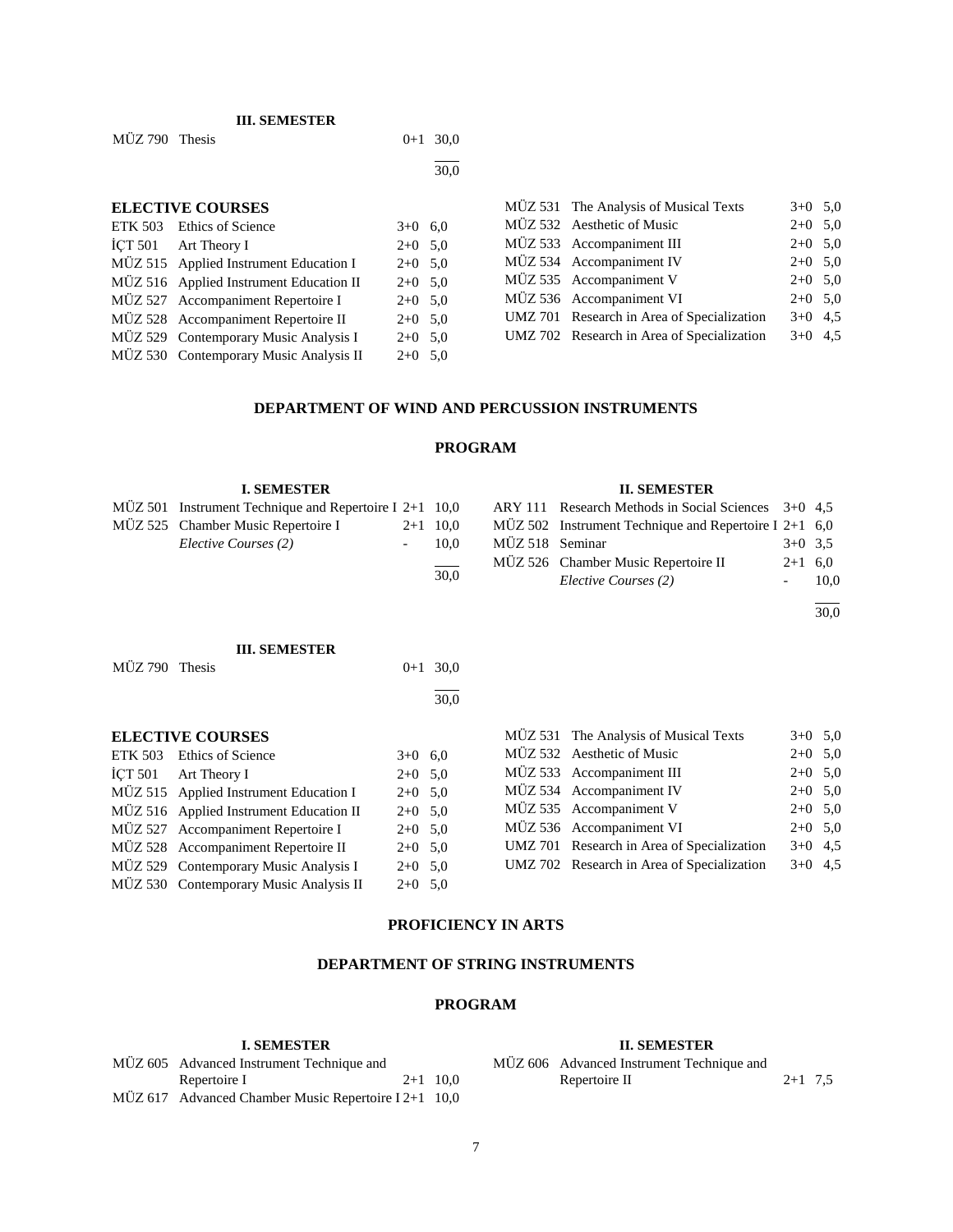|                | Elective Courses (2)                      |           | 10,0       |                | MÜZ 618 Advanced Chamber Music Repertoire<br>H | $2+1$ 7.5 |           |
|----------------|-------------------------------------------|-----------|------------|----------------|------------------------------------------------|-----------|-----------|
|                |                                           |           | 30,0       |                | Elective Courses (3)                           |           | 15,0      |
|                |                                           |           |            |                |                                                |           | 30,0      |
|                | <b>III. SEMESTER</b>                      |           |            |                | <b>IV. SEMESTER</b>                            |           |           |
| MÜZ 890 Thesis |                                           |           | $0+1$ 30.0 | MÜZ 890 Thesis |                                                | $0 + 1$   | 30,0      |
|                |                                           |           | 30,0       |                |                                                |           | 30,0      |
|                | <b>ELECTIVE COURSES</b>                   |           |            |                | MUZ 624 Advanced Applied Instrument            |           |           |
| ETK 503        | <b>Ethics of Science</b>                  | $3+0$ 6.0 |            |                | <b>Education II</b>                            |           | $2+0$ 5,0 |
|                | MÜZ 531 The Analysis of Musical Texts     | $3+0$ 5,0 |            |                | MÜZ 625 Musical Elements in Ottoman (Divan)    |           |           |
|                | MÜZ 532 Aesthetic of Music                | $2+0$ 5.0 |            |                | Poetry                                         |           | $2+0$ 5,0 |
|                | MÜZ 619 Advanced Accompaniment Repertoire |           |            |                | MÜZ 626 Bibliography of Music                  |           | $2+0$ 5,0 |
|                |                                           | $2+0$ 5,0 |            |                | MÜZ 627 Advance Accompaniment III              |           | $2+0$ 5,0 |
|                | MÜZ 620 Advanced Accompaniment Repertoire |           |            |                | MÜZ 628 Advance Accompaniment IV               |           | $2+0$ 5,0 |
|                | $\mathbf{I}$                              | $2+0$ 5,0 |            |                | MÜZ 629 Advance Accompaniment V                |           | $2+0$ 5,0 |
|                | MÜZ 621 Advanced Analysis of 20th Century |           |            |                | MÜZ 630 Advance Accompaniment VI               |           | $2+0$ 5,0 |
|                | Music I                                   | $2+0$ 5.0 |            |                | UMZ 901 Research in Area of Specialization     |           | $5+0$ 7,5 |
| MÜZ 622        | Advanced Analysis of 20th Century         |           |            |                | UMZ 902 Research in Area of Specialization     |           | $5+0$ 7,5 |
|                | Music II                                  | $2+0$ 5,0 |            |                |                                                |           |           |
| MÜZ 623        | <b>Advanced Applied Instrument</b>        |           |            |                |                                                |           |           |
|                | Education I                               | $2+0$ 5.0 |            |                |                                                |           |           |
|                |                                           |           |            |                |                                                |           |           |
|                |                                           |           |            |                |                                                |           |           |

## **DEPARTMENT OF PAINTING**

The Painting Department started in the academic year of 1991-1992. Tha training is based on the contamporary understanding of aesthetics and the techniques of Painting and Wall painting. Students have intensive education in the Basic Art Education in the first year. They take courses on Model Painting, Design, Printmaking and Wall Painting Techniques in the following years. Students get both theoretical and practical training, through which each student is encouraged to develop his/her identity and attein and individual artistic language. In addition, workshops provide variety of work opportunities. The aim of department to educate creative, constructor, avant-garde designers. Artist candidates Who are assimilation contemporary art comprehension art work in addition to aim of decorative painting demands to serve. Graduetes of the Department can work as independent artists, could do research in the field, after going through pedagogical courses they can work as teachers.

Head : Prof. Saime HAKAN DÖNMEZER

#### **MASTER OF ARTS (MA) DEGREE**

|                | <b>I. SEMESTER</b>                              |           |      |                | <b>II. SEMESTER</b>                              |           |      |
|----------------|-------------------------------------------------|-----------|------|----------------|--------------------------------------------------|-----------|------|
| <b>ARY 111</b> | Research Methods in Social Sciences             | $3+0$ 4.5 |      |                | RSM 502 Basic Plasticity of Art Elements II      | $2+0$ 4.5 |      |
| <b>RSM 501</b> | Basic Plasticity of Art Elements I              | $2+0$ 5,0 |      | <b>RSM 504</b> | Painting II                                      | $5+0$ 7.5 |      |
| <b>RSM 503</b> | Painting I                                      | $5+0$ 8,0 |      | <b>RSM 509</b> | Seminar                                          | $3+0$ 7.5 |      |
| <b>SER 545</b> | Contemporary Art and Interpretation I $2+0$ 4,0 |           |      | <b>SER 546</b> | Contemporary Art and Interpretation II $2+0$ 3,0 |           |      |
|                | Elective Courses (1)                            |           | 8,5  |                | Elective Courses (2)                             |           | 7.5  |
|                |                                                 |           | 30.0 |                |                                                  |           | 30,0 |
|                | <b>III. SEMESTER</b>                            |           |      |                |                                                  |           |      |
| <b>RSM 790</b> | <b>Thesis</b>                                   | $0+1$     | 30.0 |                |                                                  |           |      |
|                |                                                 |           | 30.0 |                |                                                  |           |      |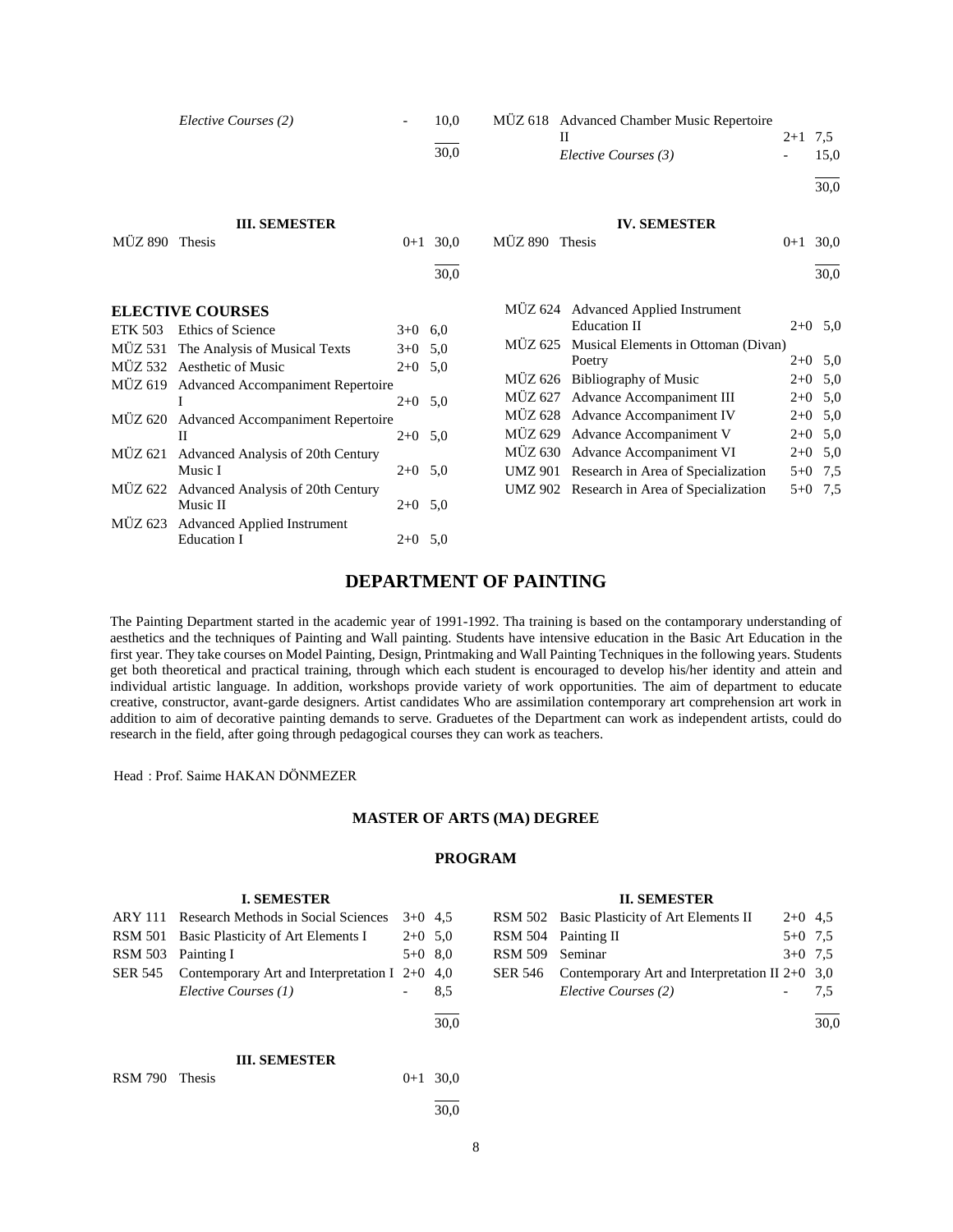| <b>ELECTIVE COURSES</b>            |                                     |           |  | SAN 507 Interdisciplinary Art I            | $5+0$ 8.5 |  |
|------------------------------------|-------------------------------------|-----------|--|--------------------------------------------|-----------|--|
| ETK 503 Ethics of Science          |                                     | $3+0$ 6.0 |  | SAN 508 Interdisciplinary Art II           | $5+0$ 7.5 |  |
| RSM 513 Wall Painting Techniques I |                                     | $5+0$ 8.5 |  | URS 701 Research in Area of Specialization | $3+0$ 4.5 |  |
|                                    | RSM 514 Wall Painting Techniques II | $5+0$ 7.5 |  | URS 702 Research in Area of Specialization | $3+0$ 4.5 |  |

## **PROFICIENCY IN ARTS**

## **PROGRAM**

|                | <b>I. SEMESTER</b>                          |            |      |                | <b>II. SEMESTER</b>                          |           |            |
|----------------|---------------------------------------------|------------|------|----------------|----------------------------------------------|-----------|------------|
| <b>RSM 601</b> | Analyzing of Art Works I                    | $2+0$ 6.0  |      | <b>RSM 602</b> | Analyzing of Art Works II                    | $2+0$ 6,0 |            |
| <b>RSM 605</b> | Painting in Studio I                        | $4+0$ 8.0  |      | <b>RSM 606</b> | Painting in Studio II                        | $4+0$ 8,0 |            |
| <b>RSM 613</b> | Colour and Light                            | $2+0$ 2,0  |      | <b>SER 604</b> | Contemporary Art and Interpretation II $2+0$ |           | 6.0        |
| <b>SER 603</b> | Contemporary Art and Interpretation I $2+0$ |            | 6,0  |                | Elective Courses (1)                         |           | 10,0       |
|                | Elective Courses (1)                        |            | 8,0  |                |                                              |           | 30,0       |
|                |                                             |            | 30,0 |                |                                              |           |            |
|                | <b>III. SEMESTER</b>                        |            |      |                | <b>IV. SEMESTER</b>                          |           |            |
| <b>RSM 890</b> | Thesis                                      | $0 + 1$    | 30,0 | <b>RSM 890</b> | Thesis                                       | $0 + 1$   | 30,0       |
|                |                                             |            | 30,0 |                |                                              |           | 30.0       |
|                | <b>ELECTIVE COURSES</b>                     |            |      |                | RSM 610 Stained Class and Techniques II      |           | $4+0$ 10,0 |
| ETK 503        | Ethics of Science                           | $3+0$ 6.0  |      |                | RSM 611 Lithography I                        | $4+0$ 8.0 |            |
|                | KUL 604 Art, Culture and Development of     |            |      |                | RSM 612 Lithography II                       |           | $4+0$ 10,0 |
|                | Ideas                                       | $2+0$ 10,0 |      | URS 901        | Research in Area of Specialization           | $5+0$ 7.5 |            |
| <b>RSM 609</b> | Stained Class and Techniques I              | $4+0$ 8,0  |      | <b>URS</b> 902 | Research in Area of Specialization           | $5+0$ 7.5 |            |

# **DEPARTMENT OF PERFORMING ARTS**

Head : Prof. Erol İPEKLİ

## **MASTER OF ARTS (MA) DEGREE**

## **PROGRAM IN DRAMA**

| $3+1$ 6.0    |
|--------------|
| $2+1$ 4,0    |
| $1+2$ 5,0    |
| $3+0$<br>5,0 |
| 10,0         |
| 30,0         |
|              |
|              |
|              |
|              |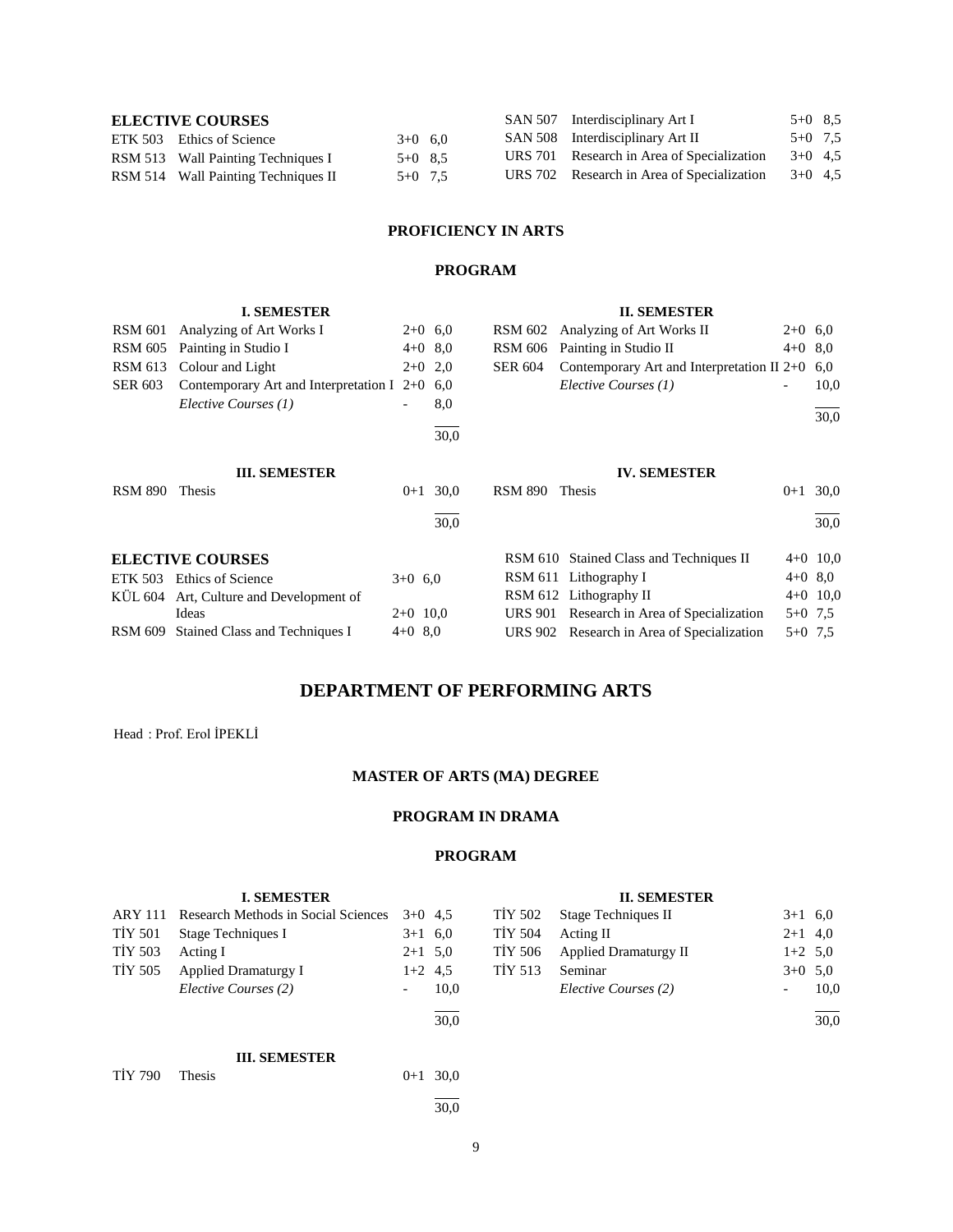## **ELECTIVE COURSES**

| ARK 557 Ancient Anatolian Civilizations and          |           |  |
|------------------------------------------------------|-----------|--|
| Myths I                                              | $2+0$ 5.0 |  |
| ARK 558 Ancient Anatolian Civilizations and          |           |  |
| Myths II                                             | $2+0$ 5.0 |  |
| ETK 503 Ethics of Science                            | $3+0$ 6.0 |  |
| TIY 509 Traditional Resources in Theatre I $2+0$ 5.0 |           |  |

| TİY 510 | Traditional Resources in Theatre II | $2+0$ 5.0 |  |
|---------|-------------------------------------|-----------|--|
| TİY 511 | Play Analysis I                     | $2+0$ 5.0 |  |
| TİY 512 | Play Analysis II                    | $2+0$ 5.0 |  |
| USS 701 | Research in Area of Specialization  | $3+0$ 4.5 |  |
| USS 702 | Research in Area of Specialization  | $3+0$ 4.5 |  |
|         |                                     |           |  |

## **DEPARTMENT OF PRINTMAKING**

 The primary objective of this department is to educate creative, outgoing and pioneering students in the field of printmaking. The secondary objective is to provide printmaking reach more people and Turkish painting develop fast and effectively. Owing to the education program that consists of artistic and industrial printmaking and application courses, students come to the level of showing their creativity and experience. Graduates of this department can work as researchers, teachers, independent artists and printmaking designers.

Head : Prof. Saime HAKAN DÖNMEZER

## **MASTER OF ARTS (MA) DEGREE**

## **PROGRAM**

|                | <b>I. SEMESTER</b>                              |           |      |                | <b>II. SEMESTER</b>                              |           |           |
|----------------|-------------------------------------------------|-----------|------|----------------|--------------------------------------------------|-----------|-----------|
| <b>ARY 111</b> | Research Methods in Social Sciences             | $3+0$ 4.5 |      | <b>BAS 503</b> | Seminar                                          | $3+0$ 7.5 |           |
| <b>BAS 505</b> | Printmaking Workshop I                          | $5+0$ 7.5 |      | <b>BAS 506</b> | Printmaking Workshop II                          | $5+0$ 7.5 |           |
| <b>BAS 507</b> | Modern Art I                                    | $2+0$ 6.0 |      | <b>BAS 508</b> | Modern Art II                                    | $2+0$ 4.5 |           |
| <b>SER 501</b> | Contemporary Art and Interpretation I $2+0$ 4,0 |           |      | <b>SER 502</b> | Contemporary Art and Interpretation II $2+0$ 3,0 |           |           |
|                | Elective Courses (1)                            |           | 8,0  |                | Elective Courses (1)                             |           | 7,5       |
|                |                                                 |           | 30,0 |                |                                                  |           | 30,0      |
|                | <b>III. SEMESTER</b>                            |           |      |                |                                                  |           |           |
| <b>BAS 790</b> | Thesis                                          | $0 + 1$   | 30,0 |                |                                                  |           |           |
|                |                                                 |           | 30,0 |                |                                                  |           |           |
|                | <b>ELECTIVE COURSES</b>                         |           |      | <b>RSM 511</b> | Advanced Printmaking I                           |           | $5+0$ 8.0 |
| <b>BAS 501</b> | Print Making I                                  | $5+0$ 8.0 |      | RSM 512        | <b>Advanced Printmaking II</b>                   |           | $5+0$ 7,5 |
| <b>BAS 502</b> | Print Making II                                 | $5+0$ 7.5 |      | <b>UBS 701</b> | Research in Area of Specialization               | $3+0$     | 4,5       |
| ETK 503        | Ethics of Science                               | $3+0$ 6.0 |      | <b>UBS</b> 702 | Research in Area of Specialization               |           | $3+0$ 4,5 |

## **PROFICIENCY IN ARTS**

| <b>I. SEMESTER</b>                     |                          |      | <b>II. SEMESTER</b>                     |           |           |
|----------------------------------------|--------------------------|------|-----------------------------------------|-----------|-----------|
| BAS 601 Printmaking I                  | $4+2$ 8.0                |      | BAS 602 Printmaking II                  |           | $4+2$ 8,0 |
| BAS 604 Text of Criticism              | $2+0$ 4,0                |      | BAS 603 Problems in Contemporary Art    | $2+0$ 4,0 |           |
| BAS 605 Experimental Print Practices I | $2+2$ 6.0                |      | BAS 606 Experimental Print Practices II |           | $2+2$ 6,0 |
| Elective Courses (2)                   | $\overline{\phantom{a}}$ | 12.0 | Elective Courses (2)                    |           | 12,0      |
|                                        |                          | 30,0 |                                         |           | 30,0      |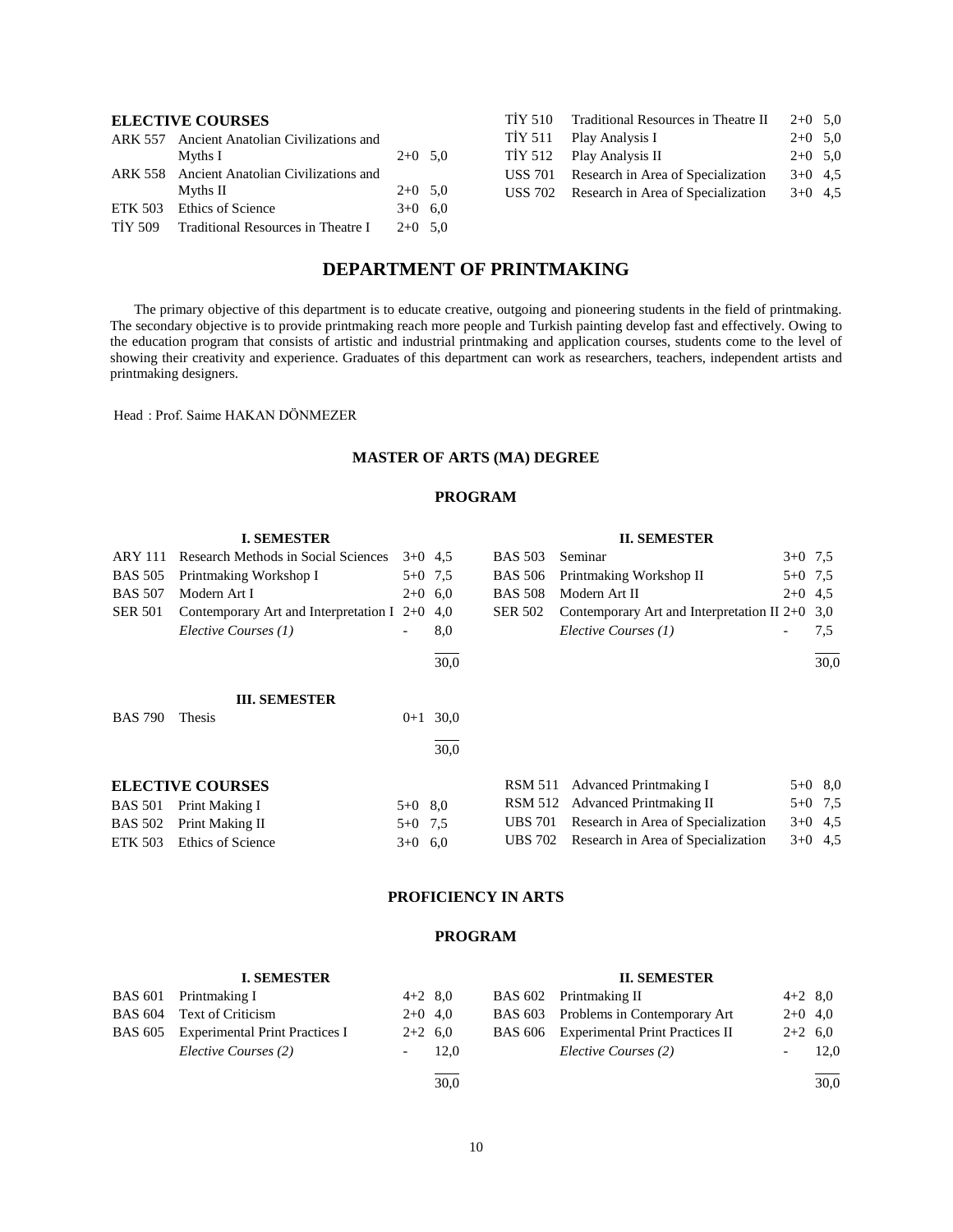|                | <b>III. SEMESTER</b>      |           |      |                | <b>IV. SEMESTER</b>                             |         |           |
|----------------|---------------------------|-----------|------|----------------|-------------------------------------------------|---------|-----------|
| <b>BAS 890</b> | Thesis                    | $0+1$     | 30.0 | <b>BAS 890</b> | Thesis                                          | $0 + 1$ | 30,0      |
|                |                           |           | 30.0 |                |                                                 |         | 30,0      |
|                | <b>ELECTIVE COURSES</b>   |           |      |                | RSM 613 Colour and Light                        |         | $2+0$ 2,0 |
| <b>BAS 607</b> | Painting I                | $2+2$ 6.0 |      | SER 603        | Contemporary Art and Interpretation I $2+0$ 6,0 |         |           |
| <b>BAS 608</b> | Painting II               | $2+2$ 6.0 |      | <b>SER 604</b> | Contemporary Art and Interpretation             |         |           |
| ETK 503        | Ethics of Science         | $3+0$ 6,0 |      |                | Н                                               |         | $2+0$ 6,0 |
| <b>RSM 601</b> | Analyzing of Art Works I  | $2+0$ 6,0 |      | <b>UBS 901</b> | Research in Area of Specialization              |         | $5+0$ 7.5 |
| <b>RSM 602</b> | Analyzing of Art Works II | $2+0$ 6.0 |      | <b>UBS</b> 902 | Research in Area of Specialization              |         | $5+0$ 7.5 |

## **DEPARTMENT OF SCULPTURE**

 Art is an indicator of a developed society; it also exists in societies, where have grounded intellectuel cultural backgrounds. In this sense, the aim of the department of sculpture, which is one of the latest founded one in Fine Arts, is not changing the creative sight of the students but developing the indentity of students?in terms of creativty in relation to the structured curriculum,which supports the development of the contemporary and research aspects of the students.

Head : Prof. Rahmi ATALAY

## **MASTER OF ARTS (MA) DEGREE**

#### **PROGRAM**

#### **I. SEMESTER**

| ARY 111 Research Methods in Social Sciences | $3+0$ 4.5 |      |
|---------------------------------------------|-----------|------|
| HYK 501 Material in Sculpture and Technical |           |      |
| Interpretation I                            | $4+0$ 8.5 |      |
| HYK 503 Contemporary Interpretation in      |           |      |
| Sculpture I                                 | $4+0$ 8.0 |      |
| Elective Courses (2)                        |           | 9.0  |
|                                             |           |      |
|                                             |           | 30.0 |

#### **III. SEMESTER**

| HYK 790 Thesis |                         |           | $0+1$ 30.0 |
|----------------|-------------------------|-----------|------------|
|                |                         |           | 30,0       |
|                | <b>ELECTIVE COURSES</b> |           |            |
| <b>ETK 503</b> | Ethics of Science       | $3+0$     | 6,0        |
|                | ICT 501 Art Theory I    | $2+0$ 5,0 |            |
|                | İÇT 502 Art Theory II   | $2+0$ 4.5 |            |
| <b>İCT 503</b> | Design Theory I         | $2+0$ 5.0 |            |
| <b>İCT 504</b> | Design Theory II        | $2+0$     | 4.5        |

SER 545 Contemporary Art and Interpretation I 2+0 4,0

# SER 546 Contemporary Art

|  | SER 546 Contemporary Art                   |           |  |
|--|--------------------------------------------|-----------|--|
|  | nterpretation II                           | $2+0$ 3.0 |  |
|  | UHK 701 Research in Area of Specialization | $3+0$ 4.5 |  |
|  | UHK 702 Research in Area of Specialization | $3+0$ 4.5 |  |
|  |                                            |           |  |

| <b>II. SEMESTER</b> |                                             |           |     |  |
|---------------------|---------------------------------------------|-----------|-----|--|
|                     | HYK 502 Material in Sculpture and Technical |           |     |  |
|                     | Interpretation II                           | $4+0$ 7.5 |     |  |
|                     | HYK 504 Contemporary Interpretation in      |           |     |  |
|                     | Sculpture II                                | $4+0$ 7.5 |     |  |
| HYK 505 Seminar     |                                             | $3+0$ 7.5 |     |  |
|                     | Elective Courses (2)                        |           | 7.5 |  |
|                     |                                             |           |     |  |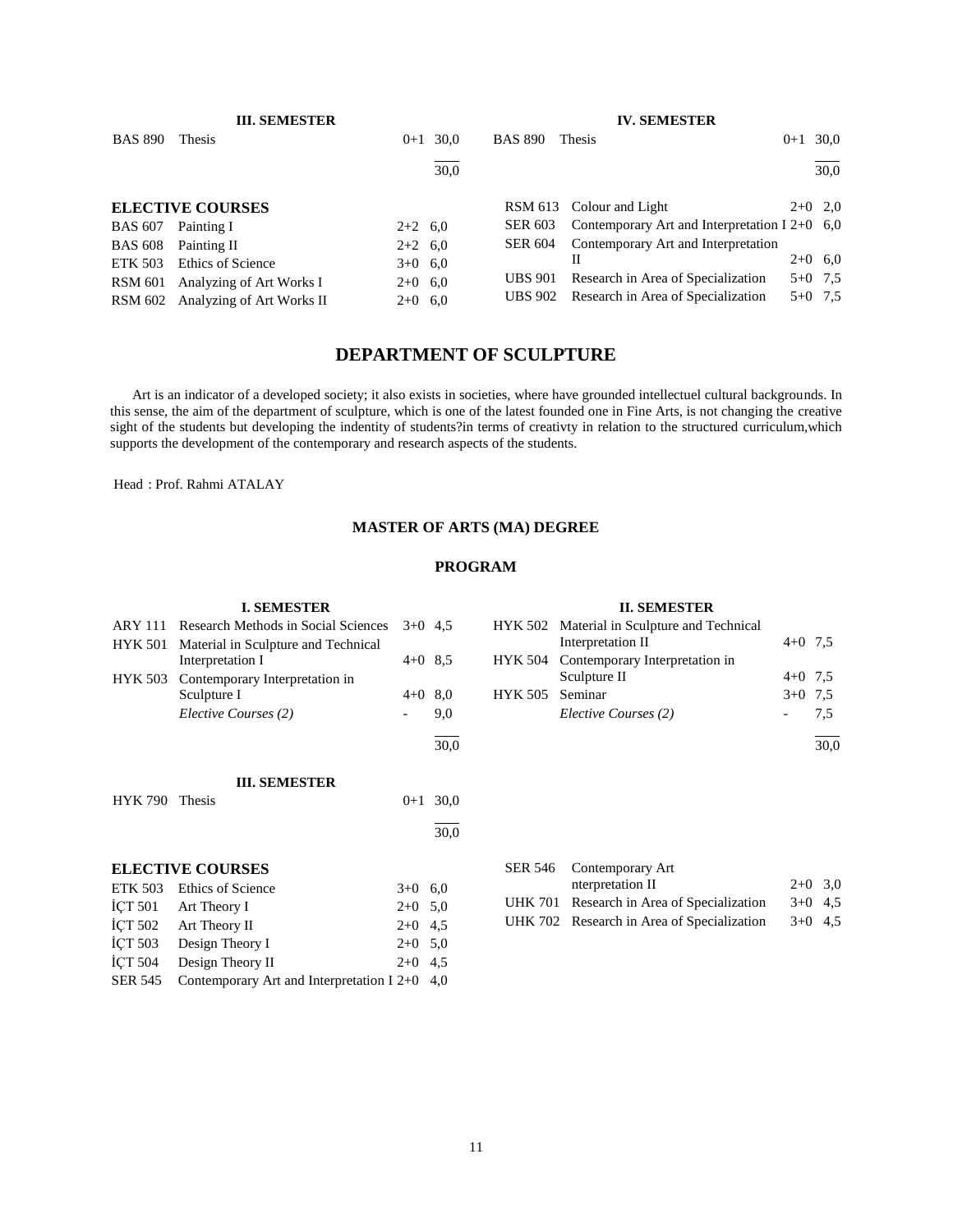## **PROFICIENCY IN ARTS**

## **PROGRAM**

|                | <b>I. SEMESTER</b>                              |           |           |                | <b>II. SEMESTER</b>                          |           |           |
|----------------|-------------------------------------------------|-----------|-----------|----------------|----------------------------------------------|-----------|-----------|
| <b>HYK 601</b> | Materials and Use of Materials in               |           |           | <b>HYK 602</b> | Materials and Use of Materials in            |           |           |
|                | Sculpture I                                     |           | $4+0$ 8,0 |                | Sculpture II                                 | $4+0$ 8,0 |           |
| <b>HYK 605</b> | Form Analysis I                                 |           | $4+0$ 8.5 | <b>HYK 606</b> | Form Analysis II                             | $4+0$ 8.5 |           |
| <b>SER 603</b> | Contemporary Art and Interpretation I $2+0$ 6,0 |           |           | <b>SER 604</b> | Contemporary Art and Interpretation II $2+0$ |           | 6.0       |
|                | Elective Courses (1)                            |           | 7,5       |                | Elective Courses (1)                         |           | 7,5       |
|                |                                                 |           | 30,0      |                |                                              |           | 30,0      |
|                | <b>III. SEMESTER</b>                            |           |           |                | <b>IV. SEMESTER</b>                          |           |           |
| HYK 890        | Thesis                                          | $0 + 1$   | 30,0      | <b>HYK 890</b> | Thesis                                       | $0 + 1$   | 30,0      |
|                |                                                 |           | 30,0      |                |                                              |           | 30,0      |
|                | <b>ELECTIVE COURSES</b>                         |           |           | <b>HYK 609</b> | Light and Color in the 20th-Century          |           |           |
| ETK 503        | Ethics of Science                               | $3+0$ 6.0 |           |                | Sculpture I                                  |           | $3+0$ 7.5 |
| HYK 607        | Relationship of Environment And                 |           |           | <b>HYK 610</b> | Light and Color in the 20th-Century          |           |           |
|                | Form I                                          | $3+0$ 7.5 |           |                | Sculpture II                                 |           | $3+0$ 7,5 |
| HYK 608        | Relationship of Environment And                 |           |           | <b>UHK 901</b> | Research in Area of Specialization           | $5 + 0$   | 7,5       |
|                | Form II                                         | $3+0$ 7,5 |           |                | UHK 902 Research in Area of Specialization   | $5 + 0$   | 7,5       |
|                |                                                 |           |           |                |                                              |           |           |

## **PROGRAM IN GLASS**

Head : Prof. Emel ŞÖLENAY

## **MASTER OF ARTS (MA) DEGREE**

#### **PROGRAM**

| <b>I. SEMESTER</b> |  |  |  |
|--------------------|--|--|--|
|                    |  |  |  |

| <b>ARY 111</b> | <b>Research Methods in Social Sciences</b>  | $3+0$   | 4,5       |
|----------------|---------------------------------------------|---------|-----------|
| <b>CAM 501</b> | Antique Glass Art                           | $2+0$   | 4,0       |
| ICT 501        | Art Theory I                                |         | $2+0$ 5.0 |
| ICT 503        | Design Theory I                             | $2+0$   | 5,0       |
| SER 545        | Contemporary Art and Interpretation I $2+0$ |         | 4,0       |
|                | Elective Courses (1)                        |         | 7.5       |
|                |                                             |         | 30,0      |
|                |                                             |         |           |
|                | <b>III. SEMESTER</b>                        |         |           |
| CAM 790 Thesis |                                             | 0+1     | 30,0      |
|                |                                             |         | 30,0      |
|                | <b>ELECTIVE COURSES</b>                     |         |           |
|                | CAM 505 Applications of Artistic Glasses I  | 6+0     | 7,5       |
|                | CAM 506 Applications of Artistic Glasses II | $6 + 0$ | 7.5       |
| CAM 507        | Applications of Functional Glasses I        | $6 + 0$ | 7,5       |

CAM 508 Applications of Functional Glasses II 6+0 7,5 CAM 509 Technological Glasses I 6+0 7,5

#### **II. SEMESTER**

| CAM 502 Seminar |                                                          | $3+0$ 7.5 |     |
|-----------------|----------------------------------------------------------|-----------|-----|
|                 | CAM 503 Glass Art History from Middle Age                |           |     |
|                 | Upon Today                                               | $2+0$ 3.0 |     |
|                 | ICT 502 Art Theory II                                    | $2+0$ 4.5 |     |
| ICT 504         | Design Theory II                                         | $2+0$ 4.5 |     |
|                 | SER 546 Contemporary Art and Interpretation II 2+0 $3,0$ |           |     |
|                 | Elective Courses (1)                                     |           | 7.5 |
|                 |                                                          |           |     |

30,0

| CAM 510 Technological Glasses II           | $6+0$ 7.5 |  |
|--------------------------------------------|-----------|--|
| ETK 503 Ethics of Science                  | $3+0$ 6.0 |  |
| UCM 701 Research in Area of Specialization | $3+0$ 4.5 |  |
| UCM 702 Research in Area of Specialization | $3+0$ 4.5 |  |
|                                            |           |  |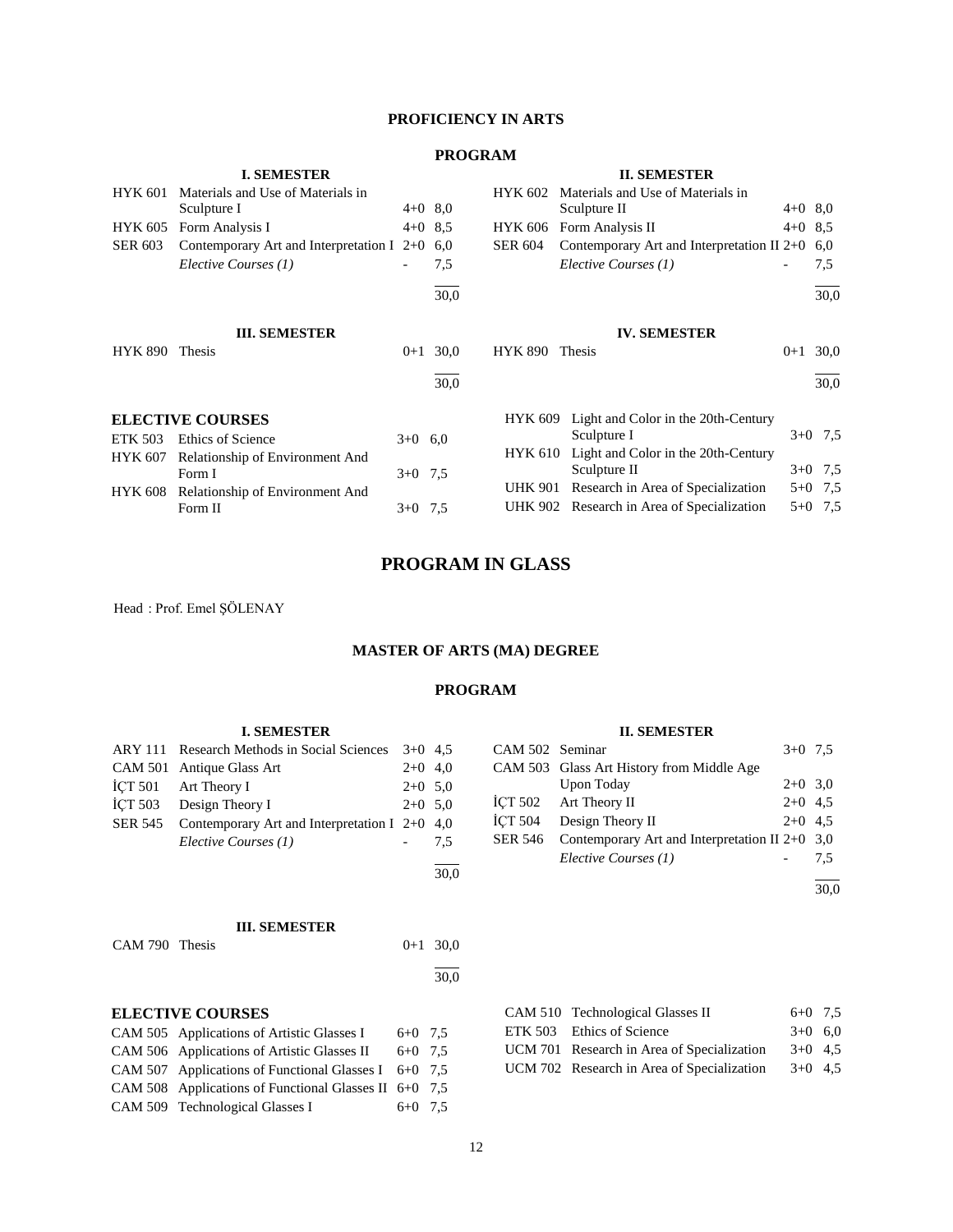**ANİ 507 Seminar 3+0 5,5**

**ANİ 509 Animation and Cinema I 3+0 5,0** Cinema and Animation: Development of Cinema and Animation; Relationship between Animated Film and Cinema in the Modern and Postmodern Era; Defining Characteristics of Animation as a Cinematic Form: Narrative Strategies; Realism and Hyper Relism in Animated Film: Intertextuality and the Cartoon Animation; Disney and Anime Films.

**ANİ 510 Animation and Cinema II 3+0 4,5** Digital Cinema: Digital Cinema and the History of a Moving Image; Historical Ties Between Avant-Garde Film and New Media; Second Order in Realism and Postmodern Aesthetics in Computer Animation; Deleuze and Cinema: Perception, Time and Process; Movement and Time Image; Digital and Virtual Image.

#### **ANİ 519 Video Art I 3+0 5,0**

Video as an Art Medium; Distinctive Features of the Video; Video Aesthetics; Early Video Art Work; Periods of Dada and Fluxus; Feminist Video; Guerrilla Video; Critical Video; Video Installation and Video Sculpture; Contemporary Video Art WorkI; Contemporary Video Art Work II; Inter-Disciplinary Art Work and Video.

#### **ANİ 520 Video Art II 3+0 5,0**

Design Process: Identification of the problem, Definition of the aim; Video Design Process: Choosing the video format, Writing the synopsis, Writing the treatment, Writing the script, Writing the shooting script, Forming the Budget, Production planning;Production: Shooting the reel videos; Producing the animation pictures: Post- Production: Video editing period, Color correction; Producing the master copy.

#### **ANİ 521 Animation Project I 3+0 5,5**

Examples of Computer and Traditional Animations: Short films, Films produced by various techniques; Steps of Animated Movie Production: Idea, Story, Synopsis, Scenario, Concept design, Character design, Storyboard, Background, Layout, 3D modeling, Rigging, Animatic; Methods of creating an idea, Character design, Cinematographic structure of the storyboard, Background design and practices; Measures of the scene and Rules of Aesthetics: Overlay, Underlay, Background, Perspective, Occupied and empty areas, Color; 3D Modeling Techniques: Nurbs, Basic objects, Rigging and calculation, Time design, Animatic editing.

#### **ANİ 522 Animation Project II 3+0 6,0**

Animation Suitable for the Storyboard, Character, Animatic and Layout; Control of the Rig; Correcting the Envelopes; Deciding on the Layout Poses, Animating with Key Poses and In-betweens; Special Effect Animation; Organization of Animation According to Timing and Movement Arcs;

Reorganization of Timing;, Line-test and Preview; Determining Colors and Textures; Harmony of Characters with the Background; Calculating of camera movements; Final Viewing; Rendering, Sound and editing; Presentation.

#### **ANİ 523 Cartoons Analysis I 3+0 5,0**

Narration in Cartoons; Components of Narration; Components of Film Language: Cinematography; Semiotic Analysis; Semiotic and Cinematographic Codes; Semiotic and Symbolic Meaning Making; Psychoanalytic Analysis; Sociological Analysis and Ideology; Genre Movie Review; Auteur Cinema and Analysis; Feminist Criticism.

#### **ANİ 524 Cartoons Analysis II 3+0 5,0**

Narration and Meaning Making; Communication, Meaning and Indicators; Space in Narration; Time in Narration; Characters in Narration; V. Propps Folklore Analysis Method; Greimas Narrative Diagram; Intertextual Relations in Narration; Narration and Culture; Cartoons in the World; Disney Works; Studio Ghibli Works; Cartoons in Turkey.

**ANİ 525 Animation Film Concept Desing I 3+0 5,0** The Creation of Cartoon Characters; Written Characters as Text, Making sketches of characters (human, animal, belongings characters), Determining original draw style of Cartoon characters, Creation of model sheets for each character, İllustration of the characters in space, Along with all the characters to be portrayed.

**ANİ 526 Animation Film Concept Desing II 3+0 5,0** Preparation of Original Environment (background) İmages that Compatible with Characters; Drawing of Environment Sketches, Determining items like light, Color for the general atmosphere, Making props designs suitable created the drawing atmosphere, Preparation of model sheets for props, Preparation of background sketches and original colored background drawings.

#### **ANİ 790 Thesis 0+1 30,0**

#### **ARK 557 Ancient Anatolian Civilizations and Myths I 2+0 5,0**

A Glance at Anatolian Archaeology: Archaeological studies from past to present; Prehistoric Period in Anatolia: The settlements of Paleolithic, Neolithic, Chalcolithic Ages; Religios Beliefs and Early Places of Worship; Anatolian Bronze Age: Early and Middle Bronze Age settlements, The temples and religious ceremonies; Anatolia in the Late Bronze Age: Hittites and Hittite literature; Hittite Myths: The myths of the Lost Gods, Illuyanka, Telepinus and Kumarbi.

#### **ARK 558 Ancient Anatolian Civilizations and Myths II 2+0 5,0**

Anatolian Iron Age Civilizations: Neo-Hittites, Urartian kingdom, Phrygian kingdom, Lydian kingdom; Aeolian,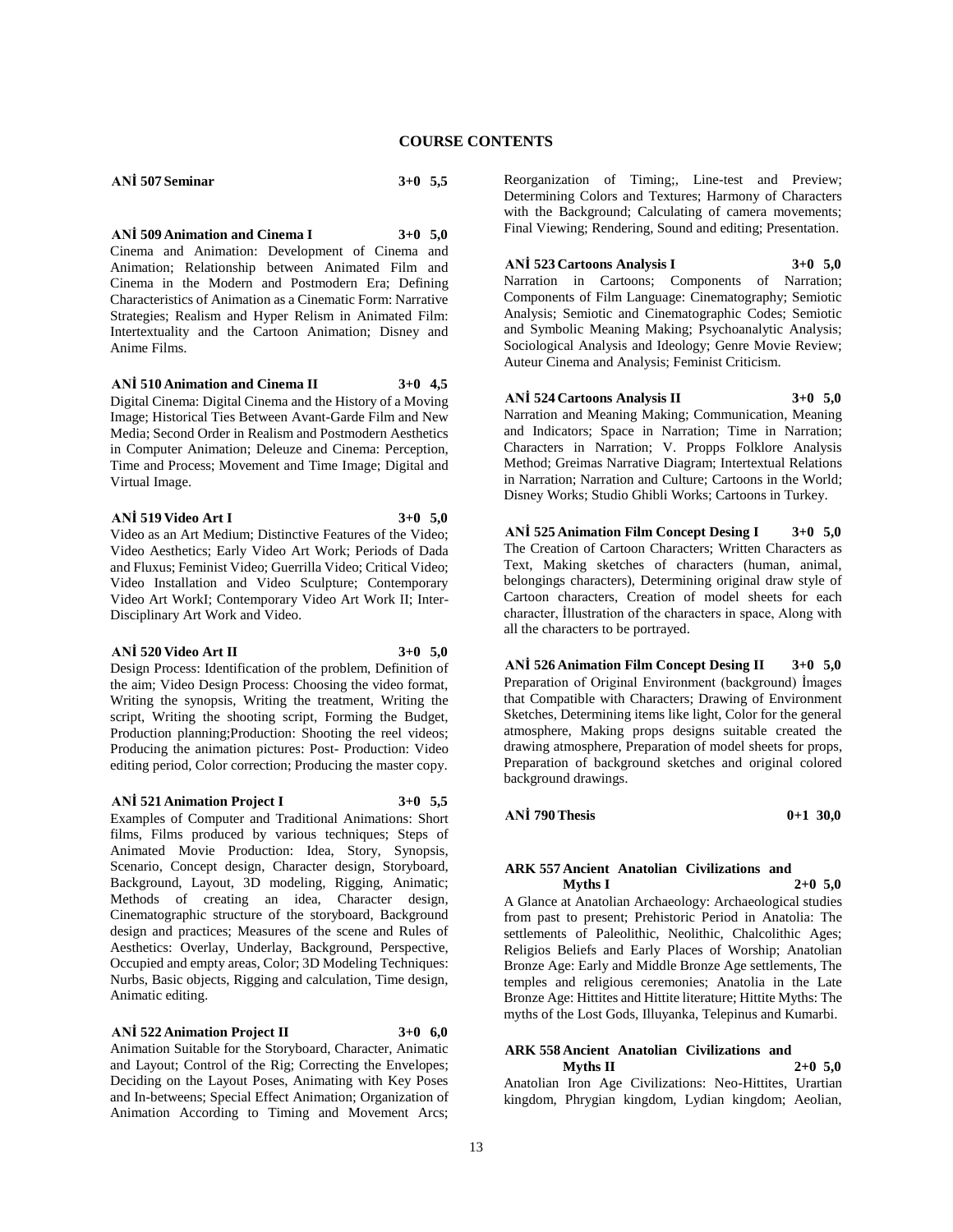Ionian and Dorian Settlements in Western Anatolia: Art and philosophical structure of the city states; Anatolia in the Hellenistic and Roman Era; Hellenistic Kingdoms and Anatolian cities in the Roman Imperial Period; Anatolian Myths: Myths of Phrygia, Lydia, Caria, Ionia, Troy and Black Sea regions.

#### **ARY 111 Research Methods in Social Sciences 3+0 4,5**

Social Science and Research: Social sciences, Scientific Research; Planning of Social Research; Subject and goal, Research questions, Research methods, Population and sample; Research Models in Social Sciences: Historical model, Descriptive model, Casual-Comparative model, Experimental model; Measurement: Levels of measurement, Characteristics of measurement implements, Types of measurement implements; Techniques of Data Analysis; Preparing Research Reports in Social Sciences.

#### **ARY 521 Qualitative Research Methods 3+0 7,5**

Characteristics of Qualitative Research; Comparison of the Characteristics of Qualitative and Quantitative Research; Ethical Issues in Qualitative Research; Data Collection Techniques in Qualitative Research; Detailed field observations, Interviews, Documents Collection, Journals, Audio and video recordings; Qualitative Research Design: Case studies, Multi -field studies, Applied qualitative research; Qualitative Data Analysis: Macro analysis, Micro analysis; research Proposal; Research Report.

#### **BAS 501 Print Making I 5+0 8,0**

Experimental practices based on printmaking (Lithography, Engraving, Silkscreen), by using different technical methods; research different artistic expression; Experimental practices on original thought in respect of personal analysis by using together original explanation, searching, different material and technical methods.

#### **BAS 502 Print Making II 5+0 7,5**

Experimental practices based on a creative visual language by using different printmaking technical methods; Express by using visual language based on cultural accumulation and image, Fantasy, Dream, Personal imagination; Concentration on direction his/her style by using original visual language; Professional representation and exhibition methods of art work.

#### **BAS 503 Seminar 3+0 7,5**

**BAS 505 Printmaking Workshop I 5+0 7,5**

Intaglio printing (Zinc, Cupper, Aluminium): Specialities of Technique, Introduction of equipment; Methods of Intaglio Printing: Etching, Aquatinte, Pointseche, Mezzotinte. Historical Development of Intaglio Printing: Artists and their work of art; Definition of Intaglio Printing; Studies of Proof Printing: monochromatic print, After Print: Artist's Print, Serial print and numbering, signature, getting frame and exhibit.

#### **BAS 506 Printmaking Workshop II 5+0 7,5**

Relief Printing: History of relief print: Traditional woodcut in Anatolia and methods; Design inspired by traditional motives; printing studies with black and white and with colour, proof print, serial print; Relief printing with two blocks: Two blocks with zinc; composition with two colours; Exlibris with two printing techniques; After print, numbering, signature, getting frame and exhibit.

#### **BAS 507 Modern Art I 2+0 6,0**

Western Art medium at the beginning of the 20th century; the art movements which emerged at this period, perception and movements (Cubism, Futurism, Constructivism, Expressionism, Fauvism, Neoplastisism, Suprematism, Dadaism, Surrealism...) questioning their politics and the art problems, contrary art statements, debates on the subject, art work, speech and cases.

#### **BAS 508 Modern Art II 2+0 4,5**

Artistic Progress in post war Europe and States; avant-garde and post avant-garde period, searches for the new and art movements after 1950?s (Abstract Expressionism, Pop Art, Contemporary Realism, Photorealism, Op Art, Minimalism, Conceptual Art, Earth Art, Poor Art, Happening, Fluxus, Body Art, Video, Photography...) contrary aesthetic art statements, equipments and materials of new art, analyzing these in the means of artistic speech, philosophic, technical, theoretical aspects.

#### **BAS 601 Printmaking I 4+2 8,0**

Sketch preparation by the project of original works produced by printmaking techniques, evaluation and implementation phase, transition of selected designs, transferring designs to the plate, preparation of plate for printing, printing prepared designs by the plates, enumerating and signing the works after the print, presentation of works and general reviews.

#### **BAS 602 Printmaking II 4+2 8,0**

Preparation of designs to present original reviews by using printmaking techniques, determination of appropriate designs for implementation phase, transferring designs to the plate, preparation of plate for the print, printing prepared designs by the plates, presentation of works after printing, overall assessment and analysis about the works.

## **BAS 603 Problems in Contemporary Art 2+0 4,0**

Arising challenges and developments about painting, printmaking, sculpture, architecture, ceramic and multidiscipliner areas; Subjects discussed and seen as problematic like art industry in today's art, socio-political environment, modernism, postmodernism, globalization, pluralism, still debated issues like form, material, concept, space, criteria and review of contemporary art practices.

#### **BAS 604 Text of Criticism 2+0 4,0**

General criticism and critical theories; Art and criticism; Scientific approaches to the critical evaluation of works of art; Relationship between critical theories and text reviews: Historical, philosophical, sociological, psychological, psychoanalytic approaches; Formalist, structuralist, post-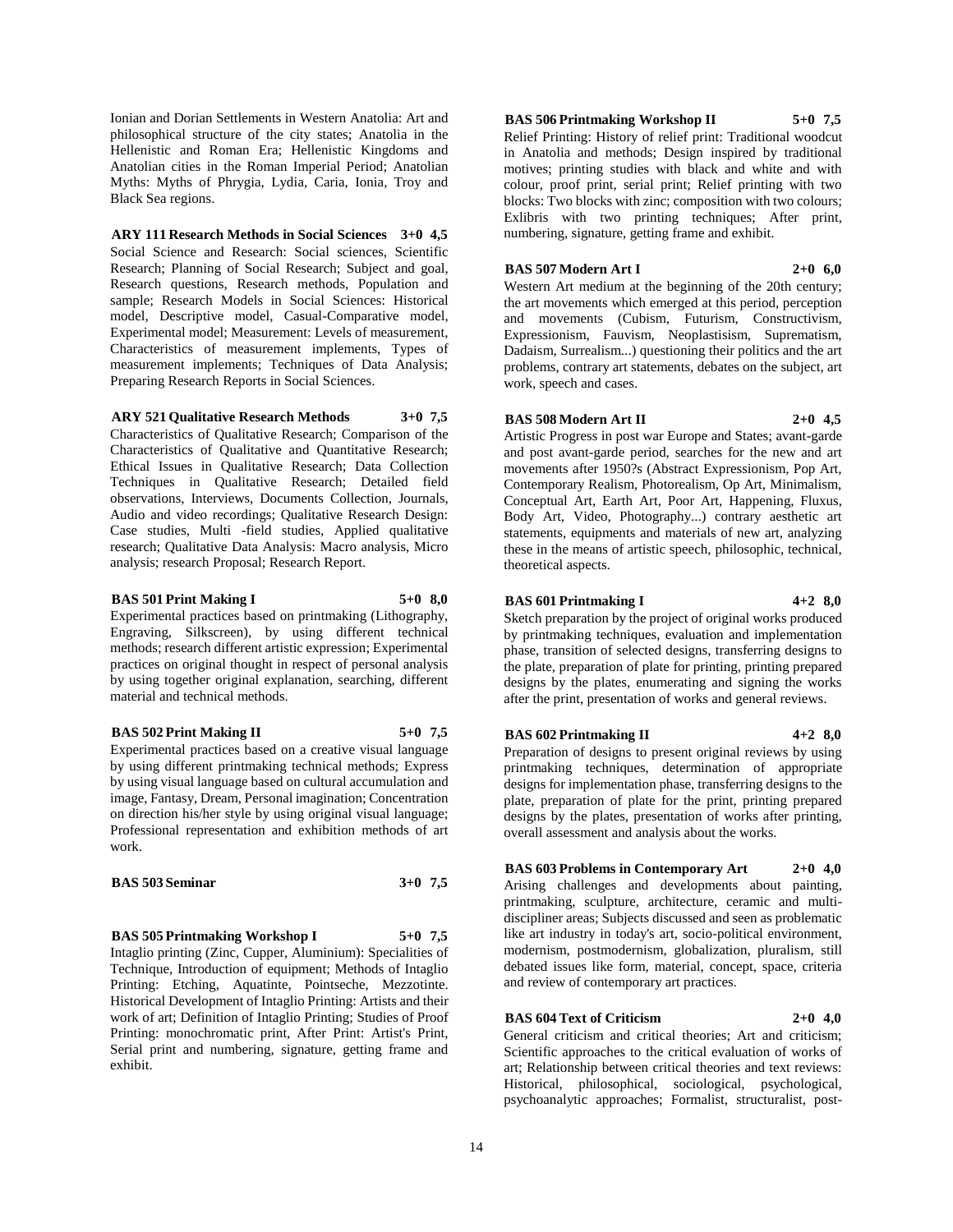structuralist criticism; Criticism in plastic arts, types of criticism texts: Art criticism texts in periodicals and scientific books; Examples of criticism texts in their historical development; Objective and subjective criticism: Evaluation of sampling artistic texts; Texts of contemporary art criticism; Approaches, trends, methods; stylistic problems in criticism: Technical properties of critique; Sample studies of the texts of contemporary art criticism; Art criticism in Turkey and texts of sample criticism.

**BAS 605 Experimental Print Practices I 2+2 6,0** Studying on practicing possibilities of experimental printmaking; Studying by using new technologies and multidisciplinary perspective; Studying on experimental exhibiting and finding solutions.

**BAS 606 Experimental Print Practices II 2+2 6,0** Studying possibilities of experimental practices and practices related; Original designs like photography, digital designs, transferring methods.

**BAS 607 Painting I 2+2 6,0** Searching for language, technique and presentation possibilities in painting: Analysis of pictorial narrative methods; Definition the methods according to contemporary art issues; Experimental practices about producing and presenting methods.

**BAS 608 Painting II 2+2 6,0** Searching for the possibilities of painting; preparing projects for works according to language, technique, originality issues, exhibiting works with an original approach about

| <b>BAS 790 Thesis</b> | $0+1$ 30,0 |
|-----------------------|------------|
|                       |            |

**BAS 890 Thesis 0+1 30,0**

**CAM 501 Antique Glass Art 2+0 4,0** Sources and search about the knowledge of Antique Period Glass Art; Archeological foundlings; Elements that make up the glass material; Glass production and decoration techniques; The oldest dated glass samples; Producing centers, The importance and place of Anatolia in glass production; Chronological glass work according to their era; Shape and decoration techniques special to era; The relation between technique, shape and use; The importance of glass in daily usage; The perception of glass as a luxury article; The form and style of glass that has changed with the early Christian period.

#### **CAM 502 Seminar 3+0 7,5**

space and presentation.

Determining the subject that will be researched; Determining the aim and the limitations of the subject that will be researched; Stating the methods that will be used; Creating a text about the research; Using different resources for the project; Preparing the slide show of research results; Presentation: Choosing a place to present, Choosing

materials for the presentation; Announcing the time and the place of presentation; Writing a project report; Presenting the written report; Answering the questions about presentation and discussion; Final Evaluation Based on the Presentation.

#### **CAM 503 Glass Art History from Middle Age Upon Today 2+0 3,0**

The ?Middle Age? perception in the definition of the glass work; Byzantine glass art in the Middle Ages; Islamic Glass Art in the Middle Ages; European Glass Art in the Middle Ages; Glass production centers; Production and decoration techniques; Use of glass in daily life; Use of glass in devotional locations; The symbolic meaning that are attributed to glass objects; Ceremonial use of glass; Window glasses that become integrated with architecture; Glass as an industrial product; Modern approach to glass and its importance in design.

**CAM 505 Applications of Artistic Glasses I 6+0 7,5** Different Versions and the Use of Glass as an Art; Workshop Practices Based on the Development of Personal Creativity and Attitude: Sketches, Drafts Using Different Materials and Techniques; Experimental Activities Aimed at the Development of Visual Perception and Basic Working Skills: Whirling Thoughts and Dialectical Thinking: Lateral Thinking Methods; Brainstorming; Synthetic Method; Game Tree; Metamorphosis; Conceptualization; Adaptation; Group Activities.

**CAM 506 Applications of Artistic Glasses II 6+0 7,5** Realization and Use of Technical Interpretations Introduced Experimentally: Combining Artistic Creativity with Conscious Use from the Experimental Work with Training; Interpretation of the Experimental Activities; Personalization; Consent and Application; Developing Projects for Exhibitions of Personalized Glass Work; Determining the Exhibition Concept and Preferences of Form; Determining the Appropriate Materials for the Presentation; Obtaining Materials for the Presentation; Exhibition; Evaluation by Jury.

**CAM 507 Applications of Functional Glasses I 6+0 7,5** The Development of Glass in Industrial Design and Modal Projects; Design in Glass Industry and the Situation of the Designer: Design Examples of Different Areas and Seminar Studies where Glass Artists are Introduced; Glass Designing Project for Industry: Market Search According to Use of Glass; Selection of Pilot Applications; Production Design and Development: Sketch, Maquette and Model Studies; Production Development: Controls and Tests According to Use of Products, Presentation and Confirmation.

**CAM 508 Applications of Functional Glasses II 6+0 7,5** Putting the Accepted Project into Practice: Overview of the Relation between the Product and its Production: Cost, Preference of Material, Relation between Material Production and Process; Model Construction, Molding Process, Test Production of The Product that Iis Supposed to be Put into Production, Operation Systems, Image Design Studies for Industrial Products; Studies Concerned with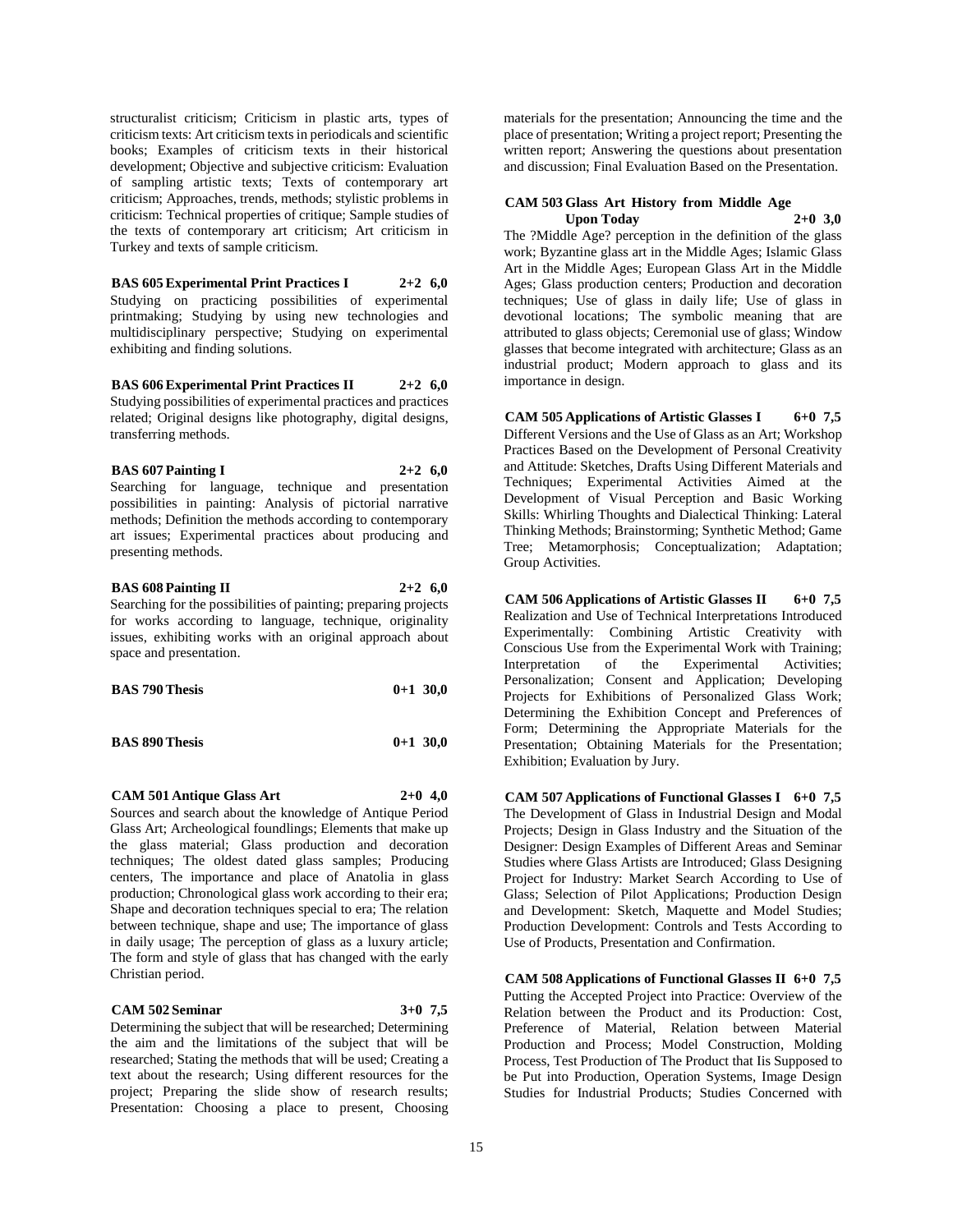Presentation, Marketing Studies, Presentation of the Whole Project in a Seminar; Jury Evaluation.

**CAM 509 Technological Glasses I 6+0 7,5** Introduction; Traditional glasses; Classification of traditional glasses according to their production; Present conditions and latest development in the field, High technology glasses; Classifications according to their production methods and types; Changes in the production methods of high technology glasses, Their role in making human life more comfortable, The relationship of the newly produced glasses and art; Environmental consciousness: The investigation about the negative and positive effect of glass production to the ecological environment.

## **CAM 510 Technological Glasses II 6+0 7,5**

Introduction; The relationships between glass technology, art and design; Problem solving and the suggested solutions; The major advantages and disadvantages of new glass products in context of art, technology and design; Product design, modal development, laboratory work and the realization of the projects; Sociological effects of the field in the development in art and design.

| <b>CAM 790 Thesis</b> | $0+1$ 30,0 |  |
|-----------------------|------------|--|
|-----------------------|------------|--|

**ETK 500 Ethics of Science 2+0 5,0** General Principles of Ethics and Application Fields: Theoretical introduction to ethics, Theory of ethics, Philosophy of ethics of science; Ethics of Scientific Research: Basic principles of scientific ethics, Ethical evaluation in scientific research; Publication Ethics in Production of Information: Description of scientific authorship, Ethics and law, Legal property rights, Reasons, kinds and prevention of scientific misleading.

#### **ETK 503 Ethics of Science 3+0 6,0**

Basic Concepts: Morality, Ethics, Science Ethics; Ethical Issues Before the Research Commences: Identifying potential respondents, Receiving the permissions required; Ethical Issues During the Research: Ethical recording of data, Participants? rights; Ethical Issues After Data Collection: Reporting research results to respondents, Disposal of raw data; Privacy of Respondents, and Restrictions on the Use of Data: Confidentiality; Handling Differences During the Research: Data collection from different cultural contexts; Publication and Dissemination: Editorial processes, Plagiarism, Acting as a Reviewer; Funding and Sponsorship: Funding arrangements; Role of the Researcher.

**GRA 501 Type and Typographic Design-I 3+0 7,0** Description of Typography and Importance of Typography in Graphic Design; Historical Development of Typography; Basic Terms of Typography: Letter Anatomy, Typeface, Typeface Family, Typeface Weights and Styles, Font; Measurement of Type; Criterias on Typeface Classification: Typeface Classifications According to Sizes, Typeface Classification According to Serif Styles, Tyepeface Races: Old Gothic Typefaces; Roman Typefaces; Square Serif

Typefaces; Sans Serif Typefaces; Scripts; Typefaces out of Races.

**GRA 502 Type and Typographic Design II 3+0 7,0** Typographic Resonance; The Union of Type and Image: The Interaction of Word and Picture, The Juxtaposition of Type and Image, Words within Images, The Fusion of Type and Image: Image as Letter, Letter as Image, Word as Image, Text Type as Image; Type as Environmental Image; Visual-Verbal Synergy; Type or Image Alone; Adding Turkish Character to Typefaces; Typefaces Design: Fontographer.

**GRA 505 Advertising Design Project-I 3+0 6,0** Creating Advertising Projects in keeping with the corporate Identity: Creating designs pieces for aimed crease in keeping with the target. Analysis of advertising medias according to target group, geographical placement and income. Interactive Advertising design on web. URL Advertising, email advertising, direct-mail advertising, using web for different benefits. Studying a whole advertising campaign strategy and interactivity between different medias.

**GRA 506 Advertising Design Project-II 3+0 4,5** Professional problem solving stages; Analyzing the strategy and applying the strategy to the project; visual continuity and unity. Presenting a design in different forms. The aim of the director and the art director in creating process. And using graphic design literacy for the project Identity.

#### **GRA 507 Seminar 3+0 5,5**

Analyzing contemporary graphic design works, Development of Graphic Design from the beginning till today. Studying conceptual graphic design works; Evaluation of the examples and creating alternatives. The effects of production techniques on Graphic Design. Evaluation of computer as a design tool and its effects on Interactive Graphic Design. Investigating the effects of the viewer and the directing philosophy.

**GRA 513 Digital Illustration-I 3+0 5,0** Defining Illustration; The use of Illustration in Graphic

Design, the use of Illustration in publishing design, Industrial graphics, analyses of chosen samples; Illustrative expression techniques; digital Illustration, an overall look at the software?s that are going to be used; Adobe Illustrator, Macromedia Freehand, Photoshop, Painter, Introduction to Photoshop; the basics of the image; tools, icons, palettes, size and resolution, print and resolution, color modes, different formats.

## **GRA 514 Digital Illustration-II 3+0 4,0**

Converting photographic images to computer data; scanning techniques, rendering and painting; painting tools, rendering tools, brush options, and opacity, making selections and masking, text editing, filters, coloring, coloring tools, studying on different color modes, color maps, creating storyboard on digital media, definition of storyboard, aims, drawings of Introduction, development and conclusion frames, studying on advertising storyboards; proportion and timing.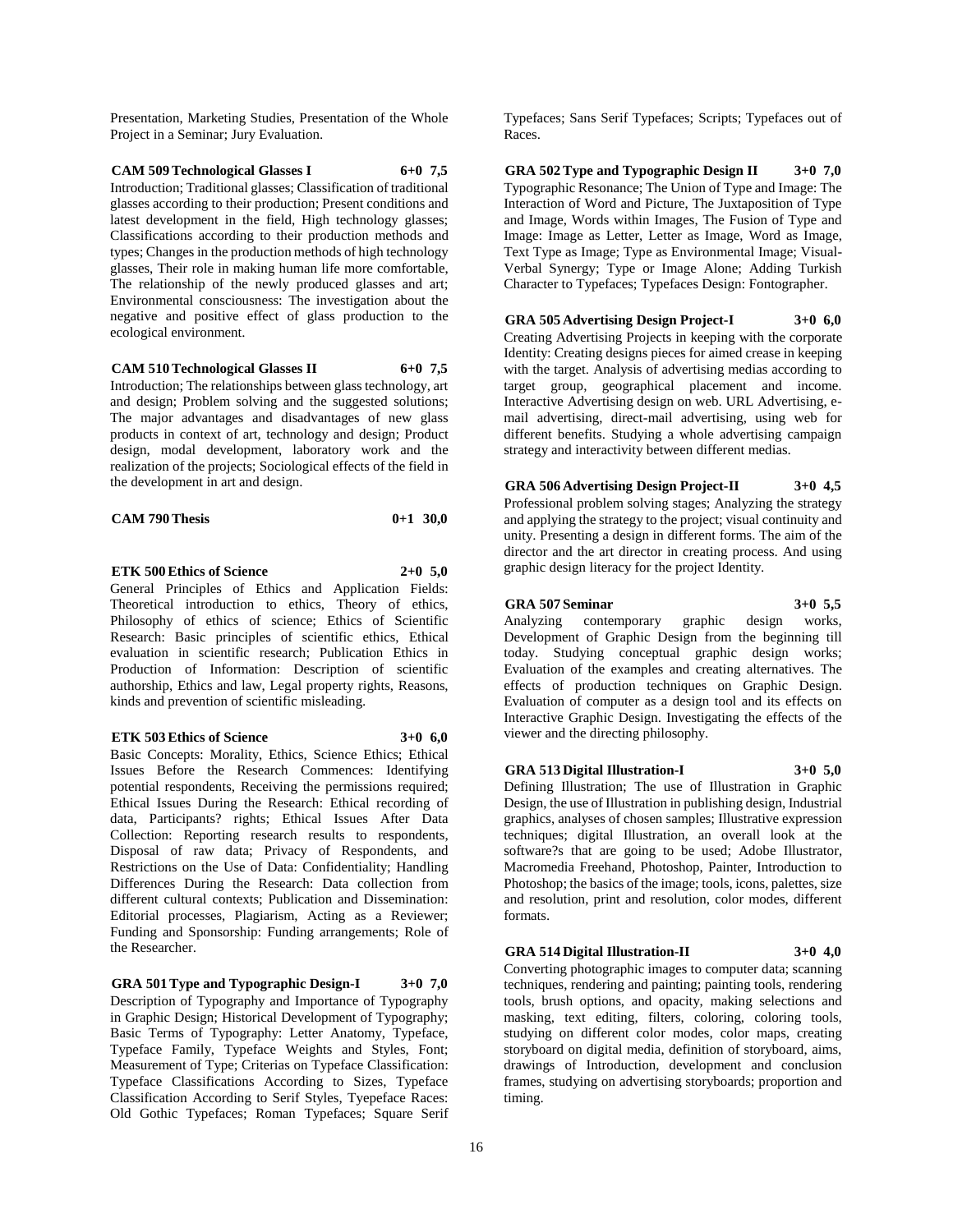#### **GRA 515 Corporate Identity Design-I 3+0 5,0**

the corporate Identity in different medias.

What is corporate Identity, the analyses of well-designed corporate Identity samples; creating design Identity. Designing symbols, the analyses of symbols in semiotic, semantic and pragmatic ways. Designing or choosing the typeface family that is going to be used in the corporate Identity. Creating shared systems in a design for the use of

#### **GRA 516 Corporate Identity Design-II 3+0 4,0**

The use of the factors that defines corporate identity among graphic design. Designing user manual according to corporate identity, the production techniques of user manuals, examining the color palette and proportions. Preparing a design report within the user manual; The process of corporate identity design; checking dates on a calendar for the revisions and corrections in the design process.

#### **GRA 517 Digital Video Editing-I 3+0 5,0**

Computer Data: Introduction to Adobe Premiere, converting an Image to computer data. Screen calibration in the media of digital video. Converting an Image to digital video and print media. The use of Fire wire, and editing an Image; digital coloring, color calibration, gray tones, RGB mode, Gamma correction calibration; Image processing in digital media; copying, pasting, distorting, curving, compressing and using different codecs, color transitions and changes, Image effects and image processing tools.

#### **GRA 518 Digital Video Editing-II 3+0 4,0**

The relationship between a steady picture and movement. Converting a steady image to computer data. Timing of movement, the real-time sound design and movement design. The transition of the scenes, sound, digital video: converting a moving image to computer data, defining the movement time, speed set, editing, sound effects, creating movie, the design of scenery and writing scenario, the composition of steady and moving images; Presentation, preparing AVI, converting video bands, DVD calibration, the usage and selection of codec for DVD and DVD measurements.

#### **GRA 519 Multidisciplinary Graphic Design Projects I 3+0 7,0**

Definition of Design; Definition of Art; Relation of Art and Design; Multidisciplinary Approaches; Multidisciplinary Design; Multidisciplinary Approaches to Institutional Identity; Multidisciplinary Approaches to Advertising: Outdoor Advertising, Guerilla Marketing; Web Design and Interactive Design; The New Dimension of Graphic Design; Multidisciplinary Graphic Design Projects.

#### **GRA 520 Multidisciplinary Graphic Design Projects II 3+0 5,0**

Sub Disciplines of Graphic Design: Typography, Photography, IIlustration, Printmaking; Relation of Graphic Design and Other Design Disciplines: Interior Design, Industrial Design, Fashion Design, Engineering, Architecture, Curatorship, Exhibition Design, Event Management, Presentation Design; The Fusion of Art and Graphic Design; Multidisciplinary Graphic Design Projects.

#### **GRA 523 Graphic Printmaking I 3+0 5,0**

Indentification and Application of Printmaking in Terms of Graphic Design: Introducing Silkscreen, Engraving, Lino-Cut and Wood-Cut with Examples; Searching for Technical Solutions and Materials; Technical Selection in Context of a Given Subject; Applications: Reproduction in Monochrome Printmaking Technique to Visualize the Problem of Graphic Design Language; Presentation of the Project: Numbering, Signature, Exhibition and Presentation.

#### **GRA 524 Graphic Printmaking II 3+0 4,0**

Making Graphic Design Applications Using Printmaking Techniques: Silkscreen, Engraving, Lino-Cut and Wood-Cut Techniques into Multi-Color Applications, The Subject of the Problem Considered in the Context of Multi-Color Printmaking Techniques; Applications: Reproduction in Multi-Color Printmaking Technique to Visualize the Problem of Graphic Design Language; Presentation of the Project: Numbering, Signature, Exhibition and Presentation.

#### **GRA 525 Calligraphy 3+0 5,0**

Calligraphy: Technical Information Steps: Typographical Anxiety, Form, Field, Balance, Editing, Espas; Steps to Creating Composition: Horizontal and Vertical Planes System Anxiety, Forms Relationship Between Parallelism, Word-Line-Area Rank Espas Problems, Black-and-white, full-empty Balance Creation; Research and Monitoring Process; Experimental Process: Materials Usage, Use of Color; Interdisciplinary Trial Process: Material Selection clarification, clarification of the method, Design Realization for Action; Display and Presentation Phase.

**GRA 527 Environmental Graphic Design 3+0 5,0** Mekan ve Grafik Tasarım: Grafik tasarımın mekan ile ilişkilendirilmesi, Mekan tasarımı ve grafik tasarımın birlikteliğinin sorgulanması, Grafik tasarımcının mekandaki rolünün sorgulanması, Görsel iletişimin üçüncü boyutu: Mekanda grafik tasarım aracılığı ile görsel iletişim, Üç boyutlu uygulamalar, İç mekan ve dış mekanda grafik tasarım, Çevresel grafik tasarımın görsel kimlik oluşturmada rolünün sorgulanması, Çevresel grafik tasarımın üzerine bilgi ve fikir araştırmaları, Proje belirleme ve uygulama, Projenin sergilenmesi ve mekanda deneyimlenmesi.

## **GRA 529 New Media Art 3+0 5,0**

Understanding Digital Culture: Computers, Hypertext, New media technologies, Information society, Network society, Network economy, Network arts, Programme, Interface baced communication, Virtual reality, Augmented reality, Simulation, Immersion, Interaction, Video games, Robotics, Populer culture; Contemporary art practice: Conceptual art, Performance art, Installation art, Creative writing, Story telling; Digital Art: Interactive art, Database aesthetics, Glitch art, Net art, Hacktivism, Code art, Digital poetry, Robotic art; New Media Theorists, New media Artist, Curators.

**GRA 601 Experimental Graphic Project I 3+0 5,5** Graphic design as an expression style; improving personal expression styles; basic material and application methods; conceptual project systems; alternatives for project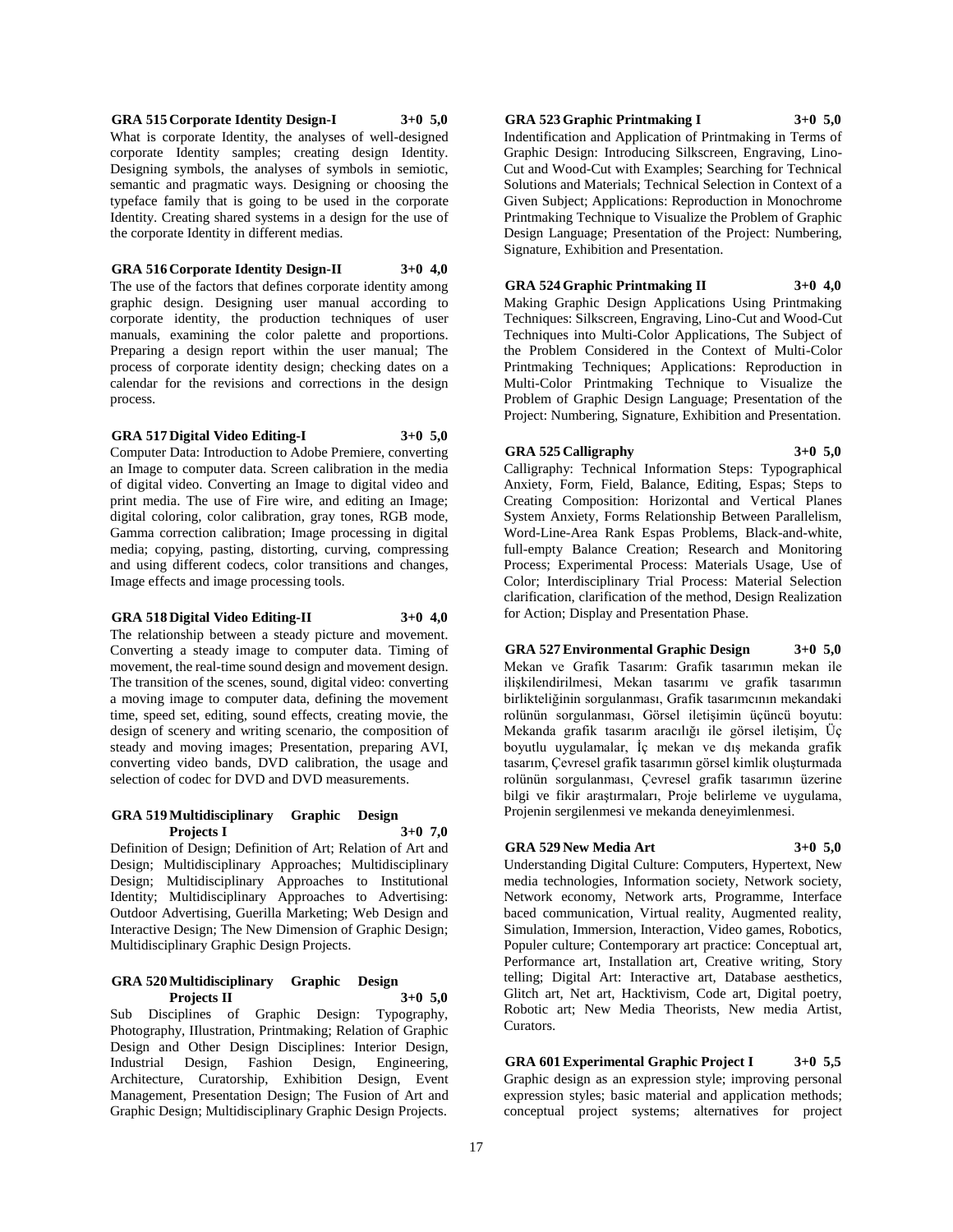production out of the borders of customer satisfaction; graphic design dimensions as sound and image; the borders of graphic language in digital environment and of modern material; the relationship between art and graphic design; visual communication as art; improving personal style.

#### **GRA 602 Experimental Graphic Project II 3+0 4,5**

Dimensions of experimental design and modern tendencies: those who passed over world art and design borders; the difference features of graphic language and its overlap with the disciplines; graphic design as an art: New tendencies in typographical applications: Typography as a communication tool, experimental typographical cases, typographical effect as an image and its experimental use.

#### **GRA 603 Research Project I 3+0 5,5**

Forming and Ending a Research Project within the Framework of Scientific Research Methods: Graphic Design, Graphic Design Training, Institutions Teaching Graphic Design, Graphic Production Methods, Graphic Design Training and Determining Topics of Problems occurring with regard to Social, Cultural, Educational and Technical Developments and Research Applications. Finding Solutions.

**GRA 604 Research Project II 3+0 4,5**

Forming and Ending a Research Project within the Framework of Scientific Research Methods: Graphic Design, Graphic Design Training, Institutions Training Graphic Design, Graphic Production Methods, Graphic Design Training and Determining Topics for Problems occurring with regard to Social, Cultural, Educational and Technical Developments and Research Applications. Finding Solutions.

**GRA 605 Experimental Typography I 3+0 5,5** Traditional Typographical Rules and Evaluation of Methods: Choosing the Correct Typeface, Methods of Deciding on the line Length, Comparing Different Typefaces. Avoiding Unusual Arrangements, Correct Espaslama, Methods and Rules for Alignment, Checking the Text, Critical Approaches for Traditional Typographical Rules; Breaking the Rules and Points to be Considered; Applications for Breaking the Rules of Traditional Typographical Rules, Experimental Approaches.

#### **GRA 606 Experimental Typography II 3+0 4,5**

Traditional Typographical Approaches; Handwriting and Typo graphics; Three Dimensional Typo graphics, The Architect of Typo graphics and use in Interior Architecture; Level Typo graphics, Typo graphics as Image: Letter as Image, Word as Image, Text as Image; Visual Oral Synergy, The Effect of Experimental Typo graphics on Visual Language; ASCII Art: What is ASCII Art? What is it not? Why is ASCII Art Preferred? Important Points when Producing ASCII Art; Siglet Design, What is Figlet? ASCII Fonts.

#### **GRA 607 Art Book I 3+0 4,5**

History of Book; Handwritten Books; Writing Styles used in Handwritten Books: Gothic, Textura, Fragture; Picturing

Methods in Handwritten Books, Miniature and Printing, Historical View of Miniature, Important Masters, Copying Methods, Lithography; Samples of old Art Book Examples; Binding Methods, Gilding and Marbling, Art Book Approaches and Applications Considering Art Books.

#### **GRA 608 Art Book II 3+0 4,5**

Modern and Experimental Approaches towards Art Books; Technical Research and Experiments: Watercolors, Gouche paint, , coloring pencils, Effects of oil-based paints, Experimental Approaches within Artistic Printing Techniques: Researching Different Materials: Paper, Manual Papers, Materials apart from Paper, Experimental Approaches for Binding and Folding Systems; Art Books.

#### **GRA 609 Web Design I 3+0 4,5**

What is the World Wide Web?; View of HTML, Web Design Principles; Planning a Web Site and Constructing the Site Diagram; Constructing Home Pages; Constructing a Web Page: Scanning Images, Folder Names and Additions, Typographical order and points to be Considered, Background color Design, Background color, Active Key Design; Transferring the Site to an Internet Environment.

#### **GRA 610 Web Design II 3+0 4,5**

Constructing and Placing the Moving Image to be Used on a Web Page; Analysis of well-designed Web Sites; Institutional Web Sites; Commercial Web Sites; Personal Web Sites; Web Sites of Artists and Designers; Forming Information resources on Web Pages and Collecting Information; Constructing Web Sites and Publication Applications.

#### **GRA 611 Presentation and Introduction Graphic I 3+0 4,5**

Presentation in the Digital Environment: Direct Presentation Systems, Kiosk, Introduction Panel, Reflection Systems; Presentation Techniques; Indirect Persuasion Presentation Systems; Video Presentation, Numerical Interaction Presentation Systems, Portable Presentation Systems such as CD-ROM, DVD, VCD, Presentation Systems with Consecutive Image Systems; Visual Structure and Sound Communication: Sound Analysis and Simple Editing, Sound Editing Writing; Recording.

#### **GRA 612 Presentation and Introduction Graphic II 3+0 4,5**

Presentation in the Digital Environment: Formation and Use of Visual Materials, Digital Visual Editing Writing, Comparing Writing and Method; Improving Visual Language and Style in Presentation Systems; Presentation Identity and Identity Continuity; Analysis of Active Digital Presentation Systems; Interactive Presentation with Web Connection; Implications and the Future of Presentation Systems.

| <b>GRA 790 Thesis</b> | $0+1$ 30,0 |
|-----------------------|------------|
|                       |            |

**GRA 890 Thesis 0+1 30,0**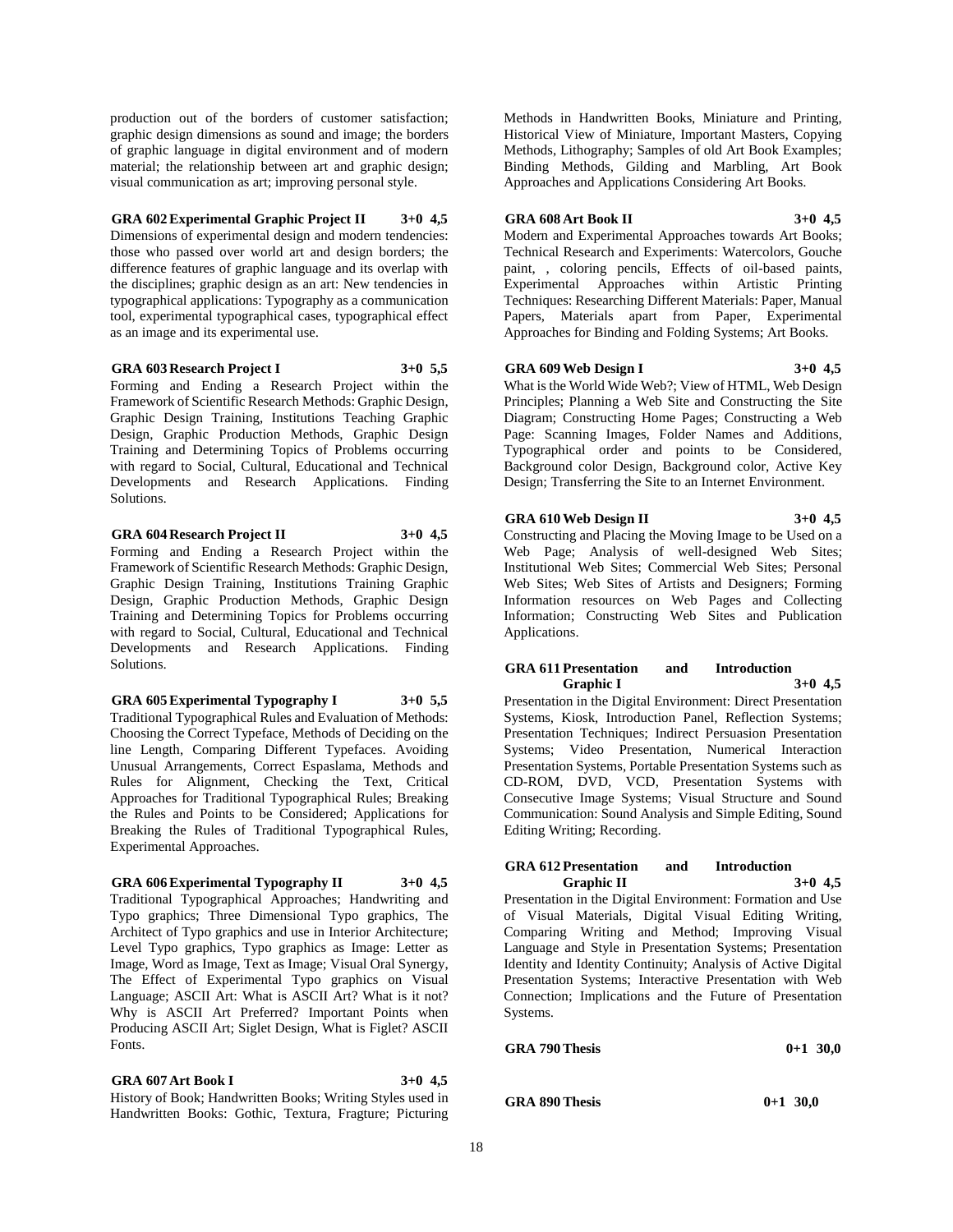#### **HYK 501 Material in Sculpture and Technical Interpretation I 4+0 8,5**

Sculpture after Constructivizm, Bauhaus, Dadaizm, Kinetic Art, Land Art, Junk Art and Modernizm, Sculpture and location, sculptures for indoor and outdoor, visual and physical relations between the materials used for sculpture and location, material and technical problems, having the sculpture sketches for known locations, drawings and models conception, evaluation of material, techniques and style, application of sculptures to known locations.

#### **HYK 502 Material in Sculpture and Technical Interpretation II 4+0 7,5**

Materials and Techniques used in the art of sculpture: Examining of stone and metal with the intervantation of works belong to the old civilizations lived in Anatolia in the museums, relations between material and technical forming, usage methods of contemporary materials and technology in sculpture / art, Contemporary material suggestions for original sculpture conceptions, drawing and models, relations between sketch and material, appropriateness with conception and style, application of conceptions with determined material.

#### **HYK 503 Contemporary Interpretation in Sculpture I 4+0 8,0**

Testing of the acquired main knowledge and applications during B.A. on the works of chosen national or international artists, evaluation of past for present, the application of the B.A.knowledge parallel to the masters of sculpture. Analysis: Comparing the daily objects and natural studies on the given sculpture artists and finding out the similarities and differences.

#### **HYK 504 Contemporary Interpretation in Sculpture II 4+0 7,5**

Visiting museums and galleries, model, drawings, photograph, giving information, looking for the parallel denominator between the cultural value of a chosen region and the method of a student. Applications, searching for the style on known samples, data collecting, analyzing with the sight of visual language. Synthesis related to chosen topic, making whole, supporting and searching for the different views.

#### **HYK 505 Seminar 3+0 7,5**

#### **HYK 601 Materials and Use of Materials in Sculpture I 4+0 8,0**

Approaches to Sculpture from Prehistorical Ages to Today: Analysis by form, material and technique; Relation between Sculpture and Space: Material, Technique, Form; Materials and Techniques of Outdoor Sculptures; Effects of Techniques and Materials on Contemporary Sculpture; New Techniques and Material for Scupltural Practises; Form Research for Original Sculpturemaking; Sculpturemaking Practices in a Predetermined Subject.

#### **HYK 602 Materials and Use of Materials in Sculpture II**

Analysis of Contemporary Sculpturein Terms of Form, Material and Technique: Subject, Concept and Material Relations; Research on Different Viewpoints on Sculpture, Supporting Multi-perspective Approaches; New Materials and Technical Advices on Sculpture Applications; Research of Form to Create an Original Sculpture: Data gathering, analysis and synthesis; Original Sculpture Applications.

## **HYK 605 Form Analysis I 4+0 8,5**

Visual Feeding: Education of looking and seeing works, Reevaluating the artist, Formal characters of objects in daily life; Analysis: Research on similarities and differences between art objects and real life objects, Comparison of daily life objects and their reflections created sculptors, Rediscovering nature.

#### **HYK 606 Form Analysis II 4+0 8,5**

Forcing the limits of student's fantasy world by observing all kinds of daily life objects; Feeling the ultra-natural forms of ordinary objects by acquiring a new perception and using it in an art from of their own creation.

#### **HYK 607 Relationship of Environment And Form I 3+0 7,5**

Theoretical Approach to Environment: Researching relationship between humans and environment through sociology, Relationship, contradiction and harmony concepts; Reading on Existing Physical Environment and Places: Interdisciplinary approaches, Multi-aspect readings; Different Scales of Environmental Relationships; Research on different scales such as urban, zone, square, street, building.

#### **HYK 608 Relationship of Environment And Form II 3+0 7,5**

Elements of Physical Environment: Relationship between these elements and environmental continuity, Different dimensions of relationship between environment and form, Different scales of spatial continuity and interface concept, Taking up Environment as Data on the Form Design, Supporting with visual materials on the different scales of the environmental relationships, student projects.

#### **HYK 609 Light and Color in the 20th-Century Sculpture I**

Relationship Between Light and Color: Analysis of the sculptures of artists that bridged tradition and innovation in the 20th century; Seeing: Physical and physiological effects of light; Structure of the Eye and Perception of Light; Relationship Between Light and Form in Cubist and Post-Cubist Works; Balance of Light in the Brain and the Eye; Light Values and Balances in Visual Expression; Relationship Between Light and Form in Expressionists; Changing Sculptural Structures After the World Wars.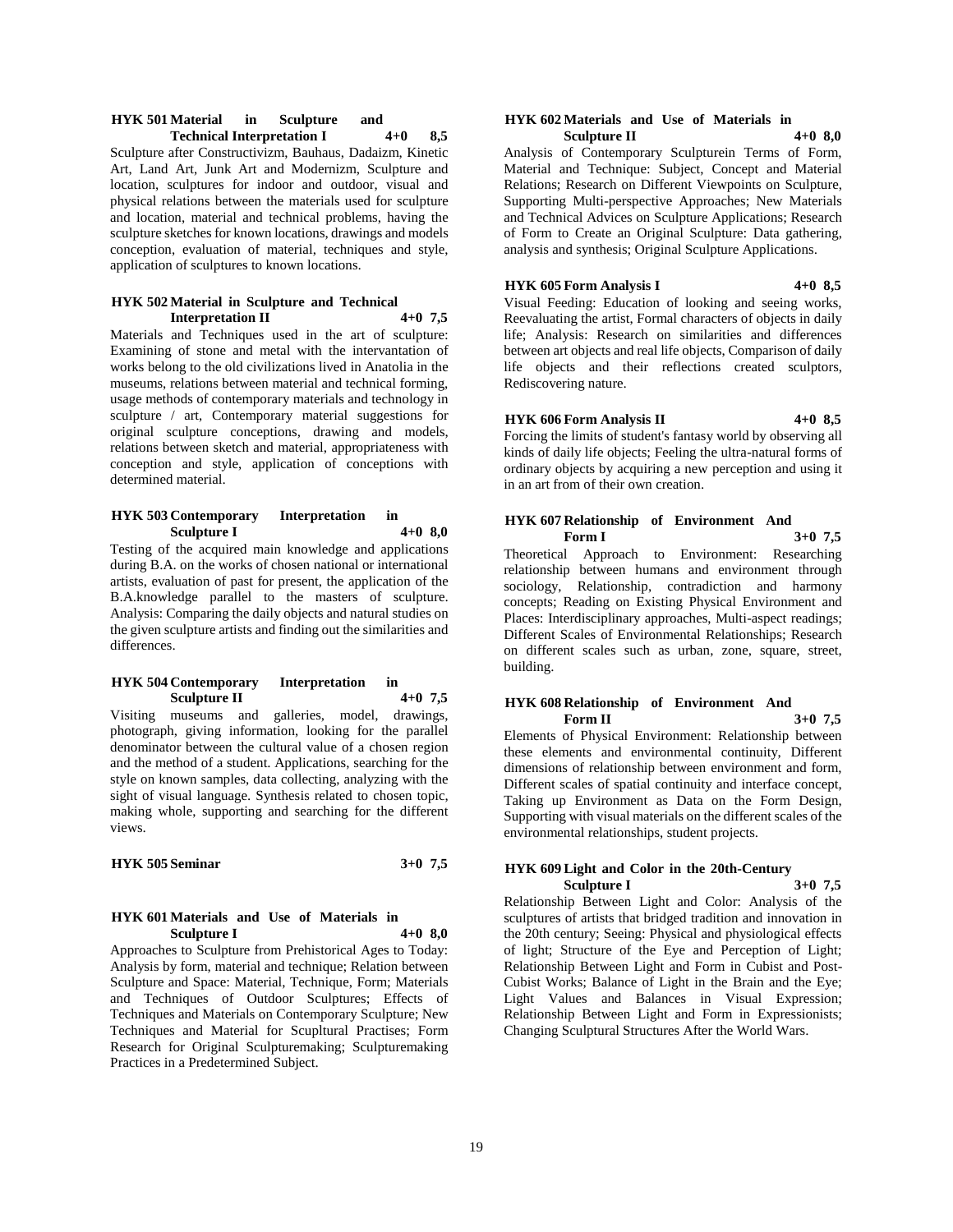#### **HYK 610 Light and Color in the 20th-Century Sculpture II 3+0 7,5**

Physiological and Psychological Effects of Colour in Scupltures of the 20th Century: Light and color relations; Color in Pyhsics; Spectrum of white light, Refraction, Color frequencies and wavelengths; Use of Color in New Realism and Popular Culture Sculptures; Structural Characteristics of Colors and Their Interaction with Each Other: Contrasts of color, Psychology of colour; Color and Function, Color and Form, Color and content; Color Harmony; Function of Light and Color in Three-dimensional Works Produced in the Last Decade of the 20th Century.

| <b>HYK 790 Thesis</b> |  | $0+1$ 30,0 |
|-----------------------|--|------------|
|-----------------------|--|------------|

| <b>HYK 890 Thesis</b> | $0+1$ 30,0 |  |
|-----------------------|------------|--|
|                       |            |  |

**İÇT 501 Art Theory I 2+0 5,0**

The Definition of the Art, The art in general sense, The art in Special sense, The classification of the plastic art, The Definition of the Art Theory and its features. The classification of the Art Theories; The function of each class, The Art Theories according to the artist, The Art Theories according to the customer, The fashion difference in art and art theories, Introduction of the Contemporary Art Theories.

**İÇT 502 Art Theory II 2+0 4,5**

Art Psychology. The Contemporary Art Concepts Examples covering the aesthetic and philosophical fields. By starting from these examples at first in writing art and then in plastic arts applications, to show practically how these concepts in the drawing and in sculpture can be applied. To analyze the great art works causing the certain arts concepts.

**İÇT 503 Design Theory I 2+0 5,0** The Design Concept; Design history, The Historical requirements, the contemporary formation The periodical Design, Knowledge, the knowledge theories, Design. The technical-technological relations, Design periodical Levels, Bauhaus and The faults, The Deficiencies. London Design Conference; Design-Art Conflict Design Theories; Dialectic Design, Pragmatics, Performance Tree Theory, Indicator Science Theory, Analytical Theories, Traditional Theories, The Basic Concept of The Design; The period the quantity , the quality, The phenomenon, the concept, the content, the abstract, the abstraction, the inspiration, the inversion. The creative, the aesthetic object, the aesthetic exceeding, The entropy, Eeurytm. The Design-Site Requirements; The Design-Ecology, The Design-Usefulness The Site; The past, the present, the future-Designs.

#### **İÇT 504 Design Theory II 2+0 4,5**

The analysis of the design period. The Design Steps; The problem, the Procedure and the method related to the problem. Collecting Again; The Research and the Sources Finding. Designing. Intellectual Animations, the Intellectual Simulation Techniques, Finding-Inspiration. Inspiration Finding Methods; Model (Design Summery), Model

Development, Decision-Production; Perception Concept, General Approaches, Jung Concept, Freud Concept, Pavlov Concept, Gestalt Concept. Inventional Methods; Analogies, Brain Discussion, Synectic Technique, Lateral Technique. Design and Modern Trends; Performance, Happenings, Process Art, Action Art, Installation, postmodernism and design.

#### **İÇT 507 Furniture design and Conceptual**

**Approaches 3+0 4,5** Different design methodologies on furniture design. Relation between designer-user-manufacturer according to manufacturing process. Interface between user and space.

**İÇT 508 Seminar 3+0 5,0**

#### **İÇT 513 Design Studio I 3+0 5,5**

Forming a Design Problem that is Caused by Special Conditions with Different Reasons, Independents From Space, Time and has a Theoretical Base; Analyzing this Design Problem through Different Approaches and Theories that would be Gotten by Literature Researches; Developing Proposal for Solution to this Defined Design Problem through a Contemporary Approaches; Computer Aided Design and Presentation.

#### **İÇT 514 Design Studio II 3+0 5,5**

Forming a Design Problem through an Approach that Criticises Present Physical Environment, Defines Strong Spatial Relations; Analyzing this Design Problem through Different Approaches and Theories that would be Gotten by Literature Researches; Developing Proposal for Solution to this Defined Design Problem through Contemporary Approaches; Computer Aided Design and Presentation.

#### **İÇT 517 Professional Ethics 3+0 5,5**

Definition and Fundamentals; Ethics in Society and Universal Values; Definition of Social Responsibility; Ethics in Interior and Furniture Design: Ethical Values in Design Process, Ethical Values in Application Process, Ethical Values in Among Colleague; Privacy: Privacy and the Sanctity of Private Lives; Ethics in Visual and Print Media for Interiors; Principles in Professional Ethics.

#### **İÇT 518 Continuity in Interior and Environmental Design 3+0 5,0**

The concept of sustainability: Reasons, which make this concept; change in the public sense, change in the physical conditions and the reflections of these to the design. The need of sustainability in the physical environment; theories of urban design, Heiddeger and the philosophy of architecture, Shultz and the theory of place, Lynch and the image of the city. The lesson will be supported with research, develop and evaluate in Eskisehir example.

#### **İÇT 519 Phychology and Space 3+0 5,0**

Psychology-Space Relations; Need to Territorial Space, Personality-Identity, Personal Distance, Social Distance, Territory, Privacy, Psychology of the User: Space Effects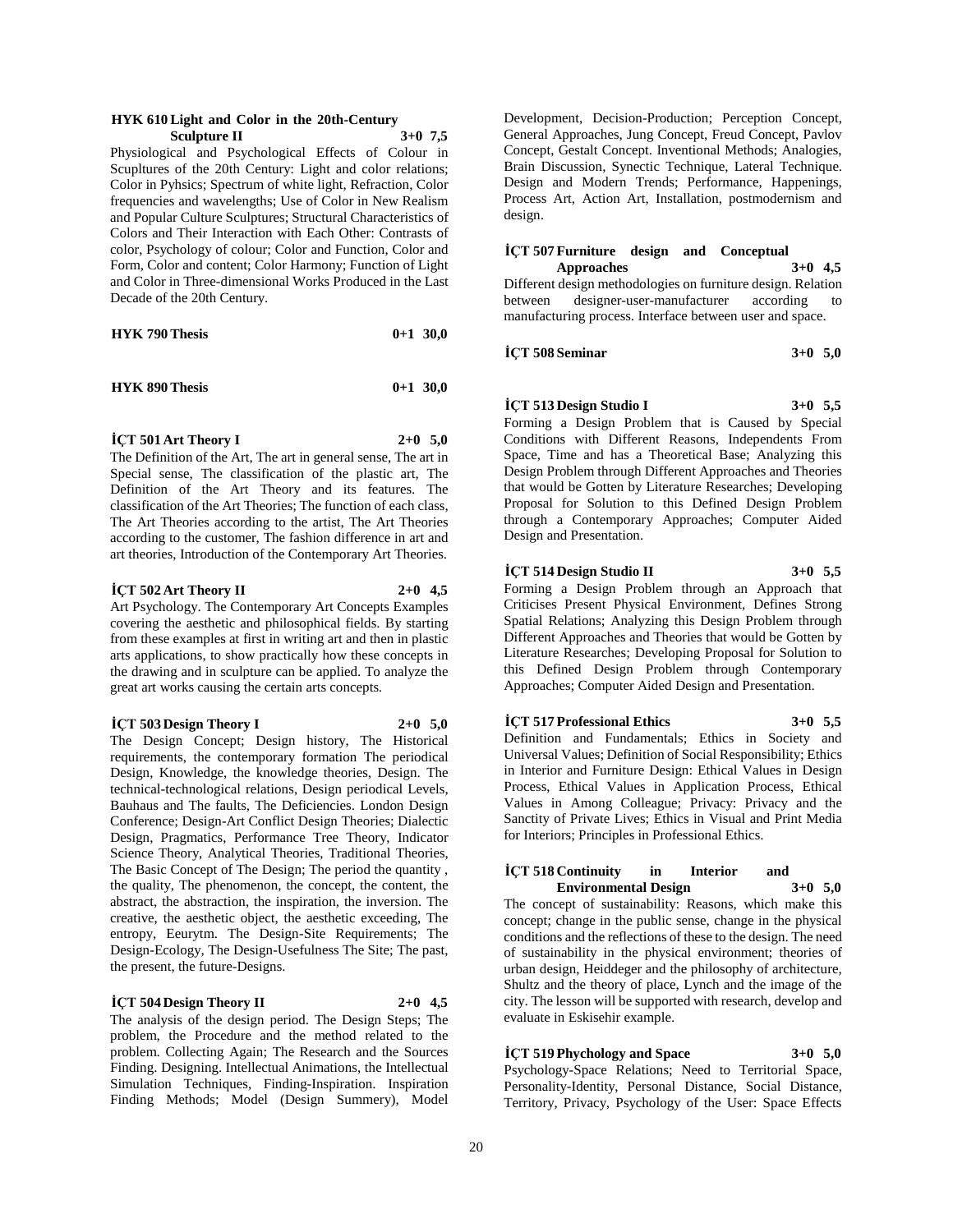People, Examples on the Topic, House, Sacred Place and Working Space, Commercial Spaces; Analysis of Different Spaces and Users on this View; Psychology of the Designer, Different Designers and Their Approach.

**İÇT 521 20th Century Interior Design History 3+0 5,0** Industrial Revolution and social-economic and technological changes in this period. Modernism (1856-1914) Avant-Garde (1915-1933)- Art Deco (1925-1945) After War Period (1945-1960) Anti Design Period (1965-1976) Postmodernism and infhences of these periods on interior design.

**İÇT 523 Computational Design 3+0 6,0**

Basics of Computational Design: Algorthym, Programming, Scripting applications in 3D modelling applications, Examples of computational design, Domain of computational design, Creation of a computational design project in interior design context: Specifying the computational design platform, relation between computational design and physical production, Production of ptotype of an interior design object with computational design: Specifying the proper material, Specifying the proper production method.

**İÇT 601 Design Researches Workshop I 3+0 6,0** Conceptual, And Theoretical Approaches To Design Concept: Historical view to fundamental questions of the design; Interdisciplinary relations, and interactions, Intellectual infrastructure of the design, Problems And Expansions To Be Occurred In The Near Future: Critical readings, Making infrastructure to an article via researching, determining, and evaluating design problems.

**İÇT 602 Design Researches Workshop II 3+0 6,0** Interaction of technology, and design concepts: Interaction of technology and human, design concept, development process of the design and usage of the technology for the application, New Tendency On The Design: New concepts, approaches, and production facilities, Making infrastructure to an article via researching, determining, and evaluating design problems.

**İÇT 603 Spatial Relationships and Interfaces 3+0 6,0** Theoretical approach on space and relations: Researching relationships between humans and relationship between places together through sociology, Relation, contradiction and harmony concepts; Reading of existing physical environment and place: Interdisciplinary different approaches and different readings, Historical and cultural continuity concepts and contributions of historical process to spatial reading, Requirements of multi-aspect readings; spatial relationship and spatial continuity: Different dimensions of spatial relationship, Concepts of spatial continuity and innerface at different scales, All innerfaces from scale of city to interior spaces, places, doors, windows, walls, halls, city walls, streets, avenues, etc.; Importance of spatial continuity and concept of integrated design at the spatial design, Importance of evaluating the interior design with these approach; Supporting this lesson with visual

material and studies that are made by students through decisions and evaluations at the different scales.

**İÇT 605 Globalisation, Identity and Design 3+0 6,0** Culture as a dimension of globalisation. Importance of the culture in terms of the globalisation. Making infrastructure of the globalisation in the process of the Modernism-Postmodernism. Global culture and efficiency of the design. Importance of the global ethic, social ethic, cultural ethic in the design process. Culture-Identity and Design relations. Effects of the globalisation from personal identity to social identity and identity problem on design approaches.

**İÇT 606 Aesthetic Criticism on Interior Design 3+0 6,0** Appreciation judgement and norms (emotional, subjective, enjoyment, like), Value judgment and norms (social, objective), Reflection (Success at the reflecting truth, Success at reflection effect.), Expression (Success at expression and transfer, Orginality, Sincerity, The power of the dream, Social, moral value of the reflex.), Aesthetic (Limitation with religious, moral, political, traditional values, limitation with only aesthetic.), Formal criticism, "New criticism" on Interior Design, Criticism in terms of design principles. (Balance, unity, wholeness, harmony, domination, reconciliation, originality.) Constructivist criticism (personal constructivism, social constructivism), Postmodern criticism (Postmodern information "chaos", Postmodern present, "Endness", Postmodern constructivism, "Isolation", Criticism of Noncriticism, ?Aesthetic and Nonaesthetic? dimensions and criticism.

**İÇT 607 Earthquake Security and Space Design 3+0 6,0** Living With Earthquake Consciousness: Earthquake security and space design; Nonstructural damages and life safety, Historical analysis based on concepts of spatial relationships and innerfaces, and house to reduce the nonstructural damages: Houses in ancient settlement, Houses in traditional Turkish city settlement, The effects of westernization period on the house space design and its usage, Changings on houses in the period of the republic, evaluation, conclusion, and suggestions for making data to the design problem.

#### **İÇT 608 Boundaries of the House During First Half of the 20th Century 3+0 6,0**

Home, House and Housing; Forces determining the House Form: Physical Forces, Social Forces; House and its environment; Boundary and the house, Inside-outside, inside-inside relationships, Conditions of Modernity: House and housing during the first half of the 20th century; House and its changing boundaries, Modern Movement in Turkey: Changing relationships different examples of the period, Case Study: First houses of Bahçelievler, Case studies with students.

#### **İÇT 609 Analytical Approach on Interior Design 3+0 6,0**

Analytical Method: Definition, Process, Approaches in the historical process, Fields of the usage and the technics; Part-Whole with time, flexibility, structural component, shortterm transformations, analysing of evolutionary long-term nontransformation principle, Analytical Evaluation Of The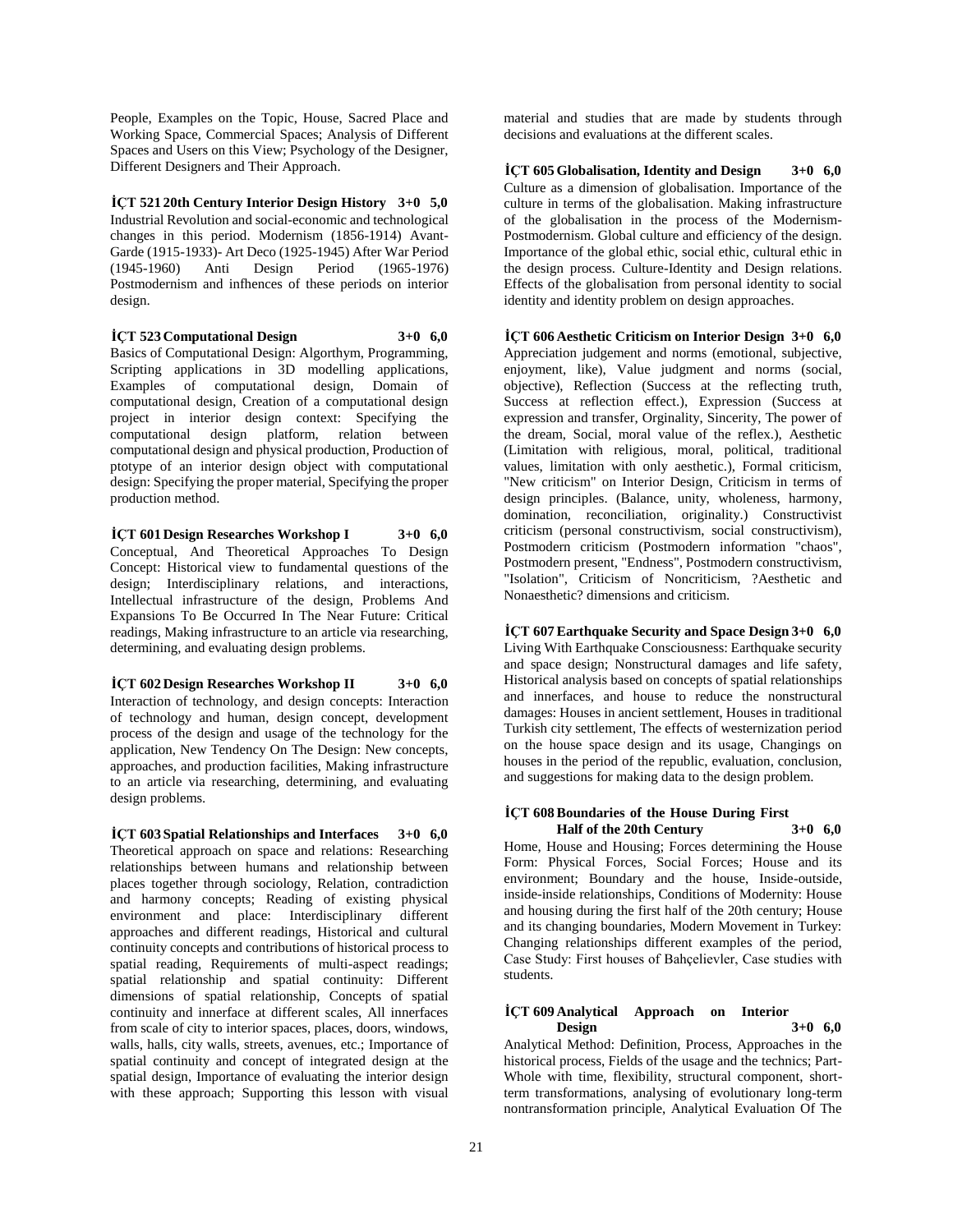Visual And Spiritual Approaches On Interior Design; Analysing and Evaluating data.

| ICT 790 Thesis | $0+1$ 30,0 |
|----------------|------------|
|                |            |

**İÇT 890 Thesis 0+1 30,0**

#### **KÜL 604 Art, Culture and Development of Ideas 2+0 10,0**

Influence of Antique Philosophy and Culture in Europe; Limits of Medieval Thinking and Religion and Culture in the West; Renewed Global Culture: Renaissance; Development of Ideas in Siécle des Lumières; Industrial Revolution: Sciences, Urbanization, Art, Culture and Studies; Structuring of Sciences; From Philosophy to Social Sciences: Emergence of Sciences and Scientific Methods: Twentieth Century: Wars, Philosophy, Sciences, Art and Culture; Movements and Scientific Analysis Methods: Structuralism, Existentialism, Post-Structuralism, Postmodernism; Digital Age: Digital culture and Digital arts.

## **MÜZ 501 Instrument Technique and Repertoire I 2+1 10,0**

Technical Developments: Advanced Level Etudes; Advanced Concert Etudes, Polyphonic Development: Prelude Fugues, Partitas, English Suites; Concertos; Concertos; Classic Period: Sonatas Concertos; Romantic Period: Sonatas, Ballads, Rhapsodies, Albums, Concertos; Modern Period; Impressionist and Concert Pieces of 20th Century, Suites, Albums, Sonatas, Concertos.

## **MÜZ 502 Instrument Technique and Repertoire**

**I 2+1 6,0** Technical Development; Advanced Level Etudes, Advanced Level Concert Etudes; Polyphonic Development; Prelude-Fugues, Partitas, English suites, Concertos. Classical Period; Sonatas, Concertos Romantic Period Sonatas; Bauaden, Rhapsodies, Selezos, Fantasies, Tolonies, Albums, Concertos; Modern Period; Impressionist and 20th Century Concert Pieces, Suites, Albums, Sonatas, Concertos.

**MÜZ 513 Advanced Piano Literature I 2+0 5,0** By Period Piano Literature and Development; Period by the Piano Repertoire and Analysis; Piano Literature Theoretical and Applied Comparisons; Piano Literature in the Area of Important Works of Music Theory and Applied Analysis, Forms, piano literature and development; Fine Arts, cultural life and historical change and the effect of the piano literature; 20th Century Literature and Piano.

**MÜZ 514 Advanced Piano Literature II 2+0 5,0** By Period Piano Literature and Development; Period by the Piano Repertoire and Analysis; Piano Literature Theoretical and Applied Comparisons; Piano Literature in the Area of Important Works of Music Theory and Applied Analysis, Forms, piano literature and development; Fine Arts, cultural life and historical change and the effect of the piano literature; 20th Century Literature and Piano.

**MÜZ 515 Applied Instrument Education I 2+0 5,0** Teaching the Instrument in Musical Education; Different Phases of the teaching of the Instrument in Musical Education; Teaching of Methods Applied in teaching of the Instrument; Instrument Education and Pedagogy; Teaching of the Instrument and its Technical Development; The Work of Repertoire in the teaching of the Instrument and its Educational Phases; The Education of Instrument and its Psychological Development; The Methods Applied according to Student Development in Instrument Education.

**MÜZ 516 Applied Instrument Education II 2+0 5,0** The New Identity and Simplicity of Music; Cowell, Varese, Satie, Wilhaud, Honegger, Poulenc, Schoenberg, Werll; The New Classical Period; Stravinsky, Hindemith, Schoenberg; Tvelve Tone System; Schoenberg, Webern, Berg, National Currents; Bartok, Kodaly, Prokofav, Shostakovich, de Falla, Barber, Copland; Serial Music After War; Stravinsky, Messiaen, Boulez, Stockhausen.

**MÜZ 518 Seminar 3+0 3,5**

**MÜZ 525 Chamber Music Repertoire I 2+1 10,0** All Periods of the Chamber Music Repertoire; Baroque, Classic, Romantic and Modern Periods and Repertoires; Gathering the Balance and Performance in the Baroque, Classic Romantic and Modern Periods; Pieces Performed in Advanced Level and Commendation Works in Baroque, Classic Romantic and Modern Periods.

**MÜZ 526 Chamber Music Repertoire II 2+1 6,0** All Periods of the Chamber Music Repertoire; Baroque, Classic, Romantic and Modern Periods and Repertoires; Gathering the Balance and Performance in the Baroque, Classic Romantic and Modern Periods; Pieces Performed in Advanced Level and Commendation Works in Baroque, Classic Romantic and Modern Periods.

**MÜZ 527 Accompaniment Repertoire I 2+0 5,0** Playing with Piano accompaniment. Piano Pieces in the Repertoire of Instruments Techniques and Repertoire I-II.

**MÜZ 528 Accompaniment Repertoire II 2+0 5,0** Playing with Piano accompaniment. Piano Pieces in the Repertoire of Instruments Techniques and Repertoire I-II.

**MÜZ 529 Contemporary Music Analysis I 2+0 5,0** Example and Analyses of Works of Art in the First Half of that Period's Music: The Heritage of German Music and the Composers who gave Direction to our Period: Straus, Mahler, Schoenberg, Webern, Berg; Work of Arts and Analyzes: The Effects of French Music; Important French Composers and their Work of Arts; Satre, Debussy, Ravel, Poulenc: Symbolism: Strauss, Bartok Scriabin Expressionism: Schoenberg; Principality in Music: Stravinsky.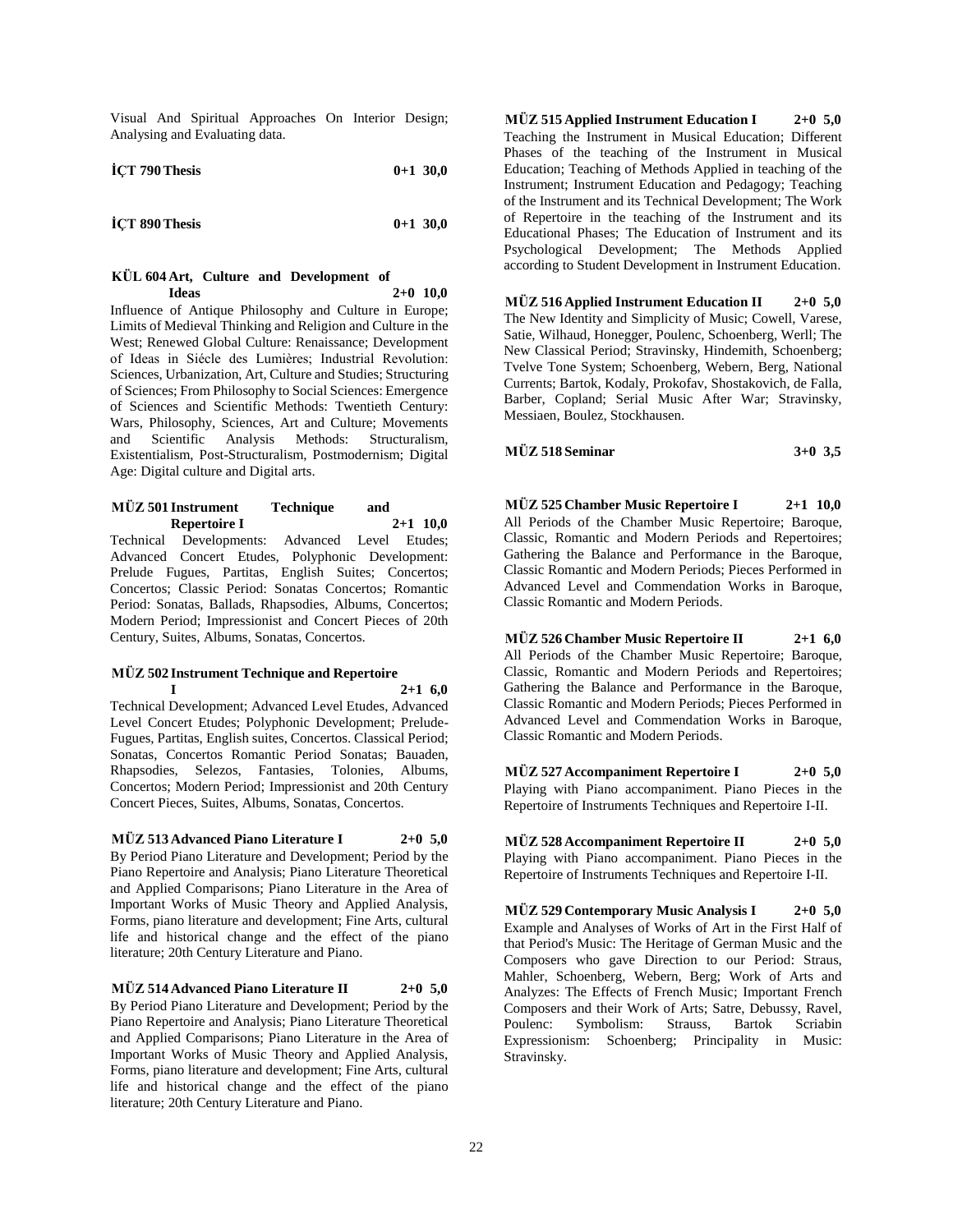**MÜZ 530 Contemporary Music Analysis II 2+0 5,0** The New Identity and Simplicity; Cowell, Varese, Satie, Milhaud, Honnegger, Poulenc, Schoenberg, Weill; New Classic Period; Stravinsky, Hindemith, Schoenberg; Twelve Tones System; Schoenberg, Webern, Berg, Nationausl Currents; Bartok, Kodaly, Prokofiev, Schostakovich, de Falla, Holst, Walton, Britten, Vaughan Williams, Ives, Cowell, Barber Copland; Serial Music After War; Stravinsky, Messiaen, Boulez, Stockhausen.

**MÜZ 531 The Analysis of Musical Texts 3+0 5,0** The analysis of various schools of music and analysis of the foundation aspects of those schools in music. The analysis of musical notations by using methods and techniques of paleography. The analysis of musical texts written in various periods regarding the social parameters of their time. The analysis of foreign language texts written about the music which develops regarding the periods? characteristics.

#### **MÜZ 532 Aesthetic of Music 2+0 5,0**

The definition of the term Aesthetic and its philosophy. The analysis of written musical texts in terms of comparison, description and analysis. The analysis of the written musical texts in terms of human behavior. Aesthetic of Music: ?the analysis of brilliant in music?. The concepts of duration and introductory information in Music which is a phonetic art. The artist as a creator and performer. What does the music explain? Composing music within a context.

#### **MÜZ 533 Accompaniment III 2+0 5,0**

The Repertory Determined by the Instrument Techniques I and II Lessons, Should be understood by the students such as balance, Musical harmony, Listening and synchronization of the composition when playing with the piano or harpsichord, The student should improve the ability to control the intonation with the accompaniment, The student should comprehend the technical and musical characteristics of the piece, The student should represent the musical and the artistic abilities in the frame of playing with accompaniment, The student should continue practicing the pieces from the course of Accompaniment II.

#### **MÜZ 534 Accompaniment IV 2+0 5,0**

The Repertory Determined by the Instrument Techniques I and II Lessons, Should be understood by the students such as balance, Musical harmony, Listening and synchronization of the composition when playing with the piano or harpsichord, The student should improve the ability to control the intonation with the accompaniment, The student should comprehend the technical and musical characteristics of the piece, The student should represent the musical and the artistic abilities in the frame of playing with accompaniment, The student should continue practicing the pieces from the course of Accompaniment III.

#### **MÜZ 535 Accompaniment V 2+0 5,0**

The Repertory Determined by the Instrument Techniques I and II Lessons, Should be understood by the students such as balance, Musical harmony, Listening and synchronization of the composition when playing with the piano or harpsichord, The student should improve the ability to control the

intonation with the accompaniment, The student should comprehend the technical and musical characteristics of the piece, The student should represent the musical and the artistic abilities in the frame of playing with accompaniment, The student should continue practicing the pieces from the course of Accompaniment IV.

#### **MÜZ 536 Accompaniment VI 2+0 5,0**

The Repertory Determined by the Instrument Techniques I and II Lessons, Should be understood by the students such as balance, Musical harmony, Listening and synchronization of the composition when playing with the piano or harpsichord, The student should improve the ability to control the intonation with the accompaniment, The student should comprehend the technical and musical characteristics of the piece, The student should represent the musical and the artistic abilities in the frame of playing with accompaniment, The student should continue practicing the pieces from the course of Accompaniment V.

#### **MÜZ 605 Advanced Instrument Technique and Repertoire I 2+1 10,0**

Advanced Level Etudes; Advanced Concert Etudes, Polyphonic Development: Prelude Fugues, Partitas, English Suites; Concertos; Classic Period: Sonatas Concertos; Romantic Period: Sonatas, Ballads, Rhapsodies, Scherzo, Fantasia, Polynesia, Albums, Concertos; Modern Period; Impressionist and Concert pieces of 20th Century, Suites, Albums, Sonatas, Concertos.

#### **MÜZ 606 Advanced Instrument Technique and Repertoire II 2+1 7,5**

Advanced Level Etudes; Advanced Level Concert Etudes, Polyphonic Development: Prelude Fugues, Partitas, English Suites; Concertos; Classic Period: Sonatas Concertos; Romantic Period: Sonatas, Ballads, Rhapsodies, Scherzo, Fantasia, Polynesia, Albums, Concertos; Modern Period; Impressionist and Concert Pieces of 20th Century, Suites, Albums, Sonatas, Concertos.

#### **MÜZ 617 Advanced Chamber Music Repertoire I 2+1 10,0**

All Periods of the Chamber Music Repertoire; Baroque, Classic, Romantic and Modern Periods and Repertoires; Gathering the Balance and Performance in the Baroque, Classic Romantic and Modern Periods; Pieces Performed in Advanced Level and Commendation Works in Baroque, Classic Romantic and Modern Periods.

#### **MÜZ 618 Advanced Chamber Music Repertoire**

**II 2+1 7,5** All Periods of the Chamber Music Repertoire; Baroque, Classic, Romantic and Modern Periods and Repertoires; Gathering the Balance and Performance in the Baroque, Classic Romantic and Modern Periods; Pieces Performed in Advanced Level and Commendation Works in Baroque, Classic Romantic and Modern Periods.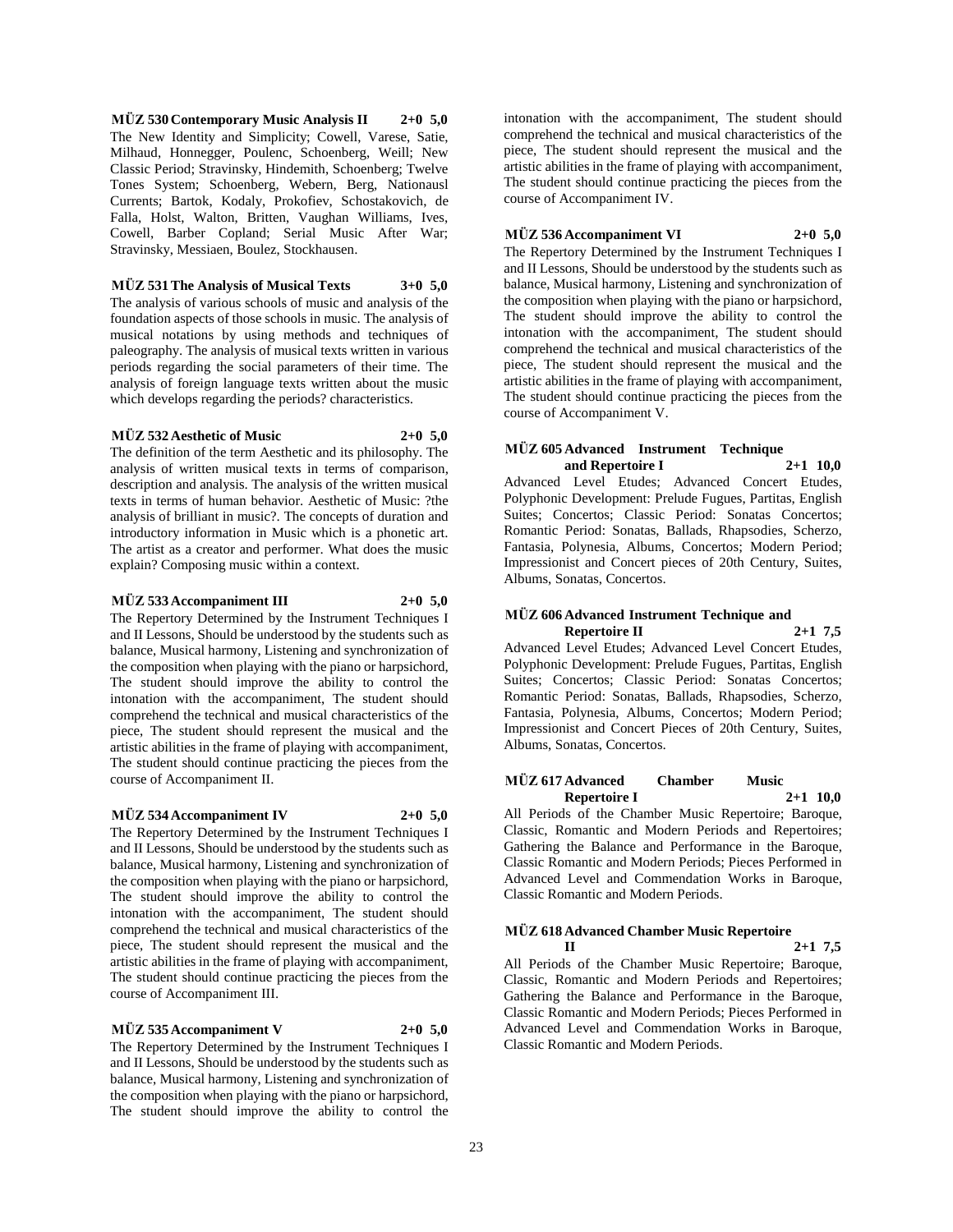| <b>MÜZ 619 Advanced</b> | Accompaniment |
|-------------------------|---------------|
| Repertoire I            | $2+0, 5, 0$   |

Playing with Piano accompaniment. Piano Pieces in the Repertoire of Advanced Instruments Techniques and Repertoire I-II.

#### **MÜZ 620 Advanced Accompaniment Repertoire II 2+0 5,0**

Playing with Piano accompaniment. Piano Pieces in the Repertoire of Advanced Instruments Techniques and Repertoire I-II.

#### **MÜZ 621 Advanced Analysis of 20th Century Music I 2+0 5,0**

Example and Analyses of Works of Art in the First Half of that Period's Music: The Heritage of German Music and the Composers who gave Direction to our Period: Straus, Mahler, Schoenberg, Webern, Berg; Work of Arts and Analyzes: The Effects of French Music; Important French Composers and their Work of Arts; Satre, Debussy, Ravel, Poulenc: Symbolism: Strauss, Bartok Scriabin Expressionism: Schoenberg; Principality in Music: Stravinsky.

#### **MÜZ 622 Advanced Analysis of 20th Century Music II 2+0 5,0**

The New Identity and Simplicity; Cowell, Varese, Satie, Milhaud, Honnegger, Poulenc, Schoenberg, Weill; New Classic Period; Stravinsky, Hindemith, Schoenberg; Twelve Tones System; Schoenberg, Webern, Berg, Nationausl Currents; Bartok, Kodaly, Prokofiev, Schostakovich, de Falla, Holst, Walton, Britten, Vaughan Williams, Ives, Cowell, Barber Copland; Serial Music After War; Stravinsky, Messiaen, Boulez, Stockhausen.

#### **MÜZ 623 Advanced Applied Instrument Education I 2+0 5,0**

Development of Technical and Musical Qualities of The Students Instrument Performance; Increasing Skills; Practice of Advanced Works in The Curriculum Under Instructors Supervision; Supporting The Training Through Compulsory Concert Performances Aimed at Developing Stage Performance.

## **MÜZ 624 Advanced Applied Instrument Education II 2+0 5,0**

Development of Technical and Musical Qualities of The Students Instrument Performance; Increasing Skills; Practice of Advanced Works in The Curriculum Under Instructors Supervision; Supporting The Training Through Compulsory Concert Performances Aimed at Developing Stage Performance.

#### **MÜZ 625 Musical Elements in Ottoman (Divan) Poetry 2+0 5,0**

Introduction to Ottoman Classical Poetry (Divan); Evolution and Progress of Ottoman Classical Poetry (Divan) from its Beginning; Rhythm and Measure in Ottoman Classical Poetry (Divan); Rhyme in Ottoman Classical Poetry (Divan); Figures of Speech in Ottoman Classical Poetry (Divan);

Music and Ottoman Classical Poetry (Divan); Interaction between Music and Ottoman Classical Poetry (Divan); Aesthetical Aspects of Music and Ottoman Classical Poetry (Divan); The Relationship between the Composer and the Poet; Text Analysis.

**MÜZ 626 Bibliography of Music 2+0 5,0** Definition of Bibliography; Music and Bibliography; Sources of Reference in Music and Musicology and their Classification; Importance of Bibliography Know-how and the Classification of Resources; Importance of Bibliographic Knowledge and its Use in Academic Ethics; Citing-Plagiarism, Sampling (Exemplification), Supporting Ideas, Commentary; Annotation and Footnote; Indexing; General Evaluation.

**MÜZ 627 Advance Accompaniment III 2+0 5,0** According to the Syllabus of the Proficiency in Art Degree, the Student Should Understand the Features Such as Balance, Musical harmony, Listening and synchronization of the composition when playing with the piano or harpsichord, The student should improve the ability to control the intonation with the accompaniment, The student should comprehend the technical and musical characteristics of the piece, The student should represent the musical and the artistic abilities in the frame of playing with accompaniment, The student should continue practicing the pieces from the course of Accompaniment II.

#### **MÜZ 628 Advance Accompaniment IV 2+0 5,0**

According to the Syllabus of the Proficiency in Art degree, the Student Should Understand the Features Such as Balance, Musical Harmony, Listening and synchronization of the composition when playing with the piano or harpsichord, The student should improve the ability to control the intonation with the accompaniment, The student should comprehend the technical and musical characteristics of the piece, The student should represent the musical and the artistic abilities in the frame of playing with accompaniment, The student should continue practicing the pieces from the course of Accompaniment III.

## **MÜZ 629 Advance Accompaniment V 2+0 5,0**

According to the Syllabus of the Proficiency in Art degree, the Student Should Understand the Features Such as Balance, Musical Harmony, Listening and synchronization of the composition when playing with the piano or harpsichord, The student should improve the ability to control the intonation with the accompaniment, The student should comprehend the technical and musical characteristics of the piece, The student should represent the musical and the artistic abilities in the frame of playing with accompaniment, The student should continue practicing the pieces from the course of Accompaniment IV.

**MÜZ 630 Advance Accompaniment VI 2+0 5,0** According to the Syllabus of the Proficiency in Art degree, the Student Should Understand the Features Such as Balance, Musical Harmony, Listening and synchronization of the composition when playing with the piano or harpsichord, The student should improve the ability to control the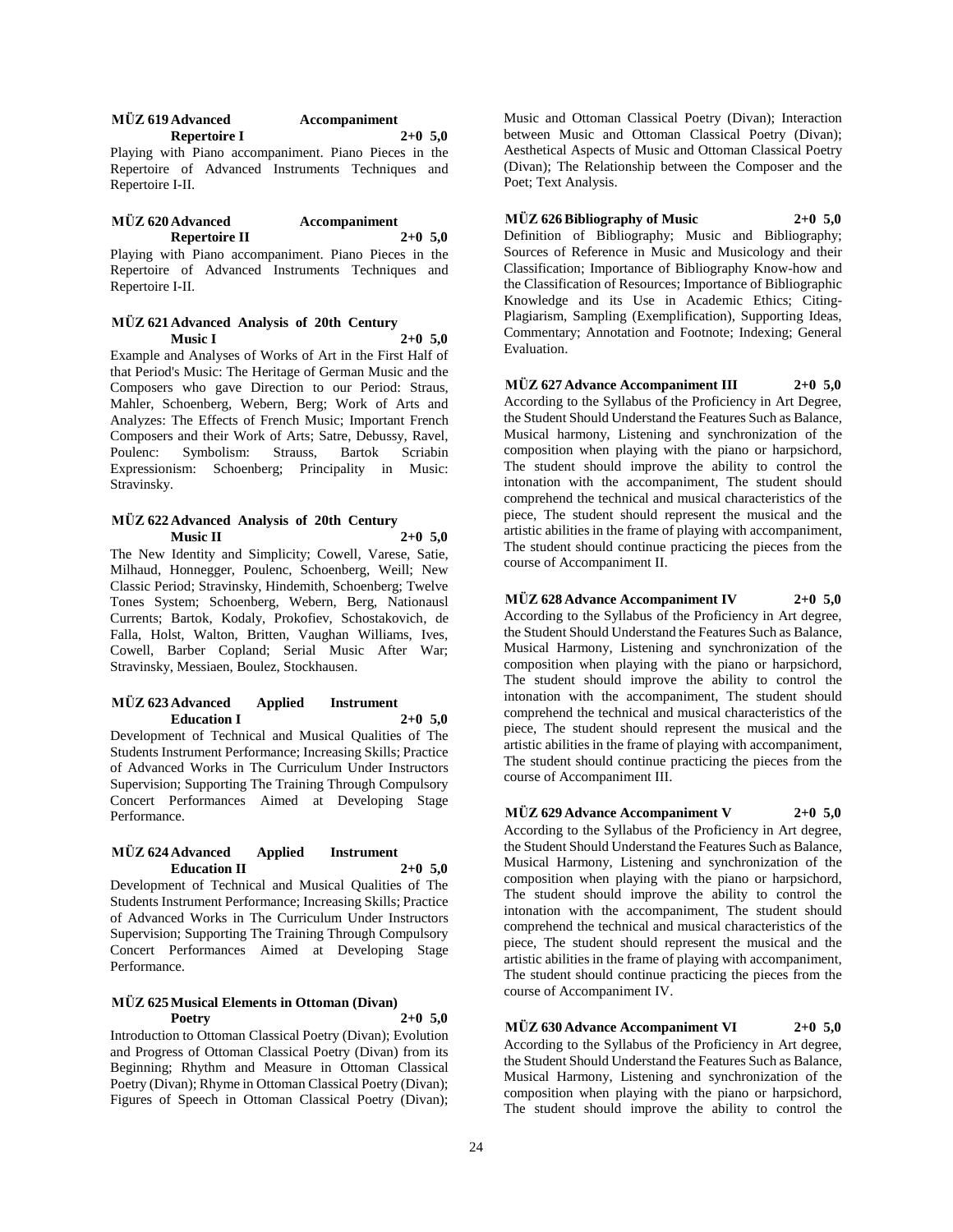intonation with the accompaniment, The student should comprehend the technical and musical characteristics of the piece, The student should represent the musical and the artistic abilities in the frame of playing with accompaniment, The student should continue practicing the pieces from the course of Accompaniment V.

| MÜZ 790 Thesis | $0+1$ 30,0 |  |
|----------------|------------|--|
|                |            |  |

| $0+1$ 30,0 |
|------------|
|            |

**RSM 501 Basic Plasticity of Art Elements I 2+0 5,0** Point in Visual Expression: Knowledge on Point and Visual Point, Physical effects of point, Relations of points, Line: Knowledge on Line, visual line; Forms of line, Relations of Lines, Physical and psychological effects of forms of line, Element and Theory of Elements: Texture: Natural texture, Artificial texture; optical texture; Structure: Natural Structures, Artificial structures; Repetition of Form: Repetition, Complete Repetition, Interval Repetition, Varied Repetition; Re-production of form and principles; Elements and possibilities of visual expression in Elementer System; Have a research on a selected concept.

## **RSM 502 Basic Plasticity of Art Elements II 2+0 4,5**

Colour: Physical effects of Colour, physiological effect of colour, Psychological effects of colour: Colour Relation and effects: Contrast of seven colours, Relation between colour and form, Relation between colour and function, Relation between colour and material, Relation between colour and content. Contrast and Balance: Contrast and Balance in space, Contrast and Balance in visual expression; Variations of Balance: Symmetrical Balance, asymmetrical Balance, Crystal Balance, Radial Balance. optical illusion; deepness in two dimension: Seeing and perception: Effects on seeing, Effects on perception, Research on a concept selected.

#### **RSM 503 Painting I 5+0 8,0**

Construction of visual intellectual spirit and being a master: Esprit copy from a masterpiece, Individual work on art that is constructed; studies with oil-paint, Acrylic and mixed media and basic principles of works: Philosophy of Individual Expression, Technical ability and understanding of construction, Basic principles of visual expression; Relation between form and content, Relation between techniques and materials, Balance and visual effects, spontaneous sketch works from daily life; studies with varied materials and techniques.

#### **RSM 504 Painting II 5+0 7,5**

Specialties of material of painting: Paints, Brushes, surfaces. According to studies done in first semester, four pieces of individual works (oil paint, acrylic, mixed media). Experimental Studies: Visual expressions of varied materials; new proposals with actual materials and practicing of project, painting, illustration, and reconstruction of examples.

#### **RSM 509 Seminar 3+0 7,5**

**RSM 511 Advanced Printmaking I 5+0 8,0**

Intaglio printing (Zinc, Cupper, Aluminium): Specialities of Technique, Intruduction of equipment; Methods of Intaglio Printing: Etching, Aquatinte, Pointseche, Mezzotinte. Historical Development of Intaglio Printing: Artists and their work of art; Definition of Intaglio Printing; Studies of Proof Printing: monochromatic print, After Print: Artist?s Print, Serial print and numbering, signature, getting frame and exhibit.

#### **RSM 512 Advanced Printmaking II 5+0 7,5**

Relief Printing: History of relief print: Traditional woodcut in Anatolia and methods; Design inspired by traditional motives; printing studies with black and white and with colour, proof print, serial print; Relief printing with two blocks: Two blocks with zinc; composition with two colours; Exlibris with two printing techniques; After print, numbering, signature, getting frame and exhibit.

**RSM 513 Wall Painting Techniques I 5+0 8,5** Qualities of Wall Painting in Decorative Meaning; Experimental wall paintings with contemporary materials; Relation with materials of painting and indoor and outdoor spaces; Lacquer and wall painting: methods of preparation of study and design, preparation of surface, practicing, painting polish and practicing areas; Tempera paint and wall painting; Low Relief and Wall Painting: Plaster, concrete, wood, metal, stone, synthetic materials and possibilities of techniques; practicing of Relief with a selected technique. Research on a selected technique.

**RSM 514 Wall Painting Techniques II 5+0 7,5** Qualities of Wall Painting in Decorative Meaning; Experimental wall paintings with contemporary materials; Relation with materials of painting and indoor and outdoor spaces; Lacquer and wall painting: methods of preparation of study and design, preparation of surface, practicing, painting polish and practicing areas; Tempera paint and wall painting; Low Relief and Wall Painting: Plaster, concrete, wood, metal, stone, synthetic materials and possibilities of techniques; practicing of Relief with a selected technique. Research on a selected technique.

#### **RSM 601 Analyzing of Art Works I 2+0 6,0**

The subject of this course is the aesthetic/plastic evaluation directed to the Art Works and the social cultural effects. Besides, the structural solving recommendations seen at the last century are covered; The Works representing this period art are evaluated from the early Renaissance to the XX Century.

## **RSM 602 Analyzing of Art Works II 2+0 6,0**

To initiate today's art pertaining to the different disciplines by the view of the important manner approaches and works. To study the works from the point of the desing principles and social/cultural dynamics. To evaluate and test the interpretation probabilities.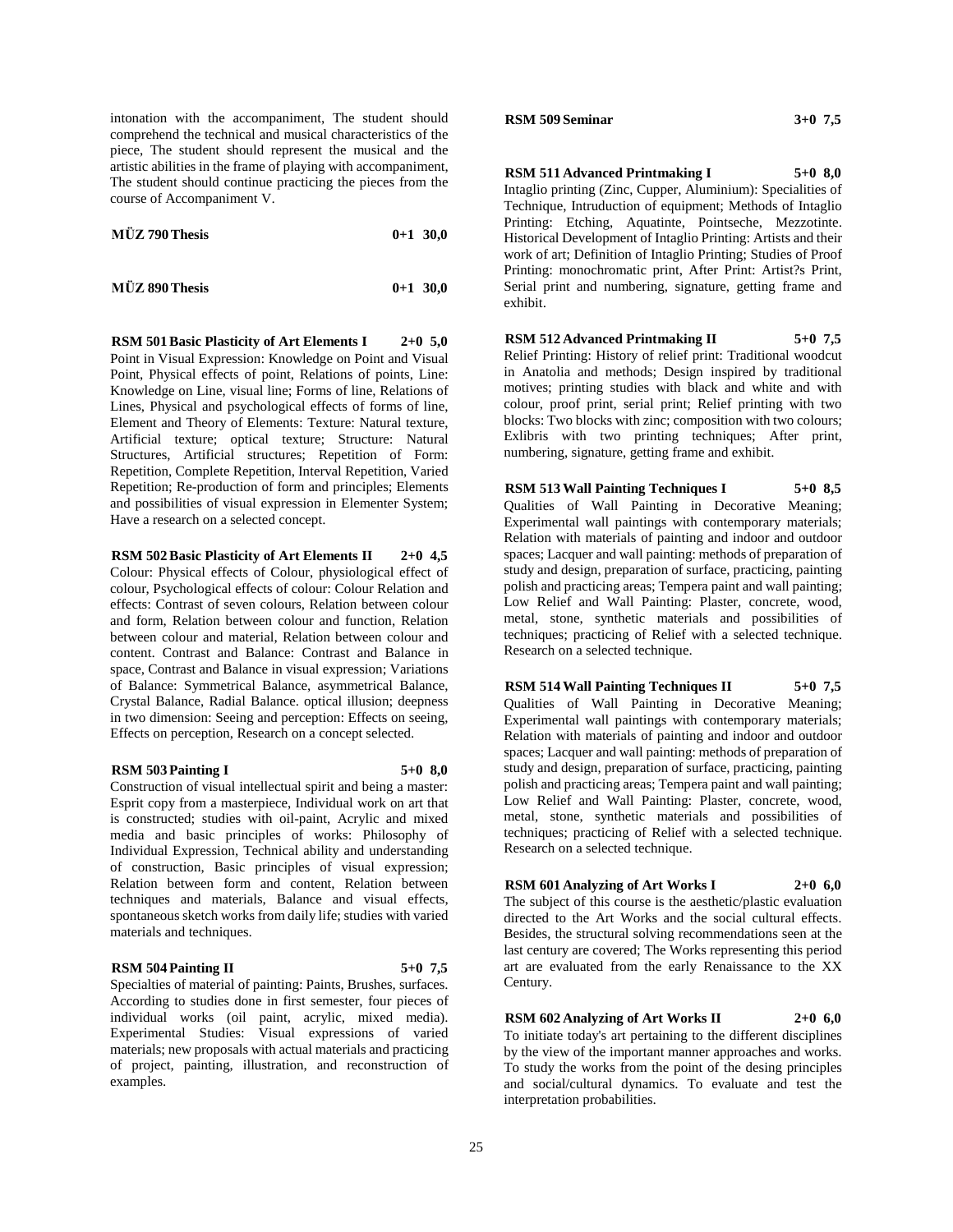**RSM 605 Painting in Studio I 4+0 8,0** Different Techniques and variated interpretations: searching of possibilities of new images, experimentation and synthesis in order to construct of individual inventions in art. Production of traditional and digital images.

**RSM 606 Painting in Studio II 4+0 8,0** Individuality, adapting the technique and approaching of art. Individually selecting of art approach could be figurative, abstract or other art approach. Working on large composition.

**RSM 609 Stained Class and Techniques I 4+0 8,0** History of Stained Glass and Actual Usage of Stained glass; Equipments of Stained Glass making; Techniques of Stained Glass: Plaster Glass, Leaden Glass, Core Glass, Flint Glass, Crown Glass, Sand Glass, Tiffany Glass, Mosaic Glass, Concrete Glass, Painted Glass; Preparation of study and principles, Techniques and usage; Research on plaster glass.

**RSM 610 Stained Class and Techniques II 4+0 10,0** Lead Glass: History of Lead glass; Lead as material: melting lead and molding, preparation of lead: Requires in lead glass: preparation of design and numbering; Construction Techniques: glass cutting, making net, soldering of lead; usage of lead glass; research on experimental usage of lead glass.

#### **RSM 611 Lithography I 4+0 8,0**

History of Lithography and progression of lithography, Examples from artists and works of Art, lithography in Turkey, Equipments of lithography: Stone, Inks, Rolling pin, cleaning sand, print ink, printing press, Printing papers, Preparing composition of Black and White: transferring surface of stone, processing by acid, to process of print, Numbering, signature; cleaning of stone block with sand.

#### **RSM 612 Lithography II 4+0 10,0**

Coloured Lithography: Methods of coloured lithography, coloured composition from nature, interior or object, preparation of stone, printing from light colour to dark, proof print, serial print; Transferring methods by transfer paper, study on transfer paper by lithography ink and pencil; Transfer the drawing on to stone, proof print, serial print; lithography by air-brush; lithography with a varied methods and techniques.

#### **RSM 613 Colour and Light 2+0 2,0**

Seeing: Physical and Physiological effects of light, Eye and Seeing, Perception of light, Meaning of light, Balance between eye and brain, Balance of light and values, Light valuesin visual expression and balance; Relations with lightcolour, Colour in Physic; Spectrum of white light, Breaking colours, frequency of colour, wave of light, Meaning of colour in brain and seeing of colour, Natural and artifical light with colour, Colour production in artificial light and main colours, Colour in physic and illusion; Structural specialtiesof colour and relations with each other, Classification of physiognomic relations with colours:

Colour contrast, Physiology, Colour-function, Colour-Form, Colour-relation of content, Colour harmony.

| <b>RSM 790 Thesis</b> | $0+1$ 30.0 |
|-----------------------|------------|
|                       |            |

| <b>RSM 890 Thesis</b> | $0+1$ 30.0 |
|-----------------------|------------|
|                       |            |

## **SAN 507 Interdisciplinary Art I 5+0 8,5**

Contemporary Art: Definition and examples of interdisciplinary art; Explaining Similarities and Differences with Respect to Relationships Among Concepts, Methods and Techniques in Interdisciplinary Art; Problems Encountered in These Relationships and Their Solutions; Aesthetic Approaches to Solutions and Analyses; Analyses of Artistic Expression Languages; Aesthetics and Intellectual Background Building; Analyses of post-1960 Arts from the Perspective of Interdisciplinary Approaches; Interpreting Interdisciplinary Artworks Based on Contemporary Art Concepts; Project Development and New Recommendations.

**SAN 508 Interdisciplinary Art II 5+0 7,5** Interdisciplinary and Multidisciplinary Arts: Definition and Examples; Co-existence of Art and Science; Multidisciplinary Arts; Explaining Similarities and Differences with Respect to Relationships among Concepts, Methods and Techniques; Aesthetic Approaches to Analyses; Questioning the Relationship Between Space and Interdisciplinary Arts; Elimination of Negative Elements That Influence Presentation; Art Projects, Biennials, Triennials, Art Fairs as Presentation Spaces; Projects and New Recommendations.

#### **SER 501 Contemporary Art and Interpretation**   $1 \t 2+0 \t 4,0$

Theoretic essentials; Art and contemporary of art, art and interpretation, ideational essentials of interpretation, contemporary art and the past, comprehension of interpretation in contemporary art, Practice: Interpretation trials of some arts according to the their structures.

#### **SER 502 Contemporary Art and Interpretation II 2+0 3,0**

Theoretic essentials; Modern art trends and interpretation, art of the time, interpretation and art review, artist's interpretation, interpretation and artistic communication, Practice: Interpretation testing on artistic communication.

## **SER 505 Ceramic Technology I 6+0 7,5**

The physical properties and the chemical properties of the raw materials used in the ceramic bodies and glazes. Defining the raw materials derived from the chemical analysis of the raw materials. Using the chemical formula; the calculations of the mineralogical chemical formula, Seger Formula, Rational Composition (%), the surface tension and thermal expansion coefficient. The application of the artistic glazes on the three dimensional ceramic forms.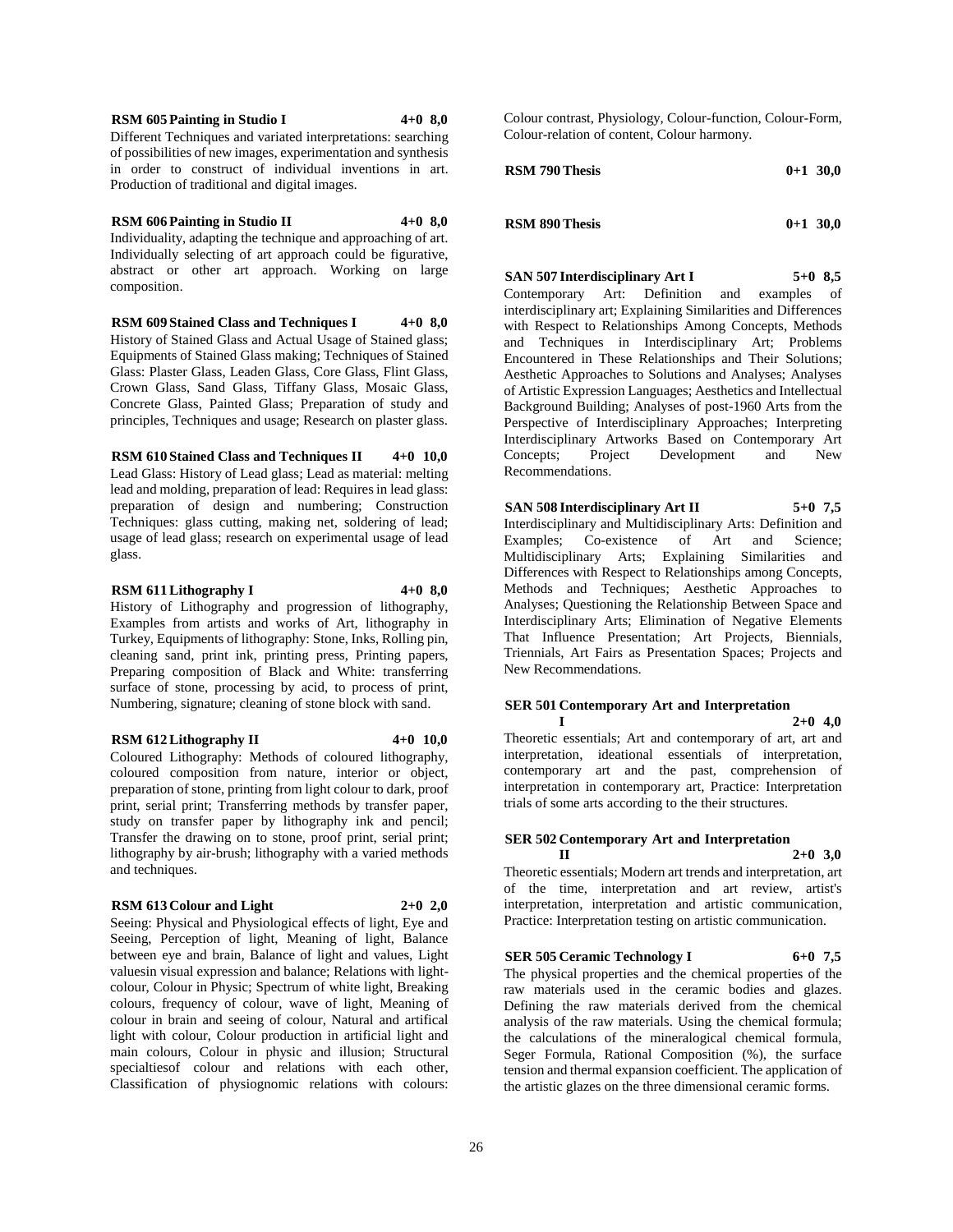#### **SER 506 Ceramic Technology II 6+0 7,0**

To search the usage of the waste materials in the ceramic bodies and glazes, to gain ash from the waste materials. The chemical Analysis and Seger Formulas of the glazes. The effect of the waste materials ashes addition to the glazes recipes at 1000 C. The coloration of the glazes formed with waste materials, The coloration oxides and its properties, The usage of the ask glazes on three-dimensional ceramic forms as an artistic glaze, The presentation of a report covering the researched ask glazes.

#### **SER 507 Industrial Ceramic I 6+0 7,5**

After the choice of the Industrial ceramic products, to research of the form, model, mould, shaping method, the production technique, glazing, firing, decoration and supplying to the market. After this research, the redesigning of the product by using the computer. The evaluation of the design by the different offers and an conclusion report.

#### **SER 508 Industrial Ceramic II 6+0 7,0**

To test the industrial application of the ceramic object designed in the ?Industrial Ceramic Design-I? by forming the model and the mold. The explanation and documentation of the applications in written and photographed forms. To make literature survey and interview the designers and artists relating the subject.

#### **SER 509 Art Ceramic I 6+0 7,5**

To make the research prerequisite for designs. The presentations formed by the theoretical and visual materials. After studying the contemporary art trends, to determine the effects to the design by the certain images. The choice of the material and the design elements required for the works, forming the shapes and the projects after finishing the design, the application of the different firing techniques.

#### **SER 510 Art Ceramic II 6+0 7,0**

To search the effects of the different material usage on the ceramic form and surface for the design works finished. The fitting of the shaping method, form-glaze relation, formdecoration relation, and site-form relation. The choice of the exhibition site for finished works. To search the exhibition methods, to make the presentation of the ceramic works in direction of the ceramic findings.

**SER 511 Design Methods on Wheel Thrown I 2+0 2,0** Basic information about Design on Wheel Thrown. To study thedesigns and the designers working on wheel thrown. After theresearch, the presentation of the results by photographs and slides in a report. To design the artistic or functional ceramics following the research and studies. The shaping of the forms designed on wheel thrown. The technical and artistic evaluation of the ceramic forms which are glazed and fired.

**SER 512 Design Methods on Wheel Thrown II 2+0 2,0** To determine the research subjects aiming to see the different designs and to acquire the different designs and to acquire the different knowledge, The presentation and the discussion of a report containing the photographs and slides, To

determine the forms by drawing the design on wheel thrown, To examine and evaluate the designed forms after shaping on the wheel thrown, and firing.

#### **SER 515 Decoration Design Methods I 2+0 2,0**

To make the different searches by giving the general knowledge on the ceramic decoration designs and methods. To learn the ceramic decorations and the techniques used in the past civilizations. To make works on the form-decoration relations by interpreting the decoration designs. To make evaluation by presenting a report containing the photographs and slides showing the research and the application results.

**SER 516 Decoration Design Methods II 2+0 2,0** To search the decoration designs applied today and to examine the industrial and artistic decoration designers for aiming to see the different designs. To determine the search subjects relating to the subject. The application of these designs by making artistic or industrial decoration designs in direction of the research subjects. To prove the evaluation by presenting a report containing the photographs and slides of the research and application works.

**SER 517 Seminar 3+0 7,5**

**SER 539 Ceramic Art History on Anatolia I 2+0 2,0** The short history of the Turkish Tile Art, The tile and ceramics center in the Anatolian Seljuk art, The Technical and Forming Features, The introduction of the palace tiles, The tiles belonging to the regional rulers, The comparison of the early Ottoman Ceramics and Tiles with the Sejuk Tiles, The Introduction of the Iznik ceramics and tiles, The study of the Iznik ceramics, The study of the Kutahya Tile and Ceramics, Canakkale ceramics.

**SER 540 Ceramic Art History on Anatolia II 2+0 1,5** The comparison of the Anatolian Neolitic Period Ceramic samples with the Kalkolitic Period ceramics. To give the symbolic meanings of the decorations on the colored ceramics, The Evaluation of the Bronze Period by the Ceramic Works; To study this period ceramics by view of the form and decoration, To define the rhytons and idols belonging to the Assurian period and Hitit Ceramics. The evaluation of the samples outside the ceremonial ceramics.

#### **SER 543 Industrial Ceramics Decorations and Its Applications I 6+0 7,5**

Decoration methods applicated in ceramic industry (direct screen, indirect screen, relief decorations, inglaze-onglazeundergleze screens). Making preparation about subject matter by examinating these methods. To determine the subject and surface which the designs will be applicated on. Evaluating the unique designs and sketshes. Aplicating the designs by using the industrial ceramic decoration methods. Results together with applications are to be presented as a report.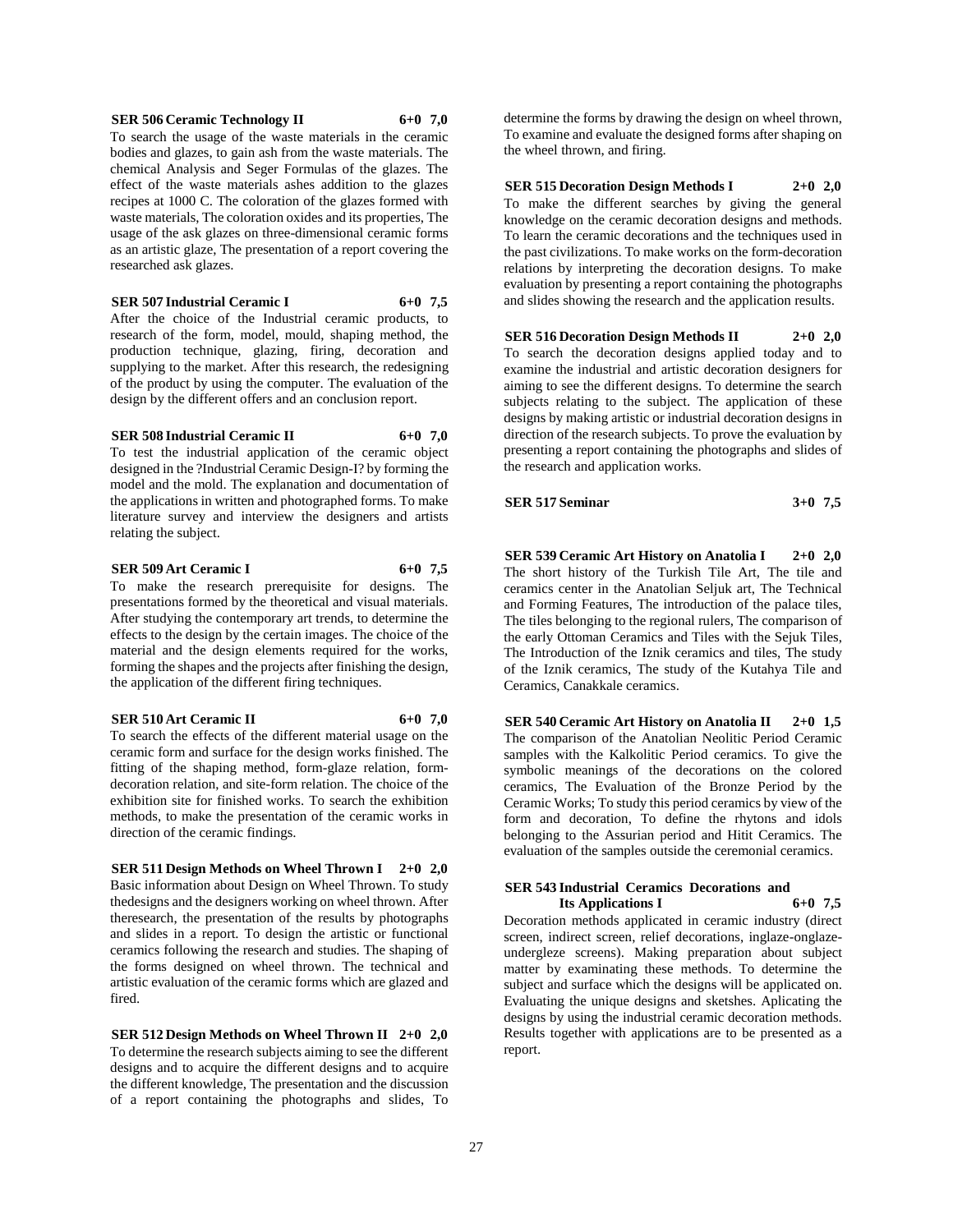#### **SER 544 Industrial Ceramics Decorations and Its Applications II 6+0 7,0**

Making research about Industrial Decoration Methods designs and products techniques which are being used nation and abroad. After that making applications about these directions. Producing new designs which will be used on ceramic surfaces by using Industrial Decoration Techniques. Making research about the designs and preparation of the works which supported by visual materials. Making presentation of the completed applications.

## **SER 545 Contemporary Art and Interpretation**

**I 2+0 4,0**

Basics of Computational Design: Algorthym, Programming, Scripting applications in 3D modelling applications, Examples of computational design, Domain of computational design, Creation of a computational design project in interior design context: Specifying the computational design platform, relation between computational design and physical production, Production of ptotype of an interior design object with computational design: Specifying the proper material, Specifying the proper production method.

## **SER 546 Contemporary Art and Interpretation**

**II 2+0 3,0** Postmodern Period: Postmodern Condition, Change in intellectual trends ; New Realism and Yves Klein; Pop-Art: Consumer culture and art, New artistic image and Andy Warhol; Op-Art: New visual style; Fluxus: Changes in art, Performance, Happening, Installation; Postmodern Artists: Josephs Beuys and others; Conceptual Art: Idea as material of art; Land Art; Minimalism: Aesthetics of simplicity; Postmodern photography, cinema and stage arts; Digital Revolution, Digital Arts: Internet art , Multimedia systems and arts.

#### **SER 603 Contemporary Art and Interpretation**

**I 2+0 6,0**

The definition and the discussion of the contemporary art concepts. The definition of the art and culture words, the relation between the bottom groups and two words; The definition of the problem word and the properties, The tie between the personality and the problem, The problems created by the art concepts, The determination and discussion of the problem on the foreign contemporary art works, The problems created by the individual, regional and universal cultures and the discussion of the problems, To evaluate the problems such as the cultural restriction and the cultural suffocation and finding the qualities, The applications on the art and the culture field.

#### **SER 604 Contemporary Art and Interpretation II 2+0 6,0**

The definition and the discussion of the contemporary art concepts. The definition of the art and culture words, the relation between the bottom groups and two words; The definition of the problem word and the properties, The tie between the personality and the problem, The problems created by the art concepts, The determination and discussion of the problem on the foreign contemporary art works, The

problems created by the individual, regional and universal cultures and the discussion of the problems, To evaluate the problems such as the cultural restriction and the cultural suffocation and finding the qualities, The applications on the art and the culture field.

## **SER 611 Ceramic Technology I 6+0 6,0**

Glaze-ceramic body relations, The thermal expansion coefficient, the surface tension, viscosity, the hardness properties and the testings for the glazes, Artistic glazes, luster the salt glaze, raku glaze and ash glazes, crystalline, aventurine, crawling, and crackle glazes. Titanium, zinc and barium glazes. Ceramic colors, the preparation of the ceramic colors and engobes, afterwords their application, the glaze defects, their controls and the solving methods.

#### **SER 612 Ceramic Technology II 6+0 6,0**

The classification of the ceramic products and its production, porcelain, sanitary wares, floor and wall tiles, granite ceramic products; The ceramic raw materials used and the controlling methods the body preparation, the shaping, the drying and the firing methods. The glazes the color and angobes applied to the products, the physical and the chemical analysis of the recipes and the applications. The defects noticed on she the process products and the fired and the solution methods.

**SER 613 Contemporary Ceramic History I 2+0 6,0** European, Italian Lead Glazed Ceramics: Majolica, German Salt Glaze Stoneware, and Holland Blue-White Delf Ceramics; English Arts And Crafts; Staffordshire, Wedgewood; French Workshop Ceramist; Ceramic Artists In Europe: Bernard Leach Erotell, Natzlere, Coper, Fontana, Matisse, Notkin, Bayle; America; Engobed-Polished Ceramics; The American Art: Voulkos, Mason, Gilhooley; Funk And Nut Art, Arneson, Bailey, Robineav, Nagle, Duckers, Vikov, Frey, Martinez, Kent, Suarez.

**SER 614 Contemporary Ceramics History II 2+0 6,0** Japanese Bizen and Raku Ceramics: Written and visual sources, Kenzan art ceramics, Oribe, Kutani, Mino ceramics; Shoji Hamada; China, Cheng-te-chen Emperial Ceramic Kilns; Porcelain Production and the Historical Progress; African Ceramics; Nua Jato, Ladi Kıvali, Oyekun; Macdonald Ethnical Ceramics and Study Ceramics Centers.

**SER 615 Theoretical Project Research I 2+0 6,0** Practising the Basic Design Principles and Concepts by Project Extension; Studying Usability Concepts; Forming a Concept; Evaluating the Manufacturing Techniques in the Extent of the Project; Material User Relation; Product Identity; Performing the Design In Three Dimension; General Perspective Principals; Outlook of the Designed Project in Different Plan and Scales.

**SER 616 Theoretical Project Research II 2+0 6,0** Writing a Report for the Designed Project Prepared for Presentation; Spelling Rules; Content; Format; Foreword; Introduction; Improvement; Problem; Result; Bibliography; Presentation; Critics in Studio Regulations, Seminar and Evaluation by the jury.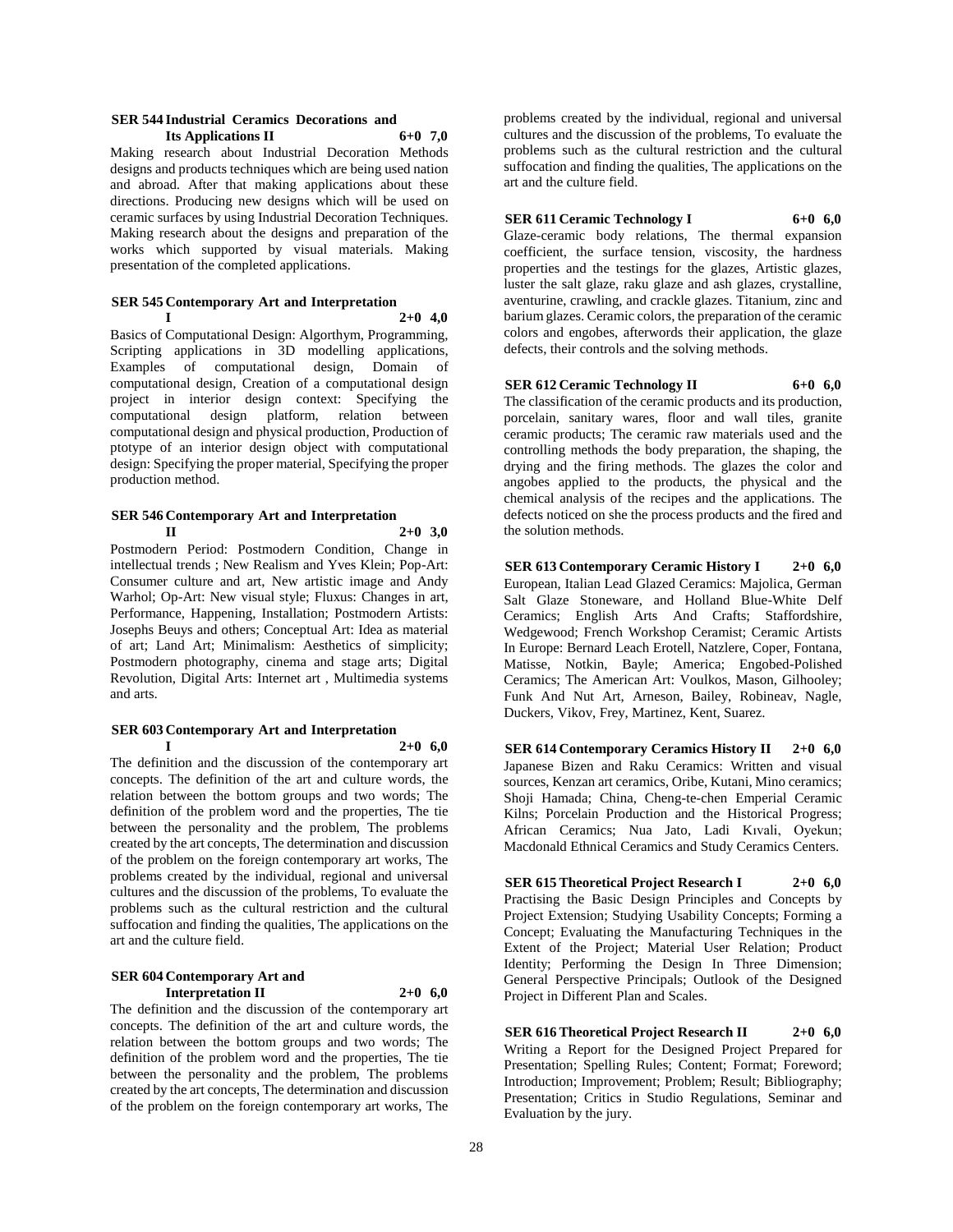**SER 617 Artistic Ceramic Design Project I 6+0 6,0** The examination of the conceptional art trends; Installations;. The trends and the effects of the general elements on the ceramic art; The aesthetic and the technical properties of the works; To search the references on the given subjects; The preparation of the assignments supported with slides and visual materials; To exhibit the designed works afterwards within the framework of the ceramic architecture and form-site relation.

**SER 618 Artistic Ceramic Design Project II 6+0 6,0** Mythology, Historical sources, the Discussion of the social events and the examinations of the autobiographic sources. The effect of the universal changes and the effects on the ceramic design and the observation of these effects. The sculptural vases, figurative vases, the specific forms, two dimensional ceramic surfaces. The usage of the different firing techniques to the ceramic works.

**SER 619 Industrial Ceramic Design Project I 6+0 6,0** After learning the design basic principles, in the Undergraduate Program-Industrial and Architecture Ceramics; to design the new draft by solving the problems such as form, aesthetic, the technical drawing, the dimensions and the productivity. To propose a new design objecting a new invention.

**SER 620 Artistic Ceramic Design Project II 6+0 6,0** Like Industrial Ceramic Design Project I, solution of the General Concepts and the evaluations relating to the designs by initiating the feasibility at the uppermost level. In the First Semester; the study of the design relating the service objects and 2nd Semester three dimensional site ceramics relating to the Industrial Architectural Ceramic Design. Evaluation of the new designs directed to the invention together with the proposal project designs.

| <b>SER 790 Thesis</b> |  | $0+1$ 30,0 |
|-----------------------|--|------------|
|-----------------------|--|------------|

| <b>SER 890 Thesis</b> | $0+1$ 30,0 |  |
|-----------------------|------------|--|
|                       |            |  |

**TİY 501 Stage Techniques I 3+1 6,0**

Working Within the Framework of Project of a Particular Play; The Designated Project Within the Framework of One or More Plays Start of the Play Until it Reaches a Wholeness Study; Stage Decor, Music, Light, Director, Costume, Makeup, Effects; Context, the Special Techniques; Trends, Trends, Methods and Methods Related to This Current Trend Staging Applications.

**TİY 502 Stage Techniques II 3+1 6,0** Working Within the Framework of Project of a Particular Play; The Designated Project Within the Framework of One or More Plays Start of the Play Until it Reaches a Wholeness Study; Stage Decor, Music, Light, Director, Costume, Makeup, Effects; Context, the Special Techniques; Trends, Trends, Methods and Methods Related to This Current Trend Staging Applications.

#### **TİY 503 Acting I 2+1 5,0**

Character Studies Within the Context of One or More Plays; Dramaturgical Work and Character Analysis, Role, Body Language, etc. Research in Fields of Acting; Acting Within the Framework of the Designated Project on One or More Plays in Evaluation Methods as Applied Studies Done Within the Framework of Different Methods of Acting.

**TİY 504 Acting II 2+1 4,0**

Character Studies Within the Context of One or More Plays; Dramaturgical Work and Character Analysis, Role, Body Language, etc. Research in Fields of Acting; Acting Within the Framework of the Designated Project on One or More Plays in Evaluation Methods as Applied Studies Done Within the Framework of Different Methods of Acting.

**TİY 505 Applied Dramaturgy I 1+2 4,5** Basic Dramaturgical Terminology; Dramaturgy Convenience Functions; Theoretical and Applied Dramaturgy Functions; Theoretical Dramaturgy; Text Reading; The Understanding of Our Time Reading; Rreading, Preparations for the Plays, Play Reading, Evaluation and Interpretation; Play Reading Applications; Interpretation-along Dramaturgical Working Designs.

**TİY 506 Applied Dramaturgy II 1+2 5,0** Applied Dramaturgy; Subtex; Substitute, Combine, Separation, Intratextual; Adding, Pruning, Node Throwing, Creating Surprise; The Expectation is Breaking; New Final Creation, Conversion; The Conversion of Different Methods of Expression; Different Formats Conversion ; For the Conversion of Different Ages; Intertextuality Relationship Building; Create a New Text; Provide Consistency for the Text.

**TİY 509 Traditional Resources in Theatre I 2+0 5,0** The relationship Between the Traditional Theatre and Theatre which has been Included in Art form During the Emergence Phase of the Art of Theatre as a Cultural Fact; Flourishing Phases, Traditional Performance, Transformation of Discourse and Kut Ceremonies to Art of Theatre; The Traditional Sources of Turkish Theatre; The Traditional Sources of World Theatre; Expansion State of Theatrical Sources; Collective Quality of Traditional Means; Individualistic Quality of Art Producing Conditions; Interaction of Usage of Traditional Sources of Theatre.

**TİY 510 Traditional Resources in Theatre II 2+0 5,0** Traditional Exhibition Elements as a Cultural Fact in Turkish Theatre and World Theatre; Forms of Handling the Traditional Exhibition Elements in Twentieth Century; Applications of the New Theatre Concept Search; Dimensions of Traditional Exhibition Elements; Artists Who Use Traditional Elements; Principles of Traditional Exhibition Element Applications and the Implications on Our and World Theatre Repertoire; The Problems of Theatre from Technological Development Emerging with Twentieth Century; The Identification Problems of Our Theatre; Alternative Characters of Traditional Sources.